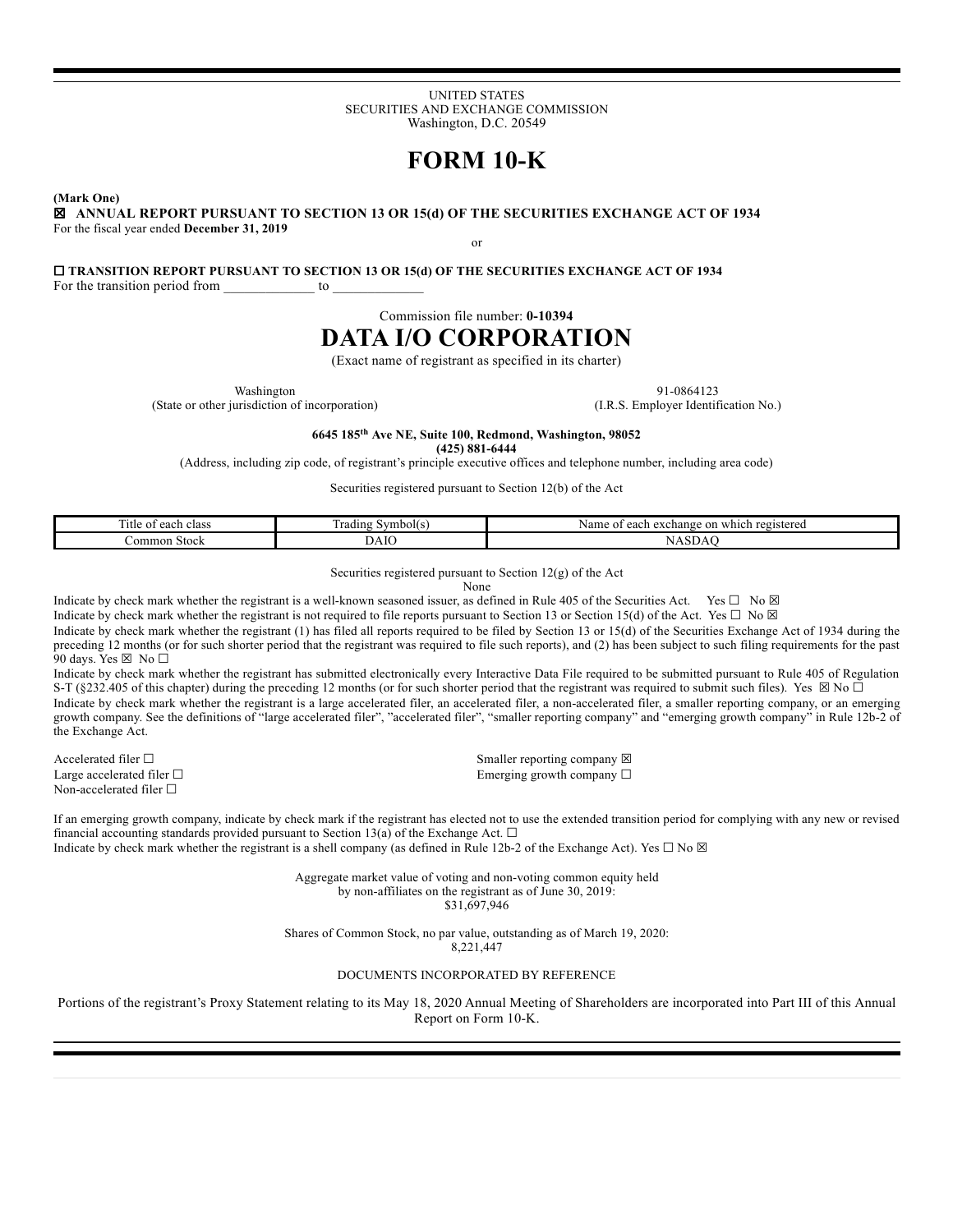# **DATA I/O CORPORATION**

#### **FORM 10-K For the Fiscal Year Ended December 31, 2019**

# **INDEX**

| Part I     |             |                                                                                                                 | Page                    |
|------------|-------------|-----------------------------------------------------------------------------------------------------------------|-------------------------|
|            | Item 1.     | <b>Business</b>                                                                                                 | $\overline{\mathbf{3}}$ |
|            | Item 1A.    | <b>Risk Factors</b>                                                                                             | 11                      |
|            | Item 1B.    | <b>Unresolved Staff Comments</b>                                                                                | 18                      |
|            | Item 2.     | Properties                                                                                                      | 19                      |
|            | Item 3.     | <b>Legal Proceedings</b>                                                                                        | 19                      |
|            | Item 4.     | Mine Safety Disclosures                                                                                         | 19                      |
| Part II    |             |                                                                                                                 |                         |
|            | Item 5.     | Market for Registrant's Common Equity, Related Stockholder Matters and Issuer Purchases<br>of Equity Securities | 19                      |
|            | Item $6.$   | <b>Selected Financial Data</b>                                                                                  | 20                      |
|            | Item 7.     | Management's Discussion and Analysis of Financial Condition and Results of Operations                           | 21                      |
|            | Item 7A.    | Quantitative and Qualitative Disclosures About Market Risk                                                      | 28                      |
|            | Item 8.     | Financial Statements and Supplementary Data                                                                     | 28                      |
|            | Item 9.     | Changes in and Disagreements with Accountants on Accounting and Financial Disclosure                            | 49                      |
|            | Item 9A.    | <b>Controls and Procedures</b>                                                                                  | 49                      |
|            | Item 9B.    | Other Information                                                                                               | 49                      |
| Part III   |             |                                                                                                                 |                         |
|            | Item 10.    | Directors, Executive Officers and Corporate Governance                                                          | 50                      |
|            | Item 11.    | <b>Executive Compensation</b>                                                                                   | 50                      |
|            | Item $12$ . | Security Ownership of Certain Beneficial Owners and Management and Related Stockholder<br>Matters               | 50                      |
|            | Item 13.    | Certain Relationships and Related Transactions and Director Independence                                        | 51                      |
|            | Item $14$ . | Principal Accounting Fees and Services                                                                          | 51                      |
| Part IV    |             |                                                                                                                 |                         |
|            | Item 15.    | Exhibits, Financial Statement Schedules                                                                         | 51                      |
|            | Item 16.    | Form 10-K Summary                                                                                               | 52                      |
| Signatures |             |                                                                                                                 | 53                      |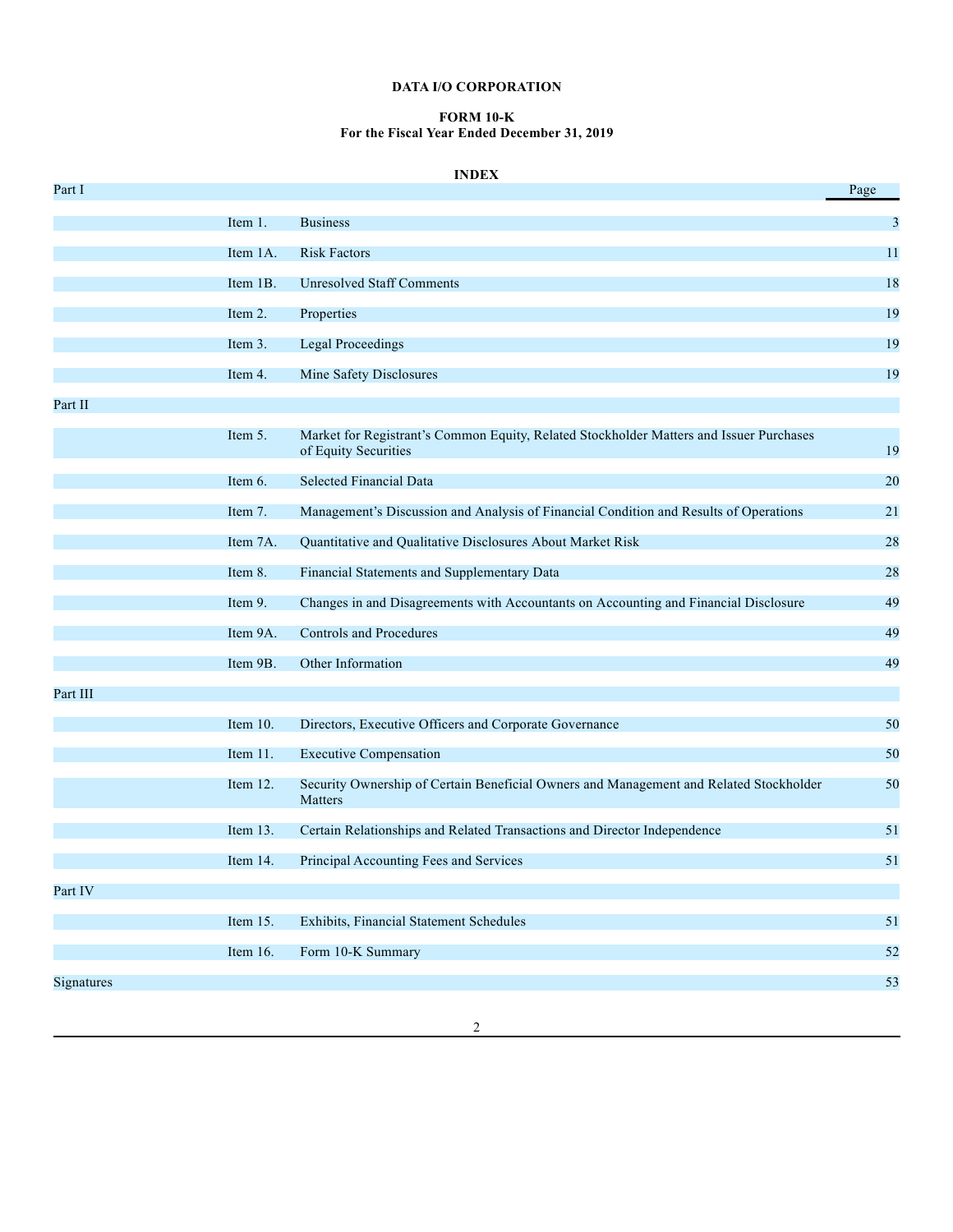## **PART I**

#### **Item 1. Business**

This Annual Report on Form 10-K and the documents incorporated herein by reference contain forward-looking statements based on current expectations, estimates and projections about Data I/O Corporation's industry, management's beliefs and certain assumptions made by management. See "Management's Discussion and Analysis of Financial Condition and Results of Operations – Forward Looking Statements.'

#### **General**

Data I/O Corporation ("Data I/O", "We", "Our", "Us") is a global market leader for advanced programming, security deployment, security provisioning and associated Intellectual Property ("IP") protection and management solutions used in electronics manufacturing with flash memory, microcontrollers, and flash memory-based intelligent devices as well as secure element devices, authentication devices and secure microcontrollers. We collectively refer to IP protection, security provisioning of devices, provisioning of security into devices, and related services such as cloud onboarding and device and provisioning documentation management as "security deployment". Data I/O*®* designs, manufactures and sells programming and security deployment systems and services for electronic device manufacturers, specifically targeting high-growth areas such as high-volume users of flash memory and flash memory based microcontrollers. Most electronic products today incorporate a number of programmable semiconductor devices that contain data, operating instructions and security credentials essential for the proper operation of the product and more and more products require security deployment.

Our mission is to bring the world's electronic devices to life. Programmable devices are used in products such as automobile electronics, smartphones, HDTV, tablets, gaming systems and a broad category called Internet of Things ("IoT"). IoT is a broad term that addresses the interconnectivity of devices and other electronic or smart products. Our solutions, some of which include security deployment and process control capabilities, enable us to address the demanding requirements of the electronic device market, where applications security and IP protection are essential to our customer's success. Our largest customers are heavy users of programmable semiconductor devices and include original equipment manufacturers ("OEMs") in automotive electronics, consumer electronics and IoT markets as well as their programming center partners and electronic manufacturing service ("EMS") contract manufacturers.

Data I/O was incorporated in the State of Washington in 1969 and its business was founded in 1972. Our website address is www.dataio.com.

## **Industry Background**

We enable companies to improve productivity, increase supply-chain security and reduce costs by providing device data programming and security deployment solutions that allow our customers to take IP (large design and data files) and protect and program it into memory, microcontroller and logic devices quickly and cost-effectively. We also provide services related to hardware support, system installation and repair, and device programming. Companies that design and manufacture products utilizing programmable electronic devices, ranging from automobiles to cell phones, purchase programming solutions from us. Trends of increasing device densities, shrinking device packages, increased demands for security, and customers increasing their software content file sizes, combined with the increasing numbers of intelligent devices such as automotive electronics and IoT applications, are driving demand for our solutions.

Traditionally, our programming market opportunity focused on the number of semiconductor devices to be programmed, but because of the rapid increase in the density of devices, and increasing demands for supply-chain security, the focus has shifted in many cases from the number and type of devices to the number and type of bits per device to be programmed or securely provisioned. With expected growth in IoT applications, the business opportunity for this market differentiates on quality, security and automation.

Some of our automated programming systems integrate data programming, automated handling functions and/or security deployment into a single product solution. During 2019, we continued to integrate security deployment into some of our solutions. Quality and security-conscious customers, particularly those in high-volume manufacturing and programming, drive this portion of our business.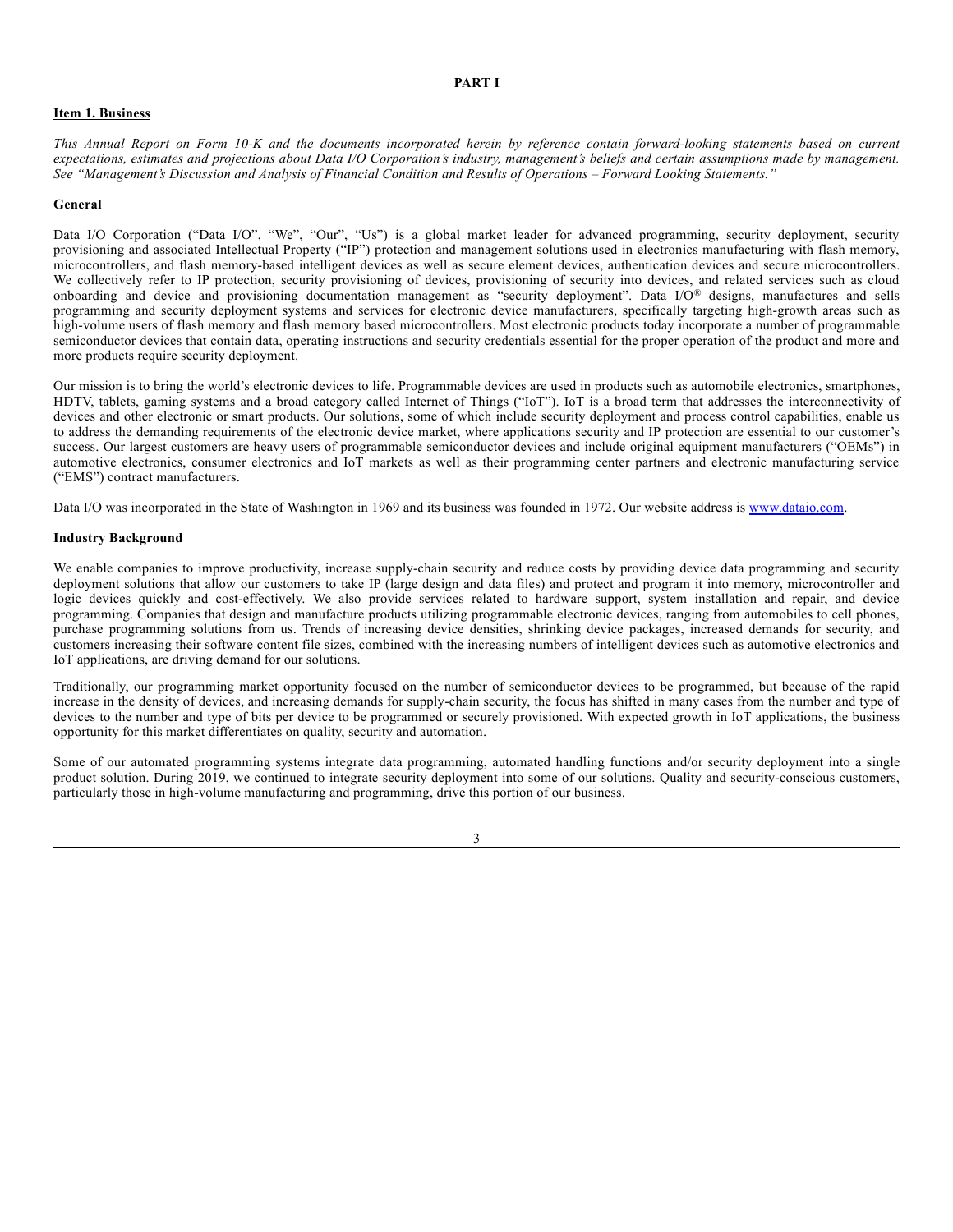## **Products**

To accommodate the expanding variety and quantities of programmable devices being manufactured today, we offer multiple solutions for the numerous types of device mix and volume usage by our customers in the various market segments and applications. We work closely with leading manufacturers of programmable devices to develop our products to meet the requirements of a particular device. Our newer products are positioned and recognized as some of the most advanced programming and security deployment solutions.

Our programming solutions include a broad range of products, systems, modules and accessories, grouped into two general categories: automated programming systems and manual programming systems. We provide two categories of automated programming systems: off-line and in-line. Our PSV family of automated programming systems delivers a broad range of programming capacity and capability to the marketplace. Our recently announced PSV2800 Automated Programming System focuses on dedicated high volume manufacturing in a lower cost platform. Our PSV7000 Automated Programming System continues to be adopted in the marketplace, in particular for automotive electronics customers. Our PSV5000 automated programming system combines mid-range capacity and flexibility with competitive pricing. Our PSV3000 Automated Programming System, developed for the Asian automation market, is a lower cost platform for basic programming needs. Our PSV family of handlers has won multiple industry awards for technical excellence and innovation. In 2018 our Lumen®X programmer won five industry awards for Universal Flash Storage ("UFS") support. Our ConneX® software won the 2017 Circuits Assembly NPI Award, the EM Asia Innovation Award and the SMT China Vision Award. Our SentriX® security provisioning system won the Global Technology Award at Productronica in November 2017 and the Embedded Award for Innovation at the Embedded World show in February 2018. Our Job Composer software for LumenX won the Circuits Assembly NPI Award in January 2019 and January 2020. In October 2019 our Job Composer software won the Mexico Technology Award for Device Programming and in November 2019, our PSV2800 won the Global Technology Award at Productronica and in February 2020, the Circuits Assembly NPI Award. In January 2019 and February 2020, Data I/O won the Circuits Assembly Service Excellence Award.

Our automated systems have list selling prices ranging from \$75,000 to \$550,000 and our manual systems have list selling prices ranging from \$9,000 to \$20,000. Our security deployment system, SentriX®, is currently offered for security provisioning on a pay per part use basis along with related fees.

Data I/O programming technology may be integrated with the PSV family to create highly-flexible systems that deliver outstanding performance with low total cost of ownership. The LumenX programming engine is the fastest solution available for eMMC and UFS programming of large NAND FLASH. Increasing memory densities and the need for faster data interfaces are resulting in an expected transition to the use of UFS devices. LumenX is available on our PSV7000 and PSV5000 and as a standalone manual programmer. FlashCORE™, and our universal job setup tool, Tasklink™ for Windows®, are available in each family of our automated programming systems and in FlashPAK™, our manual programming system. The SentriX security system adds security deployment capability to our data programming system. SentriX allows customers of any size and demand-profile to securely add keys, certificates, and other security information to specialized regions of authentication integrated circuits ("ICs"), secure elements and secure microcontrollers. We provide device support and service on all of our products. Device support is a critical aspect of our business and consists of writing software algorithms for devices and developing socket adapters to hold and connect to the device for programming.

Our products have both an upfront solution sale and recurring revenue elements. Adapters are a consumable item and software and maintenance are typically recurring under annual subscription contracts. Our SentriX system revenue typically comes from per part use fees or minimum quarterly fees, consumables, non-recurring engineering fees, service fees and the sale of equipment related to SentriX.

| Sales Percentage of Total Sales Breakdown by Type |      |      |                                             |  |  |
|---------------------------------------------------|------|------|---------------------------------------------|--|--|
| <b>Sales Type</b>                                 | 2019 | 2018 | <b>Drivers</b>                              |  |  |
| <b>Equipment Sales</b>                            | 58%  | 65%  | Capacity, Process improvement, Technology   |  |  |
| <b>Adapter Sales</b>                              | 26%  | 24%  | Capacity utilization, New customer products |  |  |
| Software and Maintenance Sales                    | 16%  | 11%  | Installed base, Added capabilities          |  |  |
| <b>Total</b>                                      | 100% | 100% |                                             |  |  |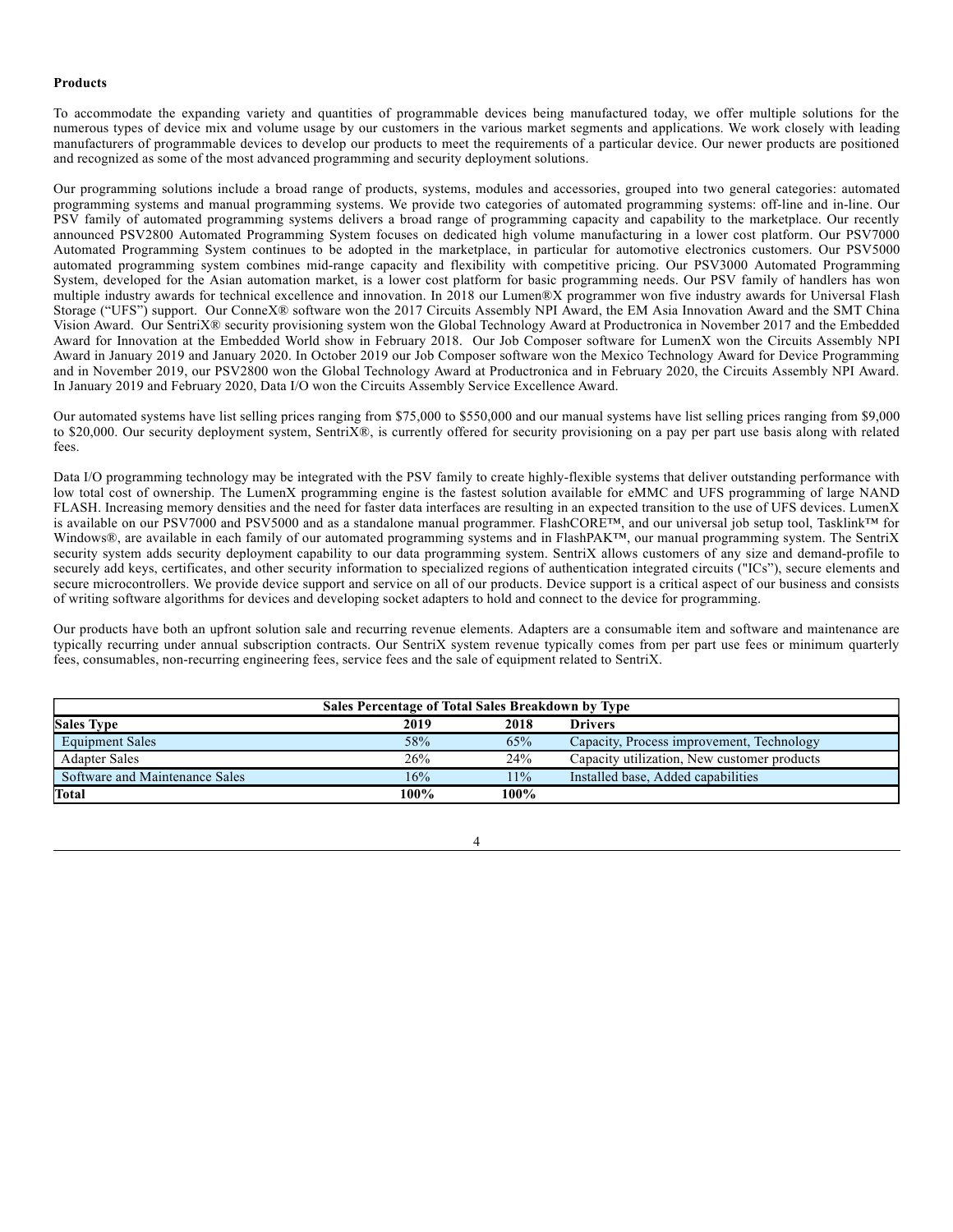The table below presents our main products and the key features that benefit our customers:

| Products                                                                                                | <b>Key Features</b>                                                                                                                                                                                                                                                                                                                                                            | <b>Customer Benefits</b>                                                                                                                                                                                                                                   |
|---------------------------------------------------------------------------------------------------------|--------------------------------------------------------------------------------------------------------------------------------------------------------------------------------------------------------------------------------------------------------------------------------------------------------------------------------------------------------------------------------|------------------------------------------------------------------------------------------------------------------------------------------------------------------------------------------------------------------------------------------------------------|
| PSV Handlers: Off-line<br>(Automated)                                                                   | Fast program and verify speeds<br>$\bullet$<br>Up to 112 programming sites<br>Up to 3000 devices per hour throughput<br><b>UFS</b> Support<br>Supports LumenX and FlashCORE III programmers<br>Supports multiple media types<br>Supports quality options – fiber laser marking, 3D<br>coplanarity<br>ConneX Factory Integration, Job Composer & other<br>$\bullet$<br>Software | Managed and secure<br>$\bullet$<br>programming<br>High throughput for high<br>$\bullet$<br>density Flash programming<br>• High flexibility with respect to<br>I/O options (tray, tape, tube),<br>marking/labeling and vision for<br>coplanarity inspection |
| SentriX Security Deployment<br>System                                                                   | Unique ability to securely provision keys and<br>$\bullet$<br>certificates one device at a time<br>Pay per use model reduces capital spending<br>requirements as the market develops.                                                                                                                                                                                          | Create Secure IoT devices<br>$\bullet$<br>across a global network<br>Maintain IP control over the<br>$\bullet$<br>lifecycle of their products                                                                                                              |
| RoadRunner & RoadRunner3<br>Series Handlers:<br>In-line.<br>(Automated)                                 | Just-in-time in-line programming<br>$\bullet$<br>Direct integration with placement machine supporting<br>SIPLACE, Fuji NXT, Panasonic, Universal/Genesis and<br>Assembleon/ $K & S$<br>Factory Integration Software<br>$\bullet$<br>Supports FlashCORE III programmers                                                                                                         | • Dramatic reduction in inventory<br>carrying and rework costs<br>"Zero" footprint<br>$\bullet$<br>Rapid return on investment<br>("ROI") typically realized in a matter<br>of months<br>Integration with factory systems<br>$\bullet$                      |
| LumenX Programmer                                                                                       | Extensible architecture for fast program, verify and<br>download speeds<br><b>Supports UFS</b><br>Large file size support<br>Secure Job creation<br>8 sockets with tool-less changeover with single socket<br>adapters                                                                                                                                                         | Managed and secure<br>$\bullet$<br>programming<br>Fast setup and job changeover<br>$\bullet$<br>Highest yield and low total cost<br>of programming<br>High performance<br>$\bullet$                                                                        |
| FlashPAK III programmer:<br>(Non-Automated)                                                             | Scalability<br>$\bullet$<br>Network control via Ethernet<br>$\bullet$<br>Stand-alone operation or PC compatible<br>Parallel programming<br>$\bullet$                                                                                                                                                                                                                           | Validate designs before moving<br>$\bullet$<br>down the firmware supply chain<br>Unmatched ease of use in<br>$\bullet$<br>manual production systems                                                                                                        |
| Unifamily programmers: Off-line,<br>Low Volume and Engineering<br>(Non-Automated)<br>(Legacy Equipment) | Breadth of device coverage<br>$\bullet$                                                                                                                                                                                                                                                                                                                                        | Universal programmer<br>$\bullet$<br>Support for legacy devices<br>$\bullet$                                                                                                                                                                               |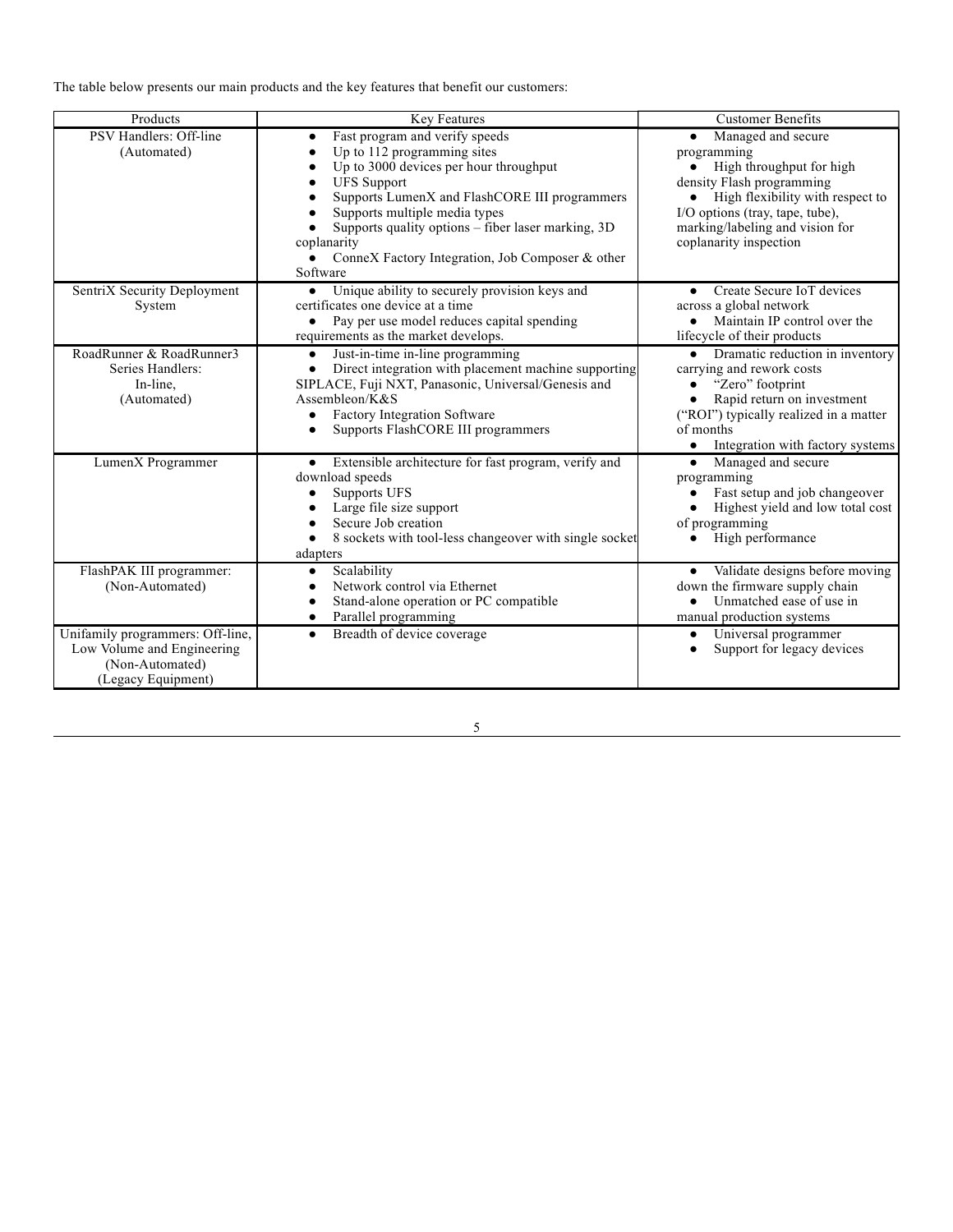## **Customers/Markets**

We sell our solutions to customers worldwide, many of whom are world-class manufacturers of electronic devices used in a broad range of industries, as described in the following table:

|                                               |                                                                                                                                                                   | <b>OEMs</b>                                                                                                                                                                                                                                   | <b>EMS</b>                                                                         | <b>Programming Centers</b>                                                                                                                                                      |
|-----------------------------------------------|-------------------------------------------------------------------------------------------------------------------------------------------------------------------|-----------------------------------------------------------------------------------------------------------------------------------------------------------------------------------------------------------------------------------------------|------------------------------------------------------------------------------------|---------------------------------------------------------------------------------------------------------------------------------------------------------------------------------|
|                                               | <b>Automotive Electronics</b>                                                                                                                                     | <b>IoT, Industrial, Consumer</b><br><b>Electronics, including Wireless</b>                                                                                                                                                                    | <b>Contract Manufacturers</b>                                                      |                                                                                                                                                                                 |
| <b>Notable end</b><br>customers               | Delphi, Bosch, Alpine,<br>Visteon, Kostal, Harman<br>Becker, Denso, Continental,<br>Panasonic, Magna, Magnetti<br>Marelli                                         | LG, TCL Siemens, Danfoss,<br>Philips, Schneider,<br>Endress+Hauser, Pilz, Insta,<br>Carrier, Microsoft, Sony,<br>Amazon, UTC                                                                                                                  | Pegatron, Flextronics, Jabil,<br>Wistron, Sanmina SCI,<br>Foxconn, Leesys, Calcomp | Arrow, Avnet, BTV, CPS,<br>EPS, Elmitech, Noa Leading                                                                                                                           |
| <b>Business drivers</b>                       | Safety, navigation and<br>infotainment devices,<br>increased electronic content to<br>support autonomous driving,<br>security                                     | Higher functionality driven by<br>increasing electronic content.<br>Shift from analog to connected<br>intelligent devices, security                                                                                                           | Acquisition of OEM factories,<br>production contract wins                          | Value-added services,<br>logistics, security                                                                                                                                    |
| Programming<br>equipment drivers              | Process improvement and<br>simplification, new product<br>rollouts, growing file sizes,<br>quality control and traceability, new technology, security<br>security | Process improvement and<br>simplification as well as new<br>product rollouts, memory and                                                                                                                                                      | New contracts from OEMs,<br>programming solutions<br>specified by OEMs             | Capacity utilization of their<br>installed base of equipment,<br>small parts handling, security                                                                                 |
| <b>Buying criteria</b>                        | Quality, reliability,<br>configuration control,<br>traceability, global support, IP<br>protection                                                                 | Quality, reliability, configuration<br>control, traceability, security, and<br>security provisioning.<br>Throughput, technical capability<br>to support evolving technology,<br>global support, IP protection,<br>robust algorithms, low cost | Lowest equipment<br>procurement cost, global<br>support                            | Flexibility, lowest life-cycle<br>cost-per programmed-part,<br>low changeover time; use of<br>multiple vendors provides<br>negotiating leverage, device<br>support availability |
| <b>Security Deployment</b> End customer focus |                                                                                                                                                                   | End customer focus                                                                                                                                                                                                                            | End customer and partner<br>Focus                                                  | Current partner focus of our<br>SentriX<br>deployments                                                                                                                          |

Our solutions address the data programming of devices and security deployment needs of programmable semiconductor devices. Semiconductor devices are a large, growing market, in terms of devices, bits programmed and need for security. We believe that our sales are driven by many of the same forces that propel the semiconductor industry. We sell to the same firms that buy the semiconductors. When their business grows, they buy more semiconductors which, in turn, require additional programming equipment to maintain production speeds or program new device technologies.

Our device programming solutions currently target two high volume, growing markets: automotive electronics and IoT systems including Industrial and Consumer devices.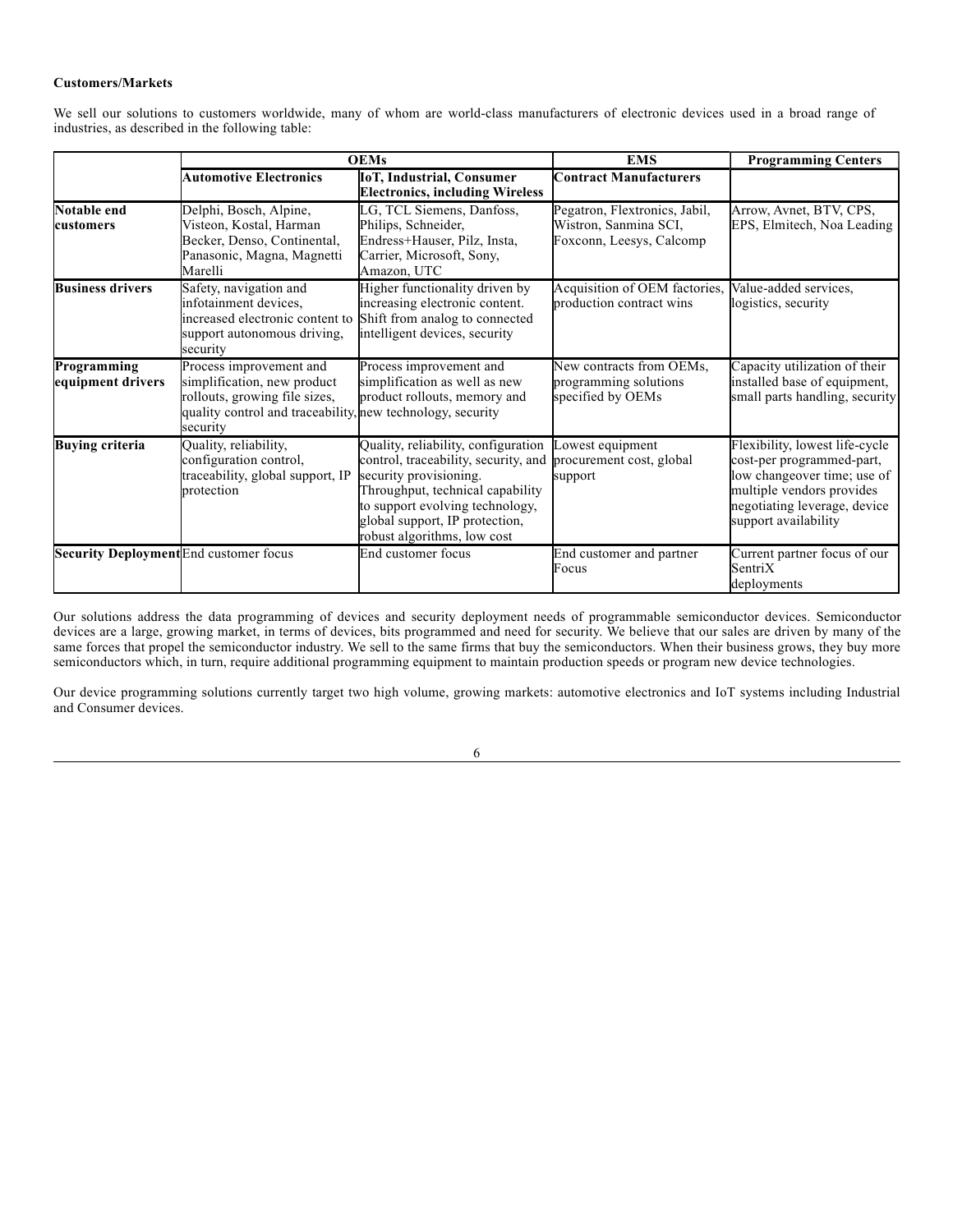## Growth drivers for automotive electronics

- Consumers desire advanced car features requiring higher levels of sophistication, including autonomous cars, infotainment options (audio, radio, dashboard displays, navigation, ADAS and wireless connectivity) and electrification, as well as increased safety features and optimized engine functionality
- Increasing numbers and size of microcontrollers per vehicle
- Proliferation of programmable microcontrollers to support the next-generation electronic car systems
- Increasing use of high-density flash to provide memory for advanced applications that require programming
- Increasing complexity to support autonomous vehicles
- Increasing need for security solutions for a secure supply chain and lifecycle firmware integrity

## Growth drivers for IoT: including industrial, consumer electronics and wireless

- Securely controlling groups of connected devices through a secure supply chain and lifecycle firmware integrity management
- Adding intelligence and processing into devices
- Connecting previously unconnected devices to networks and the internet (such as intelligent thermostats and lighting)
- Emergence of new devices and applications (such as wearables)

All of the above growth drivers are long term and are likely to be adversely impacted, at least temporarily, due to the global pandemic of COVID-19 in our markets. Annual projections on spending, growth, mix, and profitability are likely to be revised substantially as new information is obtained.

During 2019, we sold products to over 200 customers throughout the world. The following customers represented greater than 10% of sales in the applicable year:

- 2019 One customer, Data Copy Limited, a distributor in China, accounted for approximately 11% of net sales.
- 2018 Two customers, Bosch, an Automotive Electronics OEM, and Data Copy Limited, a distributor in China, accounted for approximately 16% and 13% of net sales, respectively.
- 2017 One customer, Data Copy Limited, a distributor in China, accounted for approximately 15% of net sales.

The following customers represented greater than 10% of our consolidated accounts receivable balance as of December 31 of the applicable year:

- 2019 Two customers accounted for greater than 10% of our consolidated accounts receivable balance at December 31, 2019: Flextronics and Panasonic represented 17% and 15% of that balance, respectively.
- 2018 Three customers accounted for greater than 10% of our consolidated accounts receivable balance at December 31, 2018: Systemation, Continental and Semitron represented 12%, 12% and 11% of that balance, respectively.
- 2017 One customer, Data Copy Limited, accounted for 25% of our consolidated accounts receivable balance at December 31, 2017.

## **Geographic Markets and Distribution**

We market and sell our products through a combination of direct sales, internal telesales, indirect sales representatives and distributors, as well as services through programming centers. We continually evaluate our sales channels against our evolving markets and customers and realign them as necessary to ensure that we reach our existing and potential customers in the most effective and efficient manner possible.

## U.S. Sales

We market our products throughout the U.S. using a variety of sales channels, including our own field sales management personnel, independent sales representatives and direct telesales. Our U.S. independent sales representatives obtain orders on an agency basis, with shipments made directly to the customer by us. Net sales in the United States for 2019, 2018 and 2017 were (in millions) \$1.7, \$3.4 and \$2.9, respectively. Some of our customers' orders delivered internationally are heavily influenced by U.S. sales-based efforts.

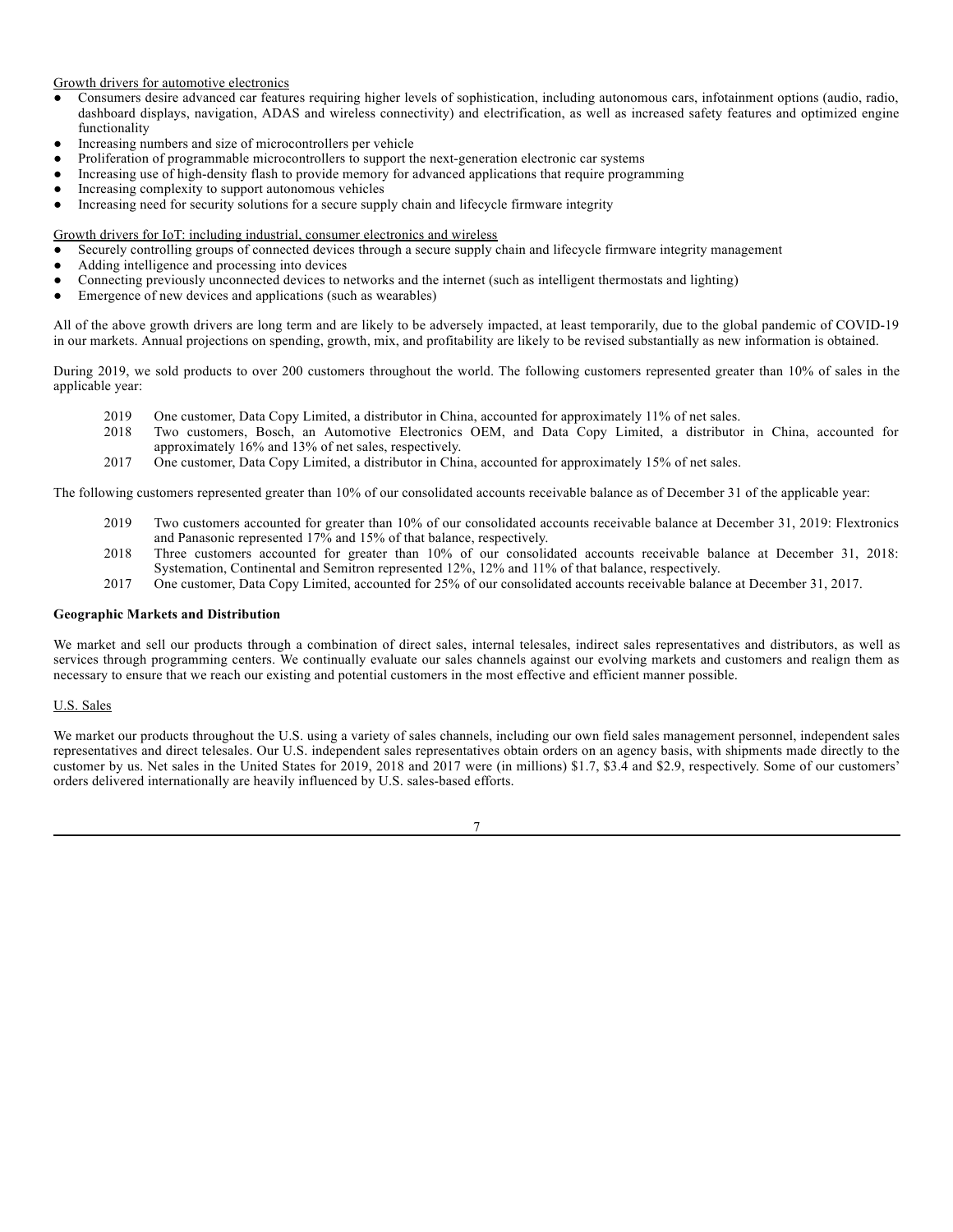#### International Sales

International sales represented approximately 92%, 88% and 92% of net sales in 2019, 2018, and 2017, respectively. We make foreign sales through our wholly-owned subsidiaries in Germany and China, as well as through independent distributors and sales representatives operating in 44 other countries. Our independent foreign distributors purchase our products for resale and we generally recognize the sale at the time of shipment to the distributor. As with U.S. sales representatives, sales made by international sales representatives are on an agency basis, with sales made directly to the customer by us.

Net international sales for 2019, 2018, and 2017 were (in millions) \$19.8, \$25.8 and \$31.2, respectively. We determine international sales by the international geographic destination into which the products are sold and delivered, and include not only sales by foreign subsidiaries but also export sales from the U.S. to our foreign distributors and to our representatives' customers. International sales do not include transfers between Data I/O and our foreign subsidiaries. Export sales are subject to U.S. Department of Commerce regulations. We have not, however, experienced difficulties to date as a result of these requirements. Certain products (such as SentriX) may require export licenses due to the technology contained and the country to which they would be shipped. We have not made sales to Iran or any Iranian governmental entities or any other blacklisted companies or countries.

Fluctuating exchange rates and other factors beyond our control, such as the coronavirus, international monetary stability, tariff and trade policies and U.S. and foreign tax and economic policies, may affect the level and profitability of international sales. We cannot predict the effect of such factors on our business, but we try to consider and respond to changes in these factors, particularly as the majority of our costs are U.S. based while the vast majority of our sales are international.

#### **Competition**

The competition in the programming systems market is highly fragmented with a small number of organizations selling directly competitive solutions and a large number of smaller organizations offering less expensive solutions. In particular, low cost automated solutions have gained market share in recent years, where the competition is primarily based on price. Typically, their equipment meets a "good enough" standard, but with reduced quality, traceability, upgradability, security and other software features such as factory integration software. Many of these competitors compete on a regional basis, with local language and support. Although competition in the security deployment market is developing, we expect competition in the market to increase as security deployment becomes more important. There are alternative security deployment solutions such as software-based security, rather than the hardware-based security of our SentriX equipment.

In addition, we compete with multiple substitute forms of device programming including "home grown" solutions. Programming after device placement may be done with In Circuit Test ("ICT"), In System Programming ("ISP"), and End of Line Downloading ("EOL"). Some automotive products may also be programmed over the air ("OTA"). IoT devices may also be programmed with ICT, ISP, EOL or OTA. In addition, new security devices may be required to be programmed using device-specific programmers developed by the semiconductor manufacturer.

While we are not aware of any published industry market information covering the programming systems or security deployment market, according to our internal analysis of competitors' revenues, we believe we continue to be the largest competitor in the programming systems equipment market and have been gaining market share in recent years, especially with our new products.

## **Manufacturing, Raw Materials and Backlog**

We strive to manufacture and provide the best solutions for advanced programming. We primarily assemble and test our products at our principal facilities in Redmond, Washington and Shanghai, China. Both of these locations are ISO 9001:2015 certified. We outsource our circuit board manufacturing and fabrication. We use a combination of standard components and fabricated parts manufactured to our specifications. Most components used are available from a number of different suppliers and subcontractors but certain items, such as some handler and programmer and security deployment subassemblies, custom integrated circuits, hybrid circuits and connectors, are purchased from single sources. We believe that additional sources can be developed for present single-source components without significant difficulties. We cannot be sure that single-source components will always continue to be readily available. If we cannot develop alternative sources for these components, or if we experience deterioration in relationships with these suppliers, there may be price increases, minimum order quantities, end of life purchase requirements, costs associated with integrating alternatively sourced parts, and delays or reductions in product introductions or shipments, which may materially adversely affect our operating results.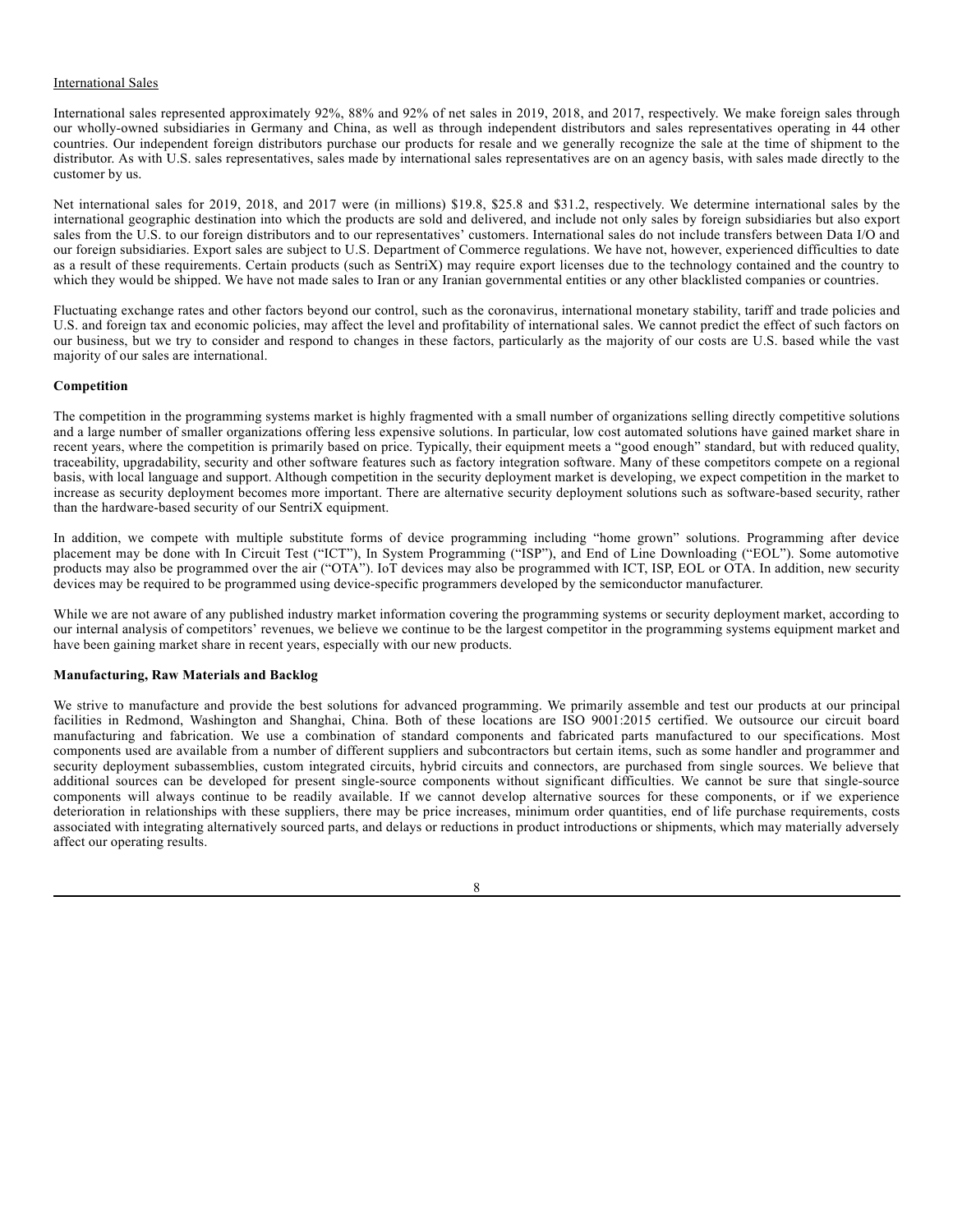In accordance with industry practices, generally all orders are subject to cancellation prior to shipment without penalty, except for contracts calling for custom configuration. To date, such cancellations have not had a material effect on our sales volume. To meet customers' delivery requirements, we manufacture certain products based upon a combination of backlog and anticipated orders. Most orders are scheduled for delivery within 1 to 90 days after receipt of the order. Our backlog of pending orders was approximately (in millions) \$2.9, \$1.9 and \$4.0 as of December 31, 2019, 2018, and 2017, respectively. The size of backlog at any particular date is not necessarily a meaningful indicator of the trend of our business.

#### **Research and Development**

We believe that continued investment in research and development is critical to our future success. We continue to develop new technologies and products and enhance existing products. Future growth is, to a large extent, dependent upon the timely development and introduction of new products, as well as the development of technology and algorithms to support the latest programmable devices. Where possible, we may pursue partnerships and other strategic relationships to add new products, capabilities and services, particularly in security deployment. We are currently focusing our research and development efforts on strategic growth markets, including automotive electronics, IoT and security deployment. We are continuing to develop technology for security deployment to program new categories of semiconductors, including Secure Elements, Authentication Chips, and Secure Microcontrollers. We plan to deliver new programming technology, automated handling systems and enhancements for security deployment in the manufacturing environment. In 2020, we are planning to expand our hiring and research and development related to our SentriX platform and the security deployment market. We also continue to focus on increasing our capacity and responsiveness for new device support requests from customers and programmable integrated circuit manufacturers by revising and enhancing our internal processes and tools. Our research and development efforts have resulted in the release of significant new products and product enhancements over the past several years.

During 2019, 2018, and 2017, we made expenditures for research and development of (in millions) \$6.5, \$7.4, and \$6.9, respectively, representing 29.9%, 25.2%, and 20.3% of net sales, respectively. Research and development costs are generally expensed as incurred.

#### **Patents, Copyrights, Trademarks and Licenses**

We rely on a combination of patents, copyrights, trade secrets and trademarks to protect our IP, as well as product development and marketing skill to establish and protect our market position. We continue to apply for and add new patents to our patent portfolio as we develop strategic new technologies.

We attempt to protect our rights in proprietary systems (architecture, implementations, software), including the SentriX Security Deployment System. We attempt to protect our software, including Lumen®X software, Flashcore software, TaskLink software, ConneX smart programming software and other software products, by retaining the title to and copyright of the software and documentation, by including appropriate contractual restrictions on use and disclosure in our licenses, and by requiring our employees to execute non-disclosure agreements. Our software products are not typically sold separately from sales of programming systems. However, on those occasions where software is sold separately, revenue is recognized when a sales agreement exists, delivery has occurred, the fee is fixed or determinable, and collectability is reasonably assured.

Because of the rapidly changing technology in the semiconductor, electronic equipment and software industries, portions of our products might infringe upon existing patents or copyrights, and we may be required to obtain licenses or discontinue the use of the infringing technology. We believe that any exposure we may have regarding possible infringement claims is a reasonable business risk similar to that assumed by other companies in the electronic equipment and software industries. However, any claim of infringement, with or without merit, could be costly and a diversion of management's attention, and an adverse determination could adversely affect our reputation, preclude us from offering certain products, and subject us to substantial liability. As of December 31, 2018, there were no pending actions regarding infringement claims.

#### **Employees**

As of December 31, 2019, we had a total of 96 employees, of which 46 were located outside the U.S. and 7 of which were part time. We also utilize independent contractors for specialty work, primarily in research and development, and utilize temporary workers to adjust capacity to fluctuating demand and for special projects. Many of our employees are highly skilled, trained and experienced in specialized areas and our continued success will depend in part upon our ability to attract and retain employees who can be in great demand within the industry. None of our employees are represented by a collective bargaining unit and we believe relations with our employees are favorable. In foreign countries we have employment agreements or, in China, the Shanghai Foreign Services Co., Ltd. ("FSCO") labor agreement.

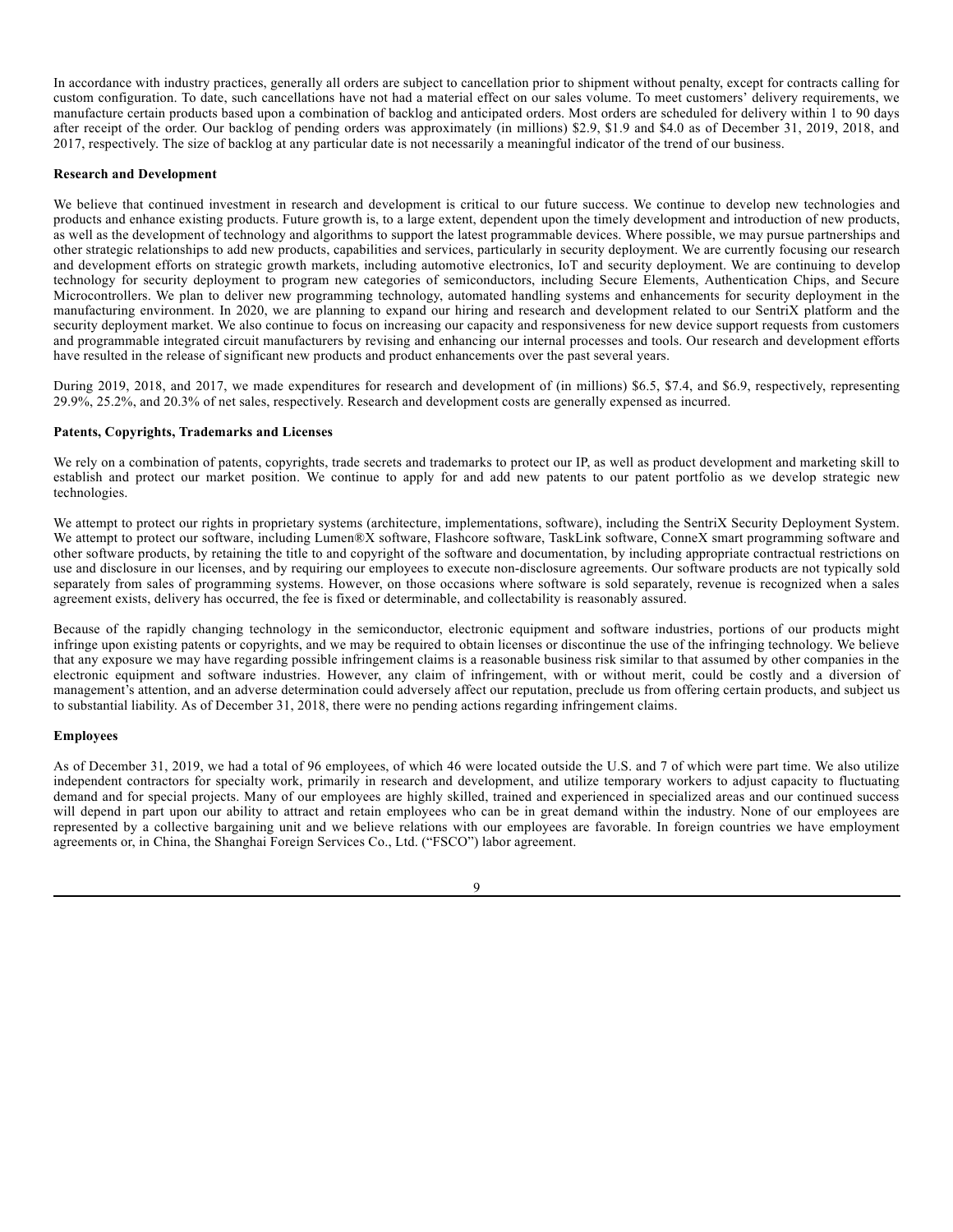## **Environmental Compliance**

Our facilities are subject to numerous laws and regulations concerning the discharge of materials or otherwise relating to the environment. Compliance with environmental laws has not had, nor is it expected to have, a material effect on our capital expenditures, financial position, results of operations or competitive position.

#### **Executive Officers of the Registrant**

Set forth below is certain information concerning the executive officers of Data I/O as of March 23, 2019:

| Name                   | Age | Position                                                |
|------------------------|-----|---------------------------------------------------------|
|                        |     |                                                         |
| <b>Anthony Ambrose</b> | 58  | President and Chief Executive Officer                   |
|                        |     |                                                         |
| Joel S. Hatlen         | 61  | Vice President, Chief Operating and Financial Officer,  |
|                        |     | Secretary and Treasurer                                 |
| Rajeev Gulati          | 56  | Chief Technology Officer, Vice President of Engineering |
|                        |     |                                                         |
| Michael Tidwell        | 50  | Vice President Marketing and Business Development       |

Anthony Ambrose, age 58, was appointed a director of Data I/O effective October 25, 2012. He joined Data I/O October 25, 2012 and is our President and Chief Executive Officer ("CEO"). Prior to Data I/O, Mr. Ambrose was Owner and Principal of Cedar Mill Partners, LLC, a strategy consulting firm since 2011. From 2007 to 2011, he was Vice President and General Manager at RadiSys Corporation, a leading provider of embedded wireless infrastructure solutions, where he led all product divisions and worldwide engineering. Until 2007, he was general manager and held several other progressively responsible positions at Intel Corporation, where he led development and marketing of standards-based telecommunications platforms, and grew the industry standard server business to over \$1B in revenues. He is Chair of the EvergreenHealth Foundation Board of Trustees. In 2019 he also became a board member of CipherLoc Corporation (OTCQB: CLOK). Mr. Ambrose has a Bachelor's of Science in Engineering from Princeton University, and completed the Stanford Graduate School of Business Director Symposium.

Joel S. Hatlen joined Data I/O in September 1991 and in July 2017 became our Chief Operating Officer in addition to serving as our Vice President, Chief Financial Officer, Secretary and Treasurer since January 1998. He was Chief Accounting Officer since February 1997 and served as Corporate Controller from December 1993 to December 1997. Previously, he was Tax Manager and Senior Tax Accountant. From September 1981 until joining Data I/O, Joel was employed by Ernst & Young LLP as a Certified Public Accountant, where his most recent position was Senior Manager. Joel is a Certified Public Accountant and holds a Masters in Taxation from Golden Gate University and a Bachelor's in Business Administration in Accounting from Pacific Lutheran University.

Rajeev Gulati joined Data I/O in July 2013 and is our Chief Technology Officer and Vice President of Engineering. Prior to Data I/O, Rajeev served as Director of Software Engineering for AMD responsible for tools, compiler strategy and execution from 2006 to 2013. He has an extensive background in software, systems and applying technology to develop new markets. Previously, he served as Director of Strategy and Planning at Freescale from 2004 to 2006; as Director of Embedded Products at Metrowerks (acquired by Motorola) from 2000 to 2004 and Director of Compilers, Libraries & Performance Tools from 1997 to 2000; and engineering and programmer positions at Apple Computer, IBM and Pacific-Sierra Research. Rajeev holds a Master of Science in Electrical & Computer Engineering from the University of Texas, Austin and a BE in Electrical Engineering from Delhi College of Engineering, New Delhi.

Michael Tidwell joined Data I/O in May 2019 and is our Vice President of Marketing and Business Development. Prior to Data I/O, he was Vice President of Marketing & Business Development at Tignis, an AI and machine learning startup. From 2012 to 2018 Michael was head of Marketing and Business Development at Sansa Security, a leading software security IP provider that was sold to ARM Holdings. Prior to Sansa, Michael was Vice President of Business and Market Development at BSQUARE Corporation. Michael has a Master of Science in Electrical Engineering from the University of Washington and a Bachelor of Electrical Engineering (Summa Cum Laude) from Georgia Institute of Technology.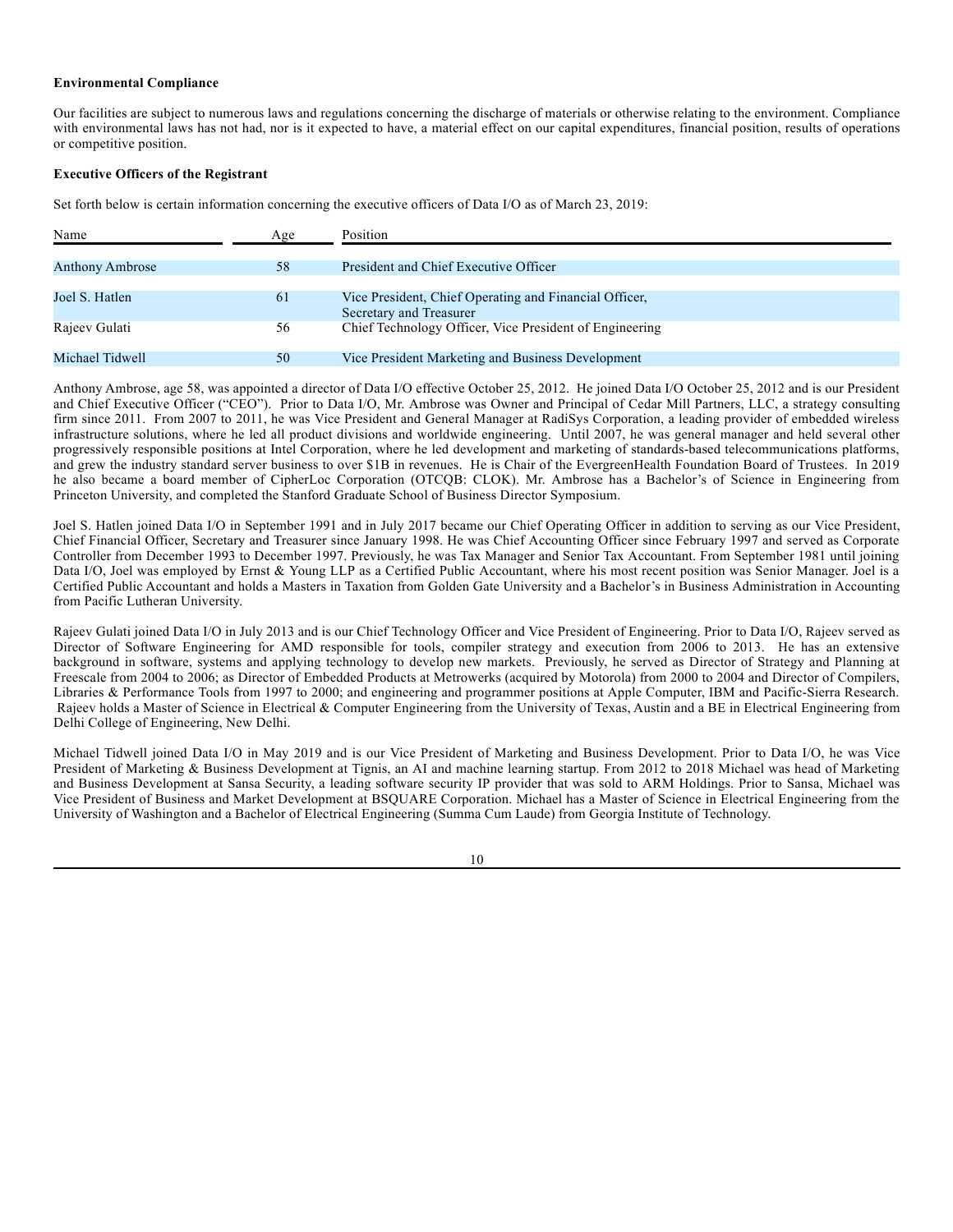## **Item 1A. Risk Factors**

## **Cautionary Factors That May Affect Future Results**

Our disclosure and analysis in this Annual Report contains some forward-looking statements. Forward-looking statements include our current expectations or forecasts of future events. The reader can identify these statements by the fact that they do not relate strictly to historical or current facts. In particular, these include statements relating to future action, the impact of the coronavirus, prospective products, expected market growth, new technologies and trends, industry partnerships, foreign operations, economic expectations, future performance or results of current and anticipated products, sales efforts, expenses, outcome of contingencies, impact of regulatory requirements, tariffs and financial results.

Any or all of the forward-looking statements in this Annual Report or in any other public statement made may turn out to be wrong. They can be affected by inaccurate assumptions we might make, or known or unknown risks and uncertainties can affect these forward-looking statements. Many factors -- for example, product competition and product development -- will be important in determining future results. Moreover, neither Data I/O nor anyone else assumes responsibility for the accuracy and completeness of these forward-looking statements. Actual future results may materially vary.

We undertake no obligation to publicly update any forward-looking statements after the date of this Annual Report, whether as a result of new information, future events or otherwise. The reader should not unduly rely on our forward-looking statements. The reader is advised, however, to consult any future disclosures we make on related subjects in our 10-Q, 8-K and 10-K reports to the SEC and press releases. Also, note that we provide the following cautionary discussion of risks, uncertainties and possible inaccurate assumptions relevant to our business. These are factors that we think could cause our actual results to differ materially from expected and historical results. Other factors besides those listed here could also adversely affect us. This discussion is permitted by the Private Securities Litigation Reform Act of 1995.

## **RISK FACTORS:**

## **CORONAVIRUS**

The coronavirus that causes the serious disease COVID-19 ("coronavirus"), has and may continue to adversely affect our business, including revenues, suppliers, employees and facilities.

As a global company with 92% of its 2019 sales in international markets, we have been and may continue to be significantly impacted by the coronavirus outbreak, which has since spread to Asia, USA, Europe and all other markets we serve. We have already seen orders delayed due to the coronavirus. 31% of our employees are based in Shanghai, China and we have a manufacturing facility there which manufactures some of our equipment and develops most of the adapters and algorithms for our equipment. Although our facilities in Shanghai, Redmond and Germany are currently operating, they could be closed for an extended period of time if the coronavirus spreads significantly. Additionally, we source other components from China and other countries that are used to manufacture our equipment in China and in our Redmond, Washington facility and these components may not be readily available. In addition, our corporate headquarters is located in Redmond, Washington which is only a few miles from the US epicenter of the coronavirus in Kirkland, Washington. As a result, many of our Redmond based employees and executives are working from home and we are limiting visitors to our Redmond facility as the coronavirus continues to spread. All of our facilities are subject to restrictions and closure by governmental entities. As the coronavirus continues to spread, it has and may continue to impact our revenues, our ability to obtain key components and to manufacture our products, as well as sell, install and support our products around the world.

The coronavirus has and continues to impact key tradeshows and travel plans for our employees. Because of the coronavirus we are not able to visit many of our customers and prospects. We were recently scheduled to attend the Embedded World 2020 tradeshow related to our security deployment products and had to cancel our participation.

# **TARIFFS AND TRADE ISSUES**

## Changes in tariffs and trade issues may adversely affect our business, including revenues and/or gross margins.

We produce products in the United States and China. Currently, certain of our products are subject to tariffs imposed by one country on goods manufactured in the other country. There is uncertainty regarding the tariffs expected to be imposed, and any increase in tariff rates and subjecting additional items to tariffs, could impact our costs, revenues and the competitiveness of our products due to our manufacturing locations. Trade and tariff issues are creating business uncertainty and may spread to and impact other jurisdictions.

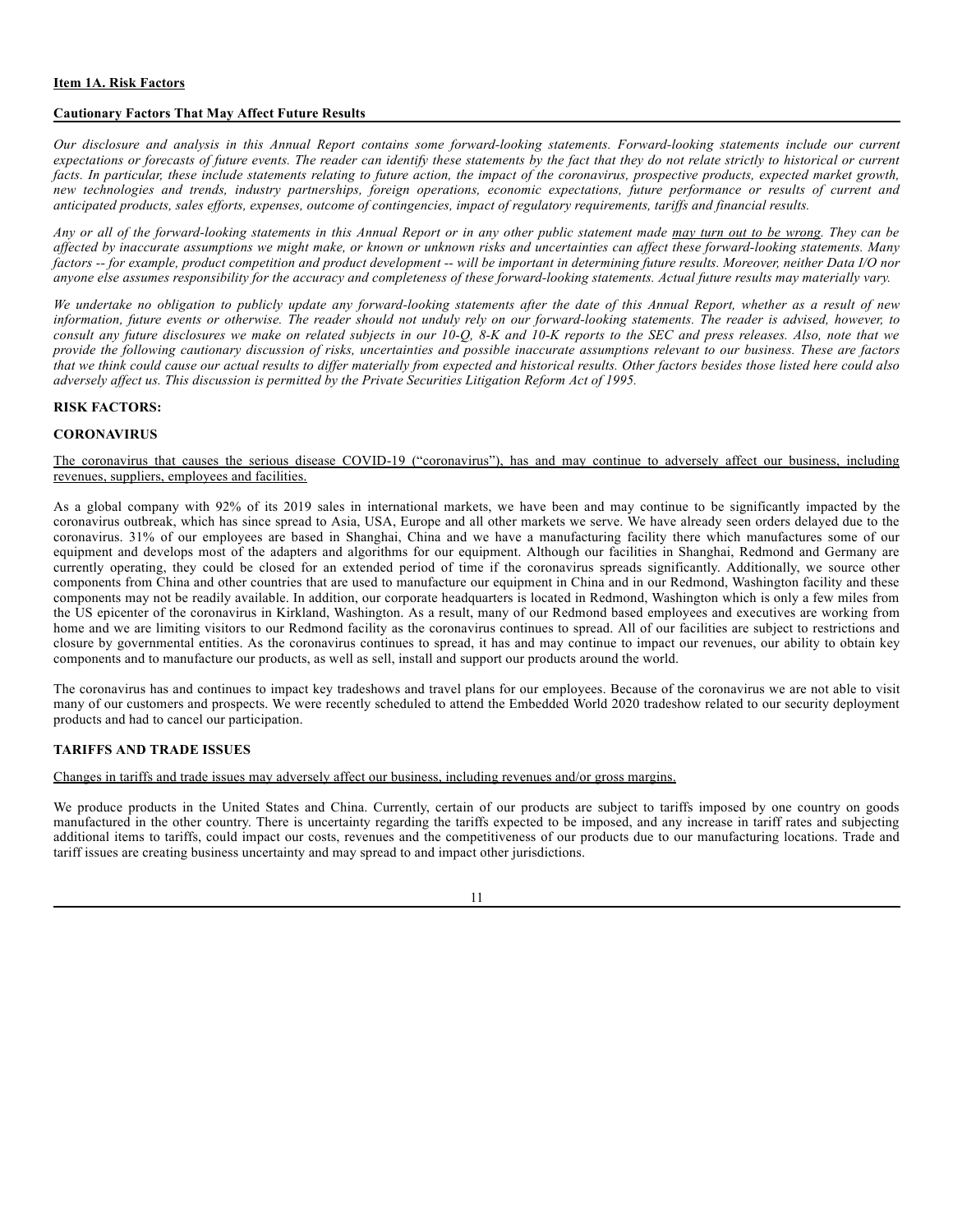## **NEW PRODUCTS OR SERVICES**

#### We are pursuing new product or service initiatives, and business models that may develop more slowly and/or to a lesser extent than expected

In order to lead in new and potentially lucrative market opportunities, for example in security deployment of programmable devices, circuit boards and electronic systems, we are making significant investments in people, technology and business development while the market is developing and uncertain. Because of the lengthy time to market from design to production in security provisioning, if these markets develop more slowly than planned, or if our security deployment solutions are not widely accepted, then we may not achieve our expected return on investment in new technologies and this may significantly affect the results of our existing business.

In the security deployment area, we have introduced a new pay per use business model that may not be accepted by our customers who are accustomed to paying for capital equipment upfront, rather than paying per use charges.

#### Failure to adapt to technology trends in our industry may impact our competitiveness and financial results.

Product and service technology in our industry evolves rapidly, making timely product innovation essential to success in the marketplace. Introducing products and services with improved technologies or features may render our existing products obsolete and unmarketable. Technological advances and trends that may negatively impact our business include:

- new device package types, densities, chip interfaces and technologies requiring hardware and software changes in order to be programmed by our products, particularly certain segments of the high-density flash memory markets where after placement programming is recommended by certain semiconductor manufacturers
- reduction in semiconductor process geometries for certain 3 Dimensional (3D), Multi Level Cell (MLC) and Triple Level Cell (TLC) NAND and eMMC FLASH memories impact the product data retention through Surface Mount Technology (SMT) reflow or X-ray inspection. Improper SMT process control can negatively impact the end customer's ability to successfully program devices. This can cause them to change their programing methods away from pre-programming to post placement programming techniques, including ISP, ICT. Data I/O is working with several semiconductor manufacturers to develop best practices to minimize the impact of reflow and potential concerns about X-ray induced data loss.
- changes in Flash technology speeds will eventually require us to change the architecture of our programming engines
- electronics equipment manufacturing practices, such as widespread use of in-circuit programming or downloading
- adoption of proprietary security and programming protocols and additional security capabilities and requirements
- customer software platform preferences different from those on which our products operate
- customer adoption of newer unsupported semiconductor device technologies such as UFS memory or device interface methods, particularly if these technologies are adopted by automotive electronics, IoT or wireless customers
- more rigid industry standards, which would decrease the value-added element of our products and support services

If we cannot develop products or services in a timely manner in response to industry changes, or if our products or services do not perform well, our business and financial condition may be adversely affected. Also, our new products or services may contain defects or errors that give rise to product liability claims against us or cause our products to fail to gain market acceptance. Our future success depends on our ability to successfully compete with other technology firms in attracting and retaining key technical personnel.

#### Failure to adapt to increasing automotive electronics customer requirements

Concentration in Automotive Electronics and our orders related to automotive electronics customers has increased in recent years to 60% in 2019, 60% in 2018, and 54% in 2017. As we become more concentrated on automotive electronics customers, any decrease in demand from these customers may materially impact our results, as it will take some time to transition our product line to other markets. Quality standards and business requirements by our automotive electronics customers, driven in turn by their automotive manufacturer customers, may demand processes, and certifications at a higher level than we currently are structured to provide. For example, although we currently meet the ISO 9001:2015 standard, new quality standards may be demanded by our customers with even more rigorous requirements. In addition, contractual provisions may expose us to greater potential liability and costs and we may be required to provide higher service levels than we currently provide. If we cannot adapt to these industry requirements or manage these contractual provisions, our business may be adversely affected.

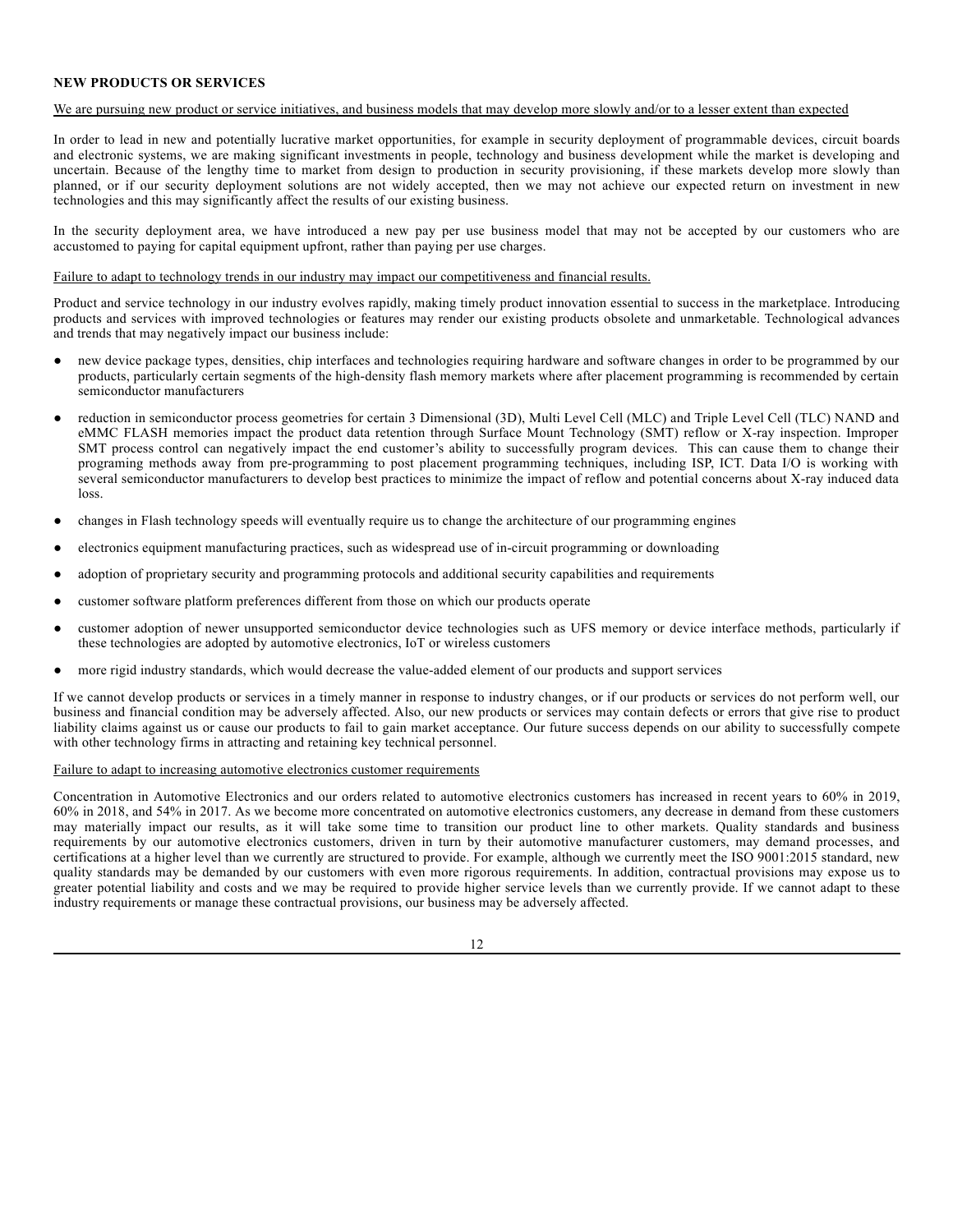#### Delays in development, introduction and shipment of new products or services may result in a decline in sales or increased costs.

We develop new engineering and automated programming systems and services. Significant technological, supplier, manufacturing or other problems may delay the development, introduction or production of these products or services.

For example, we may encounter these problems:

- technical problems in the development of a new programming and/or security deployment systems or the robotics for new automated handing systems
- inability to hire qualified personnel or turnover in existing personnel or inability to engage or retain key technology partners
- delays or failures to perform by us or third parties, including some smaller early stage or recently acquired companies, involved in our development projects
- dependence on large semiconductor companies for cooperation and support to securely provision their devices. These companies must enable us with specific technical information, and support Data I/O as a qualified solution to their customers and channel partners.
- development of new products or services that are not accepted by the market

These problems may result in a delay or decline in sales or increased costs.

## We may pursue business acquisitions that could impair our financial position and profitability.

We may pursue acquisitions of complementary technologies, product lines or businesses. Future acquisitions may include risks, such as:

- burdening management and our operating teams during the integration of the acquisition
- diverting management's attention from other business concerns
- failing to successfully integrate or monetize the acquired products or technologies
- lack of acceptance of the acquired products by our sales channels or customers
- entering markets where we have no or limited prior experience
- potential loss of key employees of the acquired company
- additional burden of support for an acquired programmer architecture

Future acquisitions may also impact our financial position. For example, we may use significant cash or incur debt, which would weaken our balance sheet, or issue additional shares, potentially diluting existing shareholders. We may also capitalize goodwill and intangible assets acquired, the amortization or impairment of which would reduce our profitability. We cannot guarantee that future acquisitions will improve our business or operating results.

#### If we are unable to protect our IP, we may not be able to compete effectively or operate profitably.

We rely on patents, copyrights, trade secrets and trademarks to protect our IP, as well as product development and marketing skill to establish and protect our market position. In particular, patents are a key part of our security deployment strategy, and if we are not able to successfully enforce these patents, we might lose our competitive advantage in the security deployment market. We attempt to protect our rights in proprietary software products, including our user interface, product firmware, software module options and other software products by retaining the title to and copyright of the software and documentation, by including appropriate contractual restrictions on use and disclosure in our licenses, and by requiring our employees to execute non-disclosure agreements.

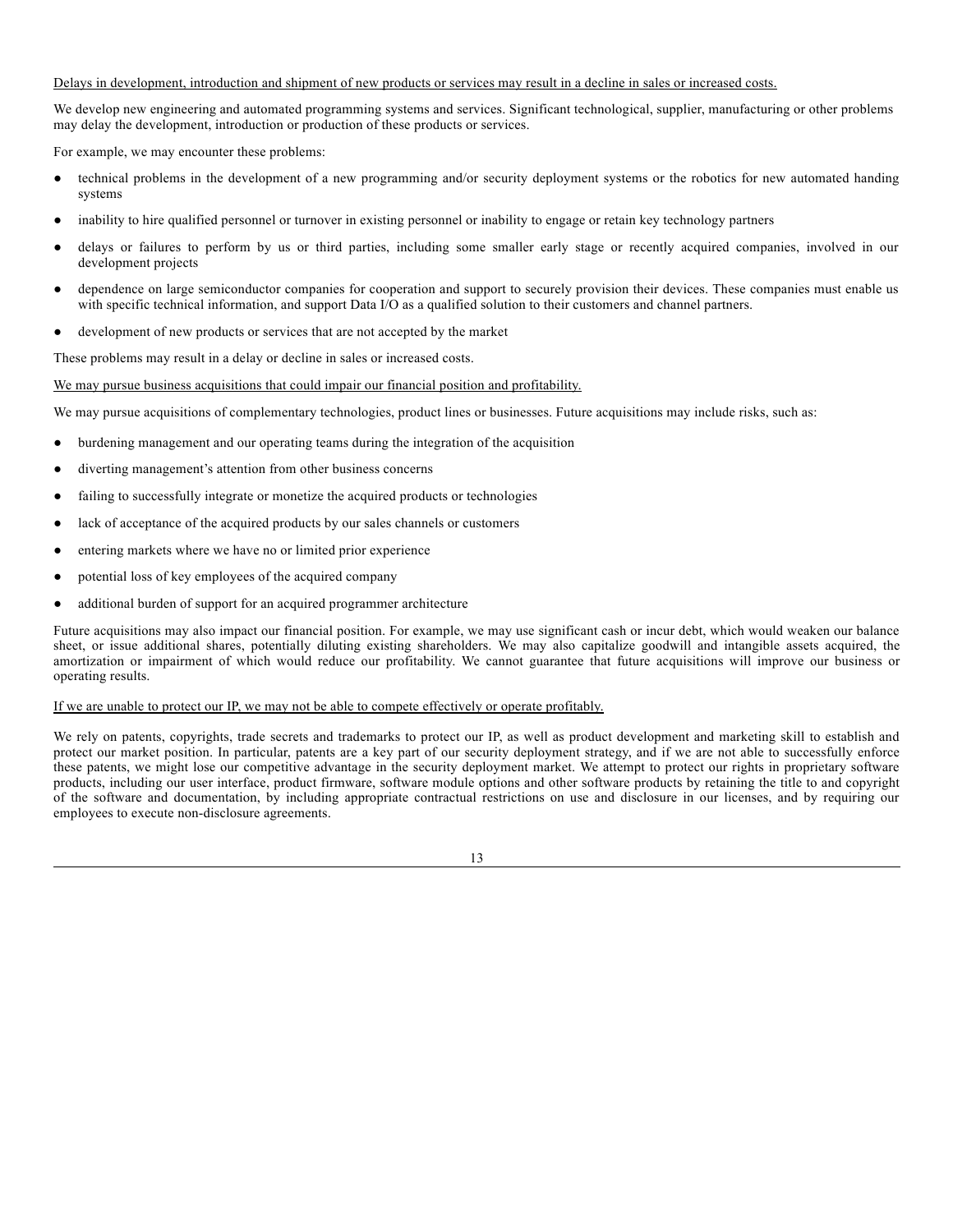Because of the rapidly changing technology in the semiconductor, electronic equipment and software industries, portions of our products might possibly infringe upon existing patents or copyrights, and we might be required to obtain licenses or discontinue the use of the infringing technology. We believe that any exposure we may have regarding possible infringement claims is a reasonable business risk similar to that assumed by other companies in the electronic equipment and software industries. However, any claim of infringement, with or without merit, could be costly and a diversion of management's attention, and an adverse determination could adversely affect our reputation, preclude us from offering certain products, and subject us to substantial liability.

#### We might face increased competition and might not be able to compete successfully with current and future competitors.

Technological advances have reduced the barriers of entry into the programming systems market. We expect competition to increase from both established and emerging companies. If we fail to compete successfully against current and future sources of competition, our profitability and financial performance will be adversely impacted.

## **THIRD PARTY RELATIONSHIPS**

#### If we do not develop, enhance and retain our relationships with security partners, our business may be adversely affected and we may not be able to timely develop new and cost effective managed and secure programming solutions.

As we enter new areas in security deployment we need to complement our skills and expertise with partners' expertise in security. Some of these partners are operating with more limited capital and/or management expertise than established firms or recently acquired firms that may have different priorities. Other partners are very large companies where prioritizing work with us may be difficult in light of competing priorities. For some of our then earlier stage partners, we have obtained unique product features and capabilities in exchange for NRE payments, pre-paid royalties, marketing incentives and sales cooperation. When these unique features and capabilities are no longer available, we will face more competition. If our partners are unable to develop and deliver solutions that we need to integrate into our security deployment programming solutions, our products might be delayed, we might have to locate alternate partners and suppliers or develop the technology ourselves, and we would still be responsible for paying any related pre-paid royalties or NRE payments and might face write-offs of any excess equipment.

#### If we do not develop and enhance our relationships with semiconductor manufacturers, our business may be adversely affected.

We work closely with most semiconductor manufacturers to ensure that our data programming and security deployment systems comply with their requirements. In addition, many semiconductor manufacturers recommend our managed and secure programming systems for use by users of their programmable devices. These working relationships enable us to keep our programming systems product lines up to date and provide end-users with broad and current programmable device support. As technology changes occur that could limit the effectiveness of pre-placement programming, particularly for very small high-density NAND, e-MMC and UFS devices, certain semiconductor manufacturers may not recommend or may not continue recommending our programming systems for these devices. Our business may be adversely affected if our relationships with semiconductor manufacturers deteriorate or if semiconductor manufacturers are not willing to closely work with us on security deployment. Consolidation within the semiconductor industry may also impact us. As we develop more security deployment solutions, we will need to partner more closely with semiconductor manufacturers.

## Our reliance on a small number of suppliers may result in a shortage of key components, which may adversely affect our business, and our suppliers may experience financial difficulties which could impact their ability to service our needs.

Certain parts or software used in our products are currently available from either a single supplier or from a limited number of suppliers. Our small relative level of business means we frequently lack influence and significant purchasing power. If we cannot develop alternative sources of these components, if sales of parts or software are discontinued by the supplier, if we experience deterioration in our relationship with these suppliers, or if these suppliers require financing which is not available, there may be delays or reductions in product introductions or shipments, which may materially adversely affect our operating results.

Because we rely on a small number of suppliers for certain parts, we are subject to possible price increases by these suppliers. Also, we may be unable to accurately forecast our production schedule. If we underestimate our production schedule, suppliers may be unable to meet our demand for components. This delay in the supply of key components may have a materially adverse effect on our business. For suppliers who discontinue parts, we may be required to make lifetime purchases covering future requirements. Over estimation of demand or excessive minimum order quantities will lead to excess inventories that may become obsolete.

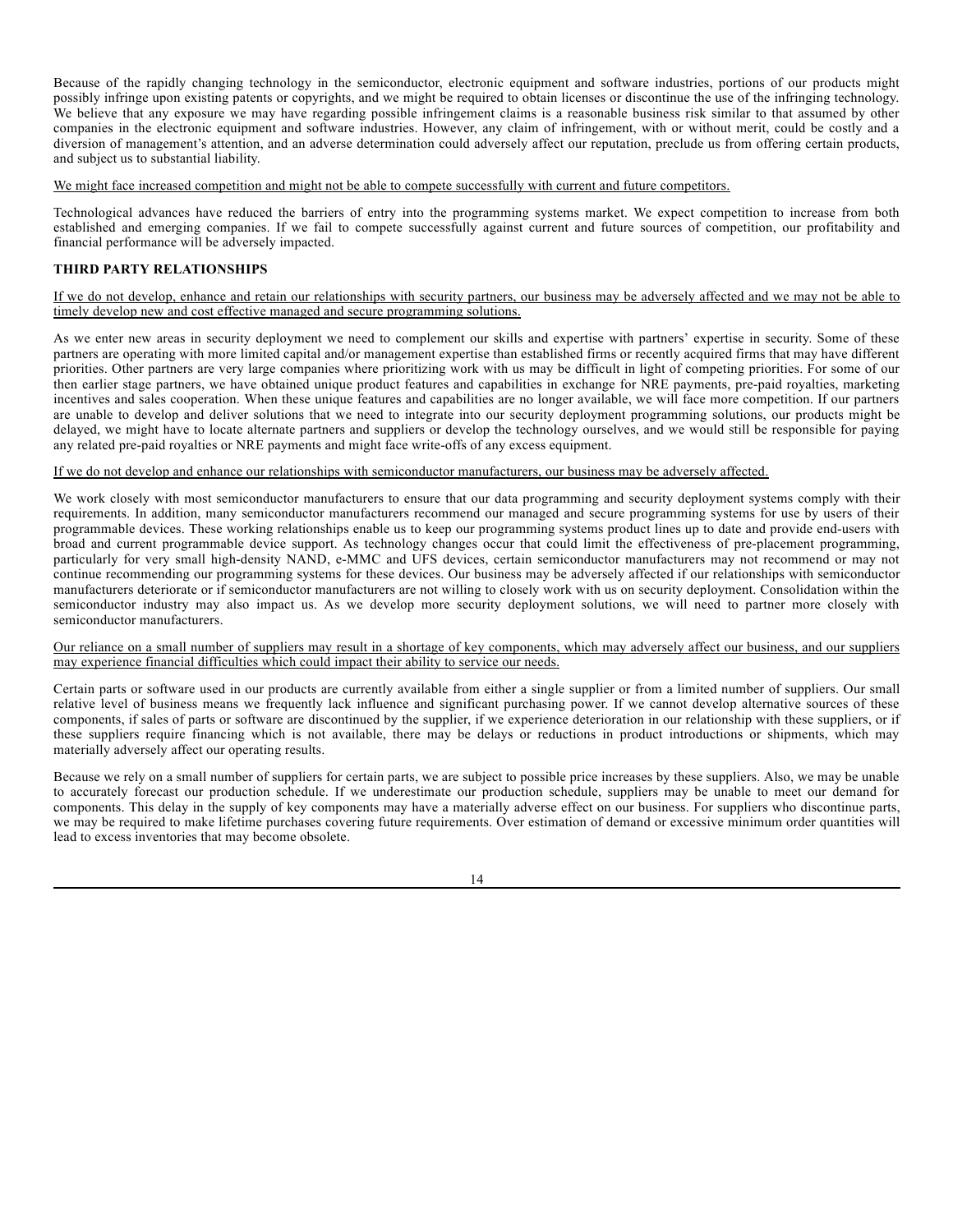Certain of our sockets, parts, subassemblies and boards are currently manufactured to our specifications by third-party foreign contract manufacturers and we are sourcing certain parts or options from foreign manufacturers, particularly in China. For example, due to the coronavirus or other viruses impacting workers, suppliers or travel, we may not be able to obtain a sufficient quantity of these products if and when needed or the quality of these parts or options may not meet our standards, which may result in lost sales.

#### If we are unable to attract and retain qualified third-party distributors and representatives, our business may be adversely affected.

We have an internal sales force and also utilize third-party distributors and representatives. Therefore, the financial stability of these distributors and representatives is important. Their ability to operate, timely pay us, and to acquire any necessary financing may be affected by the current economic climate. Highly skilled professional engineers use most of our products. To be effective, third-party distributors and representatives must possess significant technical, marketing, customer relationships and sales resources and must devote their resources to sales efforts, customer education, training and support. These required qualities limit the number of potential third-party distributors and representatives. Our business will suffer if we cannot attract and retain a sufficient number of qualified third-party distributors and representatives to market our products.

## **MARKET CONDITIONS**

## A decline in economic and market conditions may result in delayed or decreased capital spending and delayed or defaulted payments from our customers.

The coronavirus appears likely to affect economic and market conditions as it continues to spread. Our business is highly impacted by capital spending plans and other economic cycles that affect the users and manufacturers of integrated circuits. The industries are highly cyclical and are characterized by rapid technological change, short product life cycles and fluctuations in manufacturing capacity and pricing and gross margin pressures. As we experienced in recent prior years, our operations may in the future reflect substantial fluctuations from period-to-period as a consequence of these industry patterns, general economic conditions affecting the timing of orders from major customers, and other factors affecting capital spending. In a difficult economic climate, it may take us longer to receive payments from our customers and some of our customers' business may fail, resulting in non-payment. Our market growth forecasts and related business decisions may be wrong. These factors could have a material adverse effect on our business and financial condition.

## Our international operations may expose us to additional risks that may adversely affect our business.

International sales represented approximately 92%, 88% and 92% of net sales in 2019, 2018, and 2017, respectively. We expect that international sales will continue to be a significant portion of our net revenue. International sales may fluctuate due to various factors, including:

- the impact of the coronavirus or other viruses
- fluctuations in foreign currency exchange rates because 92% of our sales are to international markets, volatile exchange rates may also impact our competitiveness and margins
- economic uncertainty related to the European sovereign debt situation
- migration of manufacturing to low cost geographies
- unexpected changes in regulatory requirements, including Brexit
- tariffs and taxes
- Bi-lateral and Multi-lateral trade agreements
- difficulties in staffing and managing foreign operations
- longer average payment cycles and difficulty in collecting accounts receivable
- compliance with applicable export licensing requirements and the Foreign Corrupt Practices Act
- product safety and other certification requirements
- difficulties in integrating foreign and outsourced operations
- civil unrest, political and economic instability

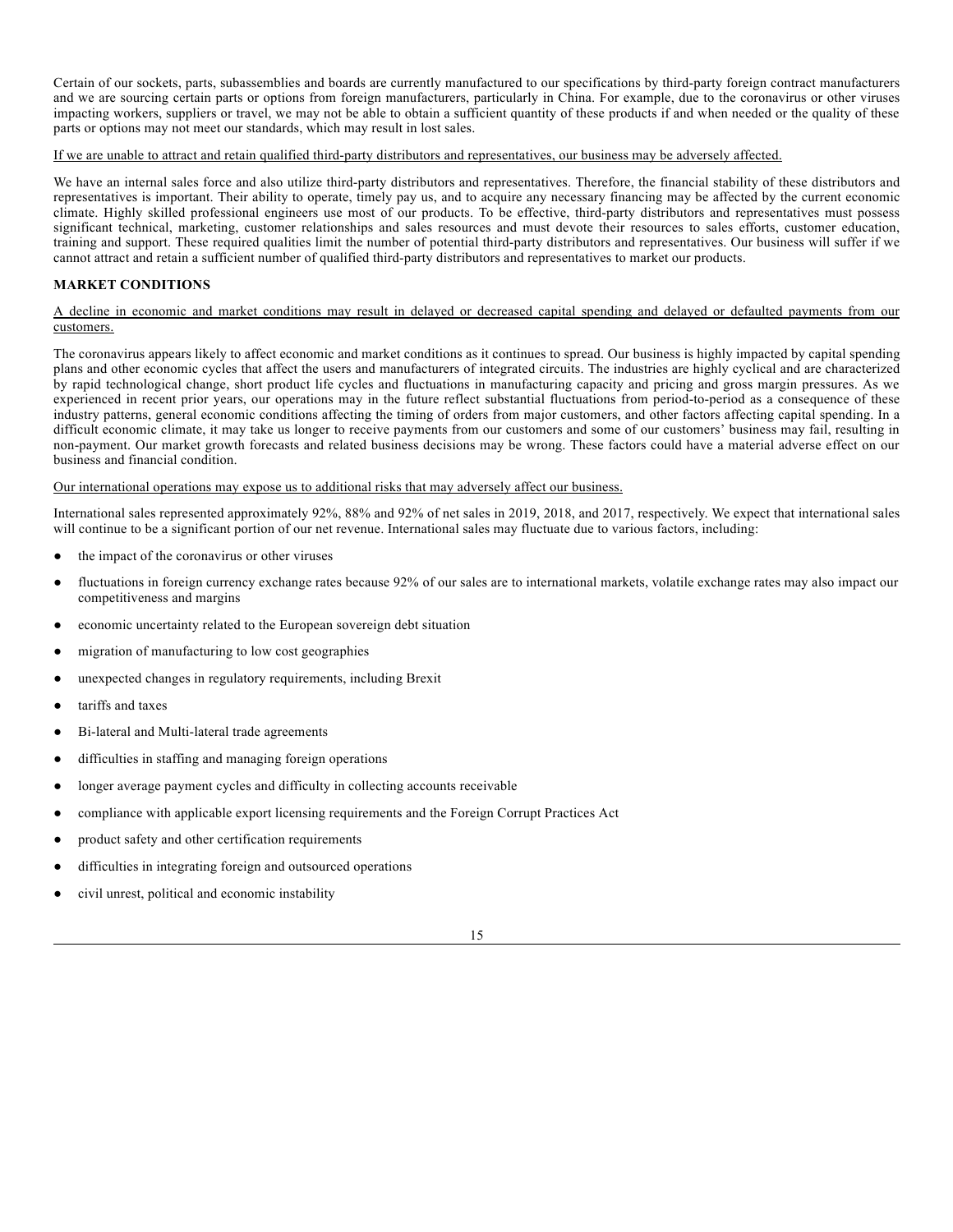Because we have customers located throughout the world, we have significant foreign receivables. We may experience difficulties in collecting these amounts as a result of payment practices of certain foreign customers, economic uncertainty and regulations in foreign countries, the availability and reliability of foreign credit information, and potential difficulties in enforcing collection terms.

The European Union and European Free Trade Association ("EU") has established certain electronic emission and product safety requirements ("CE"). As applicable, our products currently meet these requirements; however, failure to obtain either a CE certification or a waiver for any product may prevent us from marketing that product in Europe. The EU also has directives concerning the Reduction of Hazardous Substances ("RoHS") and we believe we are classified within the EU RoHS Directive category list as Industrial Monitoring and Control Equipment (category 9). We believe all current products meet the RoHS directives. Failure to meet applicable directives or qualifying exemptions may prevent us from marketing certain products in Europe or other territories with similar requirements.

We have subsidiaries in Germany, China and Canada and large balances of cash are in our foreign subsidiaries. Our business and financial condition is sensitive to currency exchange rates and any restrictions imposed on their currencies including restrictions on repatriations of cash. Any repatriation of cash could result in tax costs and corresponding deferred tax assets with related tax valuation allowances. Currency exchange fluctuations in these countries may adversely affect our investment in our subsidiaries.

## **OPERATIONS**

## Quarterly fluctuations in our operating results may adversely affect our stock price.

Our operating results tend to vary from quarter to quarter. Our revenue in each quarter substantially depends upon orders received within that quarter. Conversely, our expenditures are based on investment plans and estimates of future revenues. We may, therefore, be unable to quickly reduce our spending if our revenues decline in a given quarter. As a result, operating results for that quarter will suffer. Our results of operations for any one quarter are not necessarily indicative of results for any future periods.

Other factors, which may cause our quarterly operating results to fluctuate, include:

- increased competition
- timing of new product announcements and timing of development expenditures
- product or service releases and pricing changes by us or our competitors
- market acceptance or delays in the introduction of new products or services
- production constraints
- quality issues
- labor or material constraints
- timing of significant orders
- timing of installation or customer acceptance requirements
- sales channel mix of direct vs. indirect distribution
- civil unrest, war or terrorism
- health issues such as the outbreak of the coronavirus or other viruses impacting workers, suppliers, customers, travel, or our facilities
- customers' budgets
- changes in accounting rules, tax or other legislation
- adverse movements in exchange rates, interest rates or tax rates
- cyclical and seasonal nature of demand for our customers' products
- general economic conditions in the countries where we sell products
- expenses and delays obtaining authorizations in setting up new operations or locations
- facilities relocations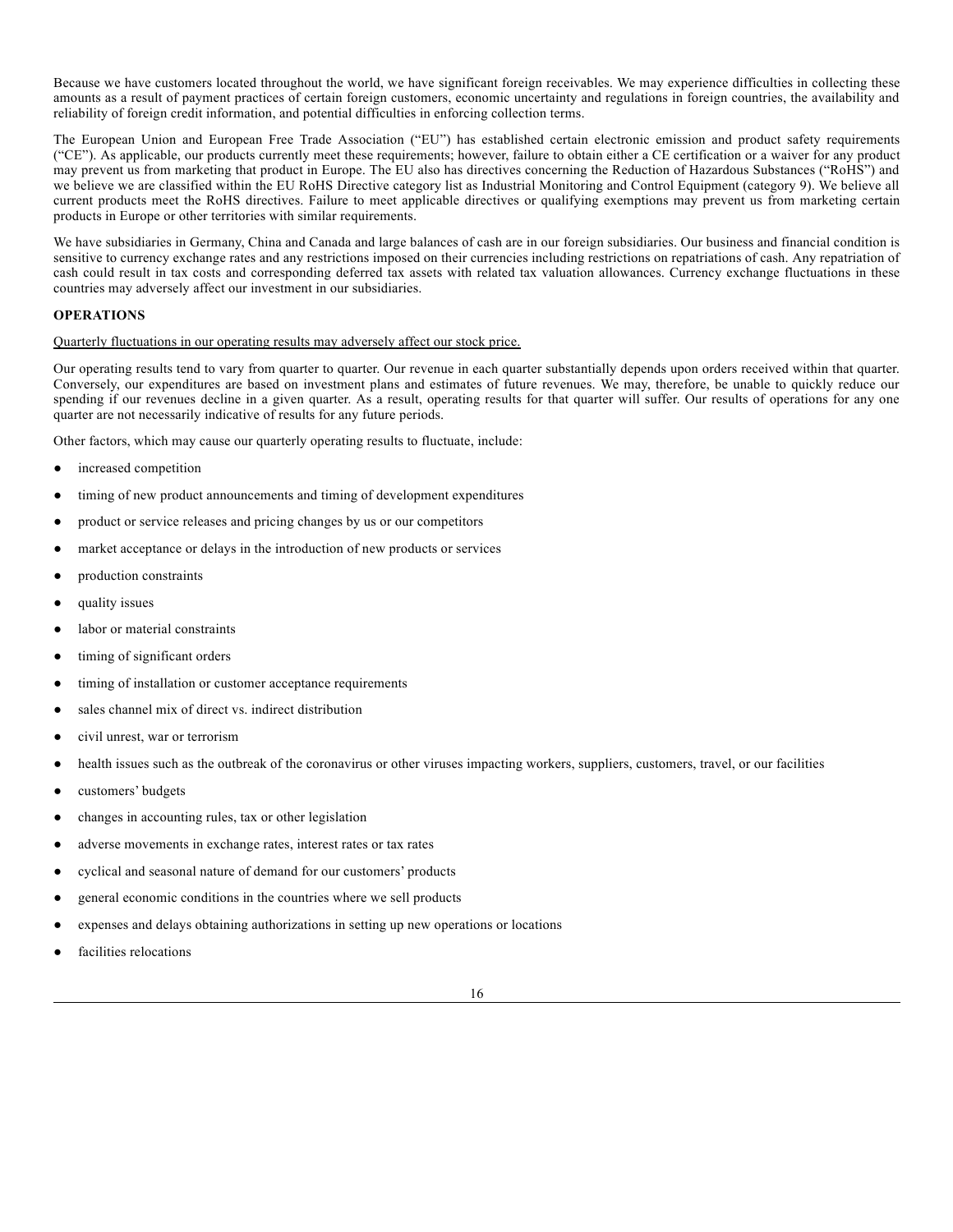Due to any of the foregoing factors, it is possible that in some future quarters, our operating results will be below expectations of analysts and investors.

#### We have a history of operating losses and may be unable to generate enough revenue to achieve and maintain profitability.

We have incurred operating losses in four of the last ten years. We operate in a cyclical industry. We will continue to examine our level of operating expense based upon our projected revenues. Any planned increases in operating expenses, such as the increased hiring and research and development expenses related to our security deployment platform, may result in losses in future periods if projected revenues are not achieved or due the investment level. As a result, we may need to generate greater revenues than we have recently in order to maintain profitability. However, we cannot provide assurance that our revenues will continue to increase and our business strategies may not be successful, resulting in future losses.

## The loss of key employees may adversely affect our operations.

We have employees located in the U.S., Germany and China. We also utilize independent contractors for specialty work, primarily in research and development, and utilize temporary workers to adjust capacity to fluctuating demand. Many of our employees are highly skilled and our continued success will depend in part upon our ability to attract and retain employees who can be in great demand within the industry. None of our employees are represented by a collective bargaining unit and we believe relations with our employees are favorable, though no assurance can be made that this will be the case in the future. In China, our workers are "leased" with the arrangements made under the "FSCO" labor agreement and we could be adversely affected if we were unable to continue that arrangement.

#### We may need to raise additional capital and our future access to capital is uncertain.

Our past revenues have sometimes been, and our future revenues may again be, insufficient to support the expense of our operations and any expansion of our business. We may therefore need additional equity or debt capital to finance our operations. If we are unable to generate sufficient cash flows from operations or to obtain funds through additional debt, lease or equity financing, we may have to reduce some or all of our development and sales and marketing efforts and limit the expansion of our business.

We believe that we have sufficient cash or working capital available under our operating plan to fund our operations and capital requirements through at least the next one-year period. In the event we require additional cash for U.S. operations or other needs, we may choose to repatriate some, or all, of the \$8.7 million held in our foreign subsidiaries. Although we have no current repatriation plans, there may be tax, legal and other impediments to any repatriation actions. Our working capital may be used to fund possible losses, business growth, project initiatives, share repurchases and business development initiatives including acquisitions, which could reduce our liquidity and result in a requirement for additional cash before that time. Any substantial inability to achieve our current business plan could have a material adverse impact on our financial position, liquidity, or results of operations and may require us to reduce expenditures and/or seek additional financing.

Therefore, we may seek additional funding through public or private debt or equity financing or from other sources. We have no commitments for additional financing, and given a potential future unfavorable economic climate and our financial results, we may experience difficulty in obtaining funding on favorable terms, if at all. Any financing we obtain may contain covenants that restrict our freedom to operate our business or may require us to issue securities that have rights, preferences or privileges senior to our Common Stock and may dilute your ownership interest.

## Our stock price may be volatile and, as a result, our shareholders may lose some or all of their investment.

The stock prices of technology companies tend to fluctuate significantly. We believe factors such as announcements of new products or services by us or our competitors and quarterly variations in financial results and outlook may cause the market price of our Common Stock to fluctuate substantially. In addition, overall volatility in the stock market, particularly in the technology company sector, is often unrelated to the operating performance of companies. If these market fluctuations continue in the future, they may adversely affect the price of our Common Stock.

Cyber security breaches or terrorism could result in liabilities or costs as well as damage to or loss of our data or customer access to our website and information systems. The collection, storage, transmission, use and disclosure of user data and personal information, if accessed improperly, could give rise to liabilities or additional costs as a result of laws, governmental regulations and evolving views of personal privacy rights.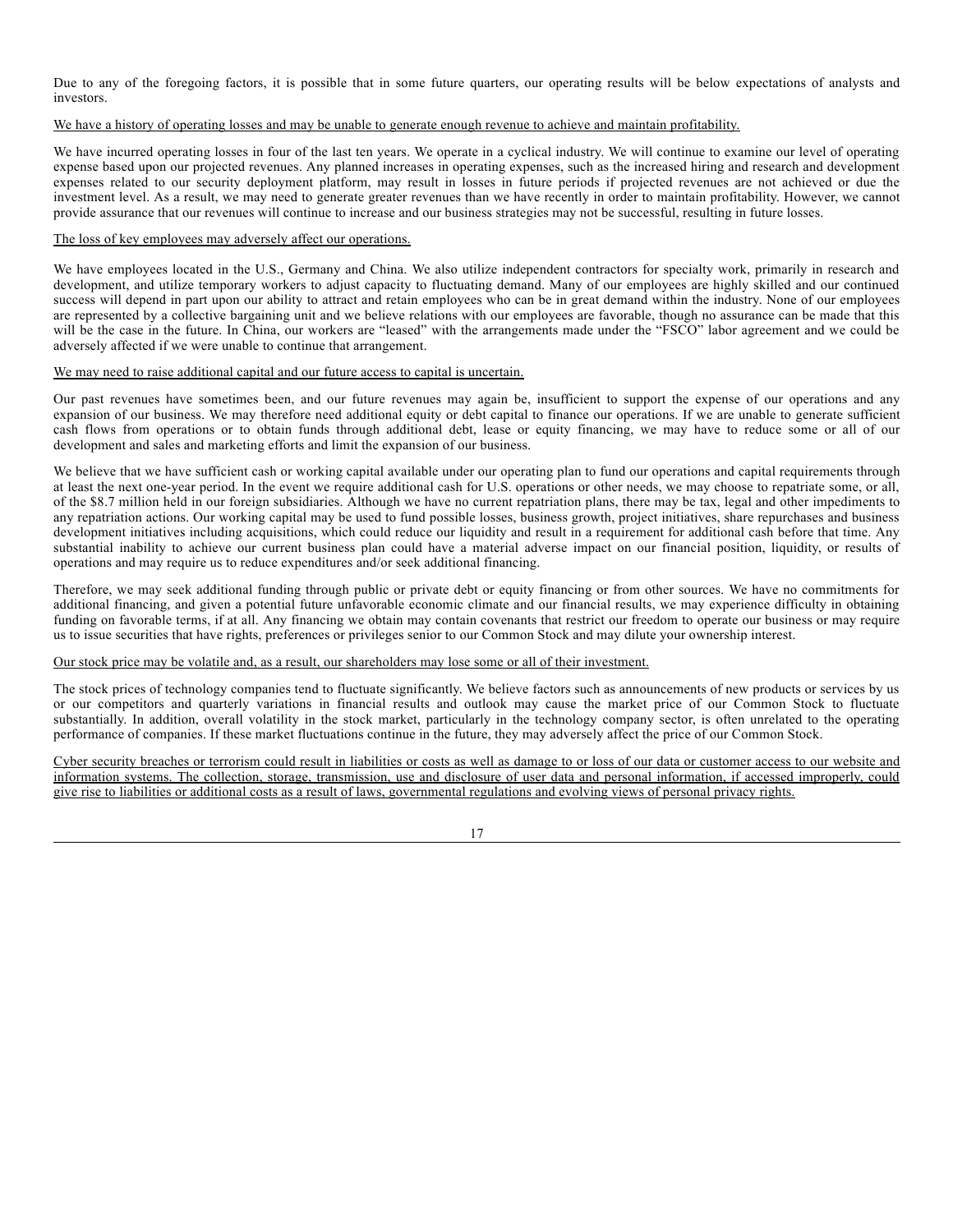Cyber security breaches or terrorism could result in the exposure or theft of private or confidential information as well as interrupt our business, including denying customer access to our website and information systems. We transmit, and in some cases store, end-user data, including personal information. In jurisdictions around the world, personal information is becoming increasingly subject to legislation and regulations intended to protect consumers' privacy and security. The interpretation of privacy and data protection laws and regulations regarding the collection, storage, transmission, use and disclosure of such information in some jurisdictions is unclear and evolving. These laws may be interpreted and applied in conflicting ways from country to country and in a manner that is not consistent with our current data protection practices. Complying with these varying international requirements could cause us to incur additional costs and change our business practices. Because our services are accessible in many foreign jurisdictions, some of these jurisdictions may claim that we are required to comply with their laws, even where we have no local entity, employees or infrastructure. We could be forced to incur significant expenses if we were required to modify our products, our services or our existing security and privacy procedures in order to comply with new or expanded regulations.

## **REGULATORY REQUIREMENTS**

#### Failure to comply with increasing regulatory requirements may adversely affect our stock price and business.

As a public company, we are subject to numerous governmental and stock exchange requirements, with which we believe we are in compliance. Our failure to meet regulatory requirements and exchange listing standards may result in actions such as: the delisting of our stock, impacting our stock's liquidity; SEC enforcement actions; and securities claims and litigation.

The Sarbanes-Oxley Act of 2002 and the Securities and Exchange Commission (SEC) have requirements that we may fail to meet or we may fall out of compliance with, such as the internal controls auditor attestation required under Section 404 of the Sarbanes-Oxley Act of 2002, with which we are not currently required to comply as we are a smaller reporting company. We assume that we will continue to have the status of a smaller reporting company based on the aggregate market value of the voting and non-voting shares held as of June 30, 2019. If we fail to achieve and maintain the adequacy of our internal controls, as such standards are modified, supplemented or amended from time to time, we may not be able to ensure that we can conclude on an ongoing basis that we have effective internal controls over financial reporting in accordance with Section 404 of the Sarbanes-Oxley Act of 2002. Moreover, effective internal controls, particularly those related to revenue recognition, are necessary for us to produce reliable financial reports and are important to help prevent financial fraud. If we cannot provide reliable financial reports or prevent fraud, our business and operating results could be harmed, investors could lose confidence in our reported financial information, and the trading price of our stock could drop significantly.

While we have policies and procedures in place designed to prevent corruption and bribery, because our business is significantly international, violations of the Foreign Corrupt Practices Act (FCPA) could have a significant adverse effect on our business due to the disruption and distraction of an investigation, financial penalties and criminal penalties.

#### Government regulations regarding the use of "conflict" minerals could adversely affect our prospects and results of operations.

Regulatory requirements regarding disclosure of our use of "conflict" minerals mined from the Democratic Republic of Congo and adjoining countries could affect the sourcing and availability of minerals used in the manufacture of certain products. Although we do not buy raw materials, manufacture, or produce any electronic equipment using conflict minerals directly, some components provided by our suppliers and contained in our products contain conflict minerals. Our goal is for our products to be conflict free. As a result, there may only be a limited pool of suppliers who provide conflict free metals, and we cannot assure you that we will be able to obtain products in sufficient quantities or at competitive prices. Single source suppliers may not respond or respond negatively regarding conflict mineral sourcing and we may be unable to find alternative sources to replace them. Also, because our supply chain is complex, we may face reputational challenges with our customers and other stakeholders if we are unable to sufficiently verify the origins for all metals used in the products that we sell. Further, if we are unable to comply with the new laws or regulations or if our efforts to comply with new laws, regulations and standards differ from the activities intended by regulatory or governing bodies due to ambiguities related to practice, regulatory authorities may initiate legal proceedings against us. We may need to incur additional costs and invest additional resources, including management's time, in order to comply with the new regulations and anticipated additional reporting and disclosure obligations.

## **Item 1B. Unresolved Staff Comments**

None.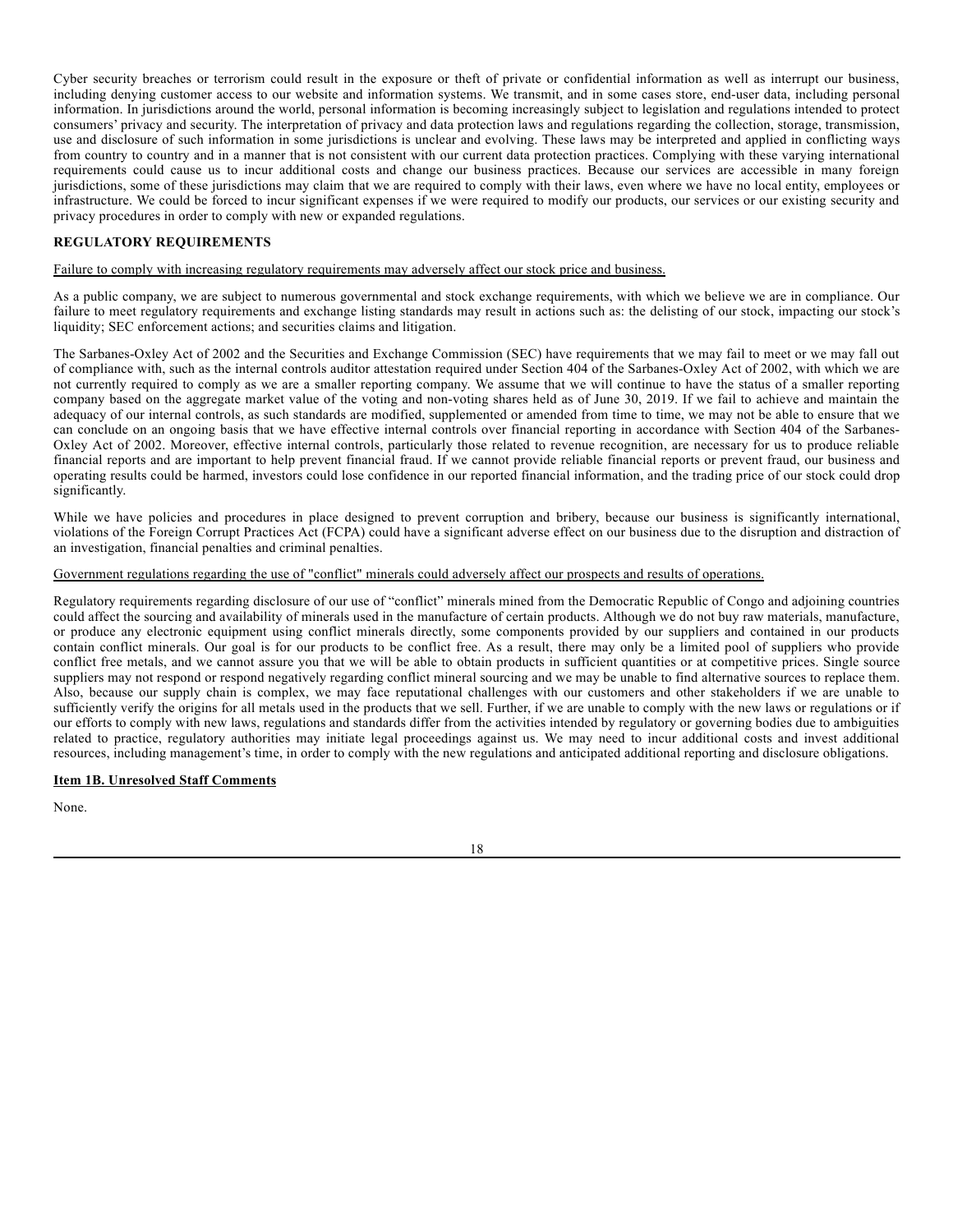# **Item 2. Properties**

During the third quarter of 2017, we amended our lease agreement for the Redmond, Washington headquarters facility, extending the lease to July 31, 2022, waiving a potential space give back provision and receiving lease inducement incentives. Previously on June 8, 2015 the lease had been amended to relocate our headquarters to a nearby building and lower the square footage to approximately 20,460. The lease base annual rental payments during 2019 and 2018 were approximately \$351,000 and \$341,000, respectively.

In addition to the Redmond facility, approximately 24,000 square feet is leased at two foreign locations, including our sales, service, operations and engineering office located in Shanghai, China, and our German sales, service and engineering office located near Munich, Germany.

We signed a lease agreement effective November 1, 2015 that extends through October 31, 2021 for a facility located in Shanghai, China. This lease is for approximately 19,400 square feet. The lease base annual rental payments during 2019 and 2018 were approximately \$305,000 and \$288,000, respectively.

During the fourth quarter of 2016, we signed a lease agreement for a new facility located near Munich, Germany which was effective March 1, 2017 and extends through February 28, 2022. This lease is for approximately 4,895 square feet. The lease base annual rental payments during 2019 and 2018 were approximately \$57,000 and \$67,000, respectively.

## **Item 3. Legal Proceedings**

From time to time, we may be involved in litigation relating to claims arising out of our operations in the normal course of business. As of December 31, 2019, we were not a party to any legal proceedings or aware of any indemnification agreement claims, the adverse outcome of which in management's opinion, individually or in the aggregate, would have a material adverse effect on our results of operations or financial position.

## **Item 4. Mine Safety Disclosures**

Not Applicable.

## **PART II**

## Item 5. Market for Registrant's Common Equity, Related Stockholder Matters and Issuer Purchases of Equity Securities

Our Common Stock is listed on the NASDAQ Capital Market (NASDAQ symbol is DAIO). The closing price was \$4.25 on December 31, 2019.

The approximate number of shareholders of record as of March 19, 2020 was 438.

Except for special cash dividend of \$4.15 per share paid on March 8, 1989, we have not paid cash dividends on our Common Stock and do not anticipate paying regular cash dividends in the foreseeable future.

No sales of unregistered securities were made by us during the periods ended December 31, 2019, 2018 or 2017.

See Item 12 for the Equity Compensation Plan Information.

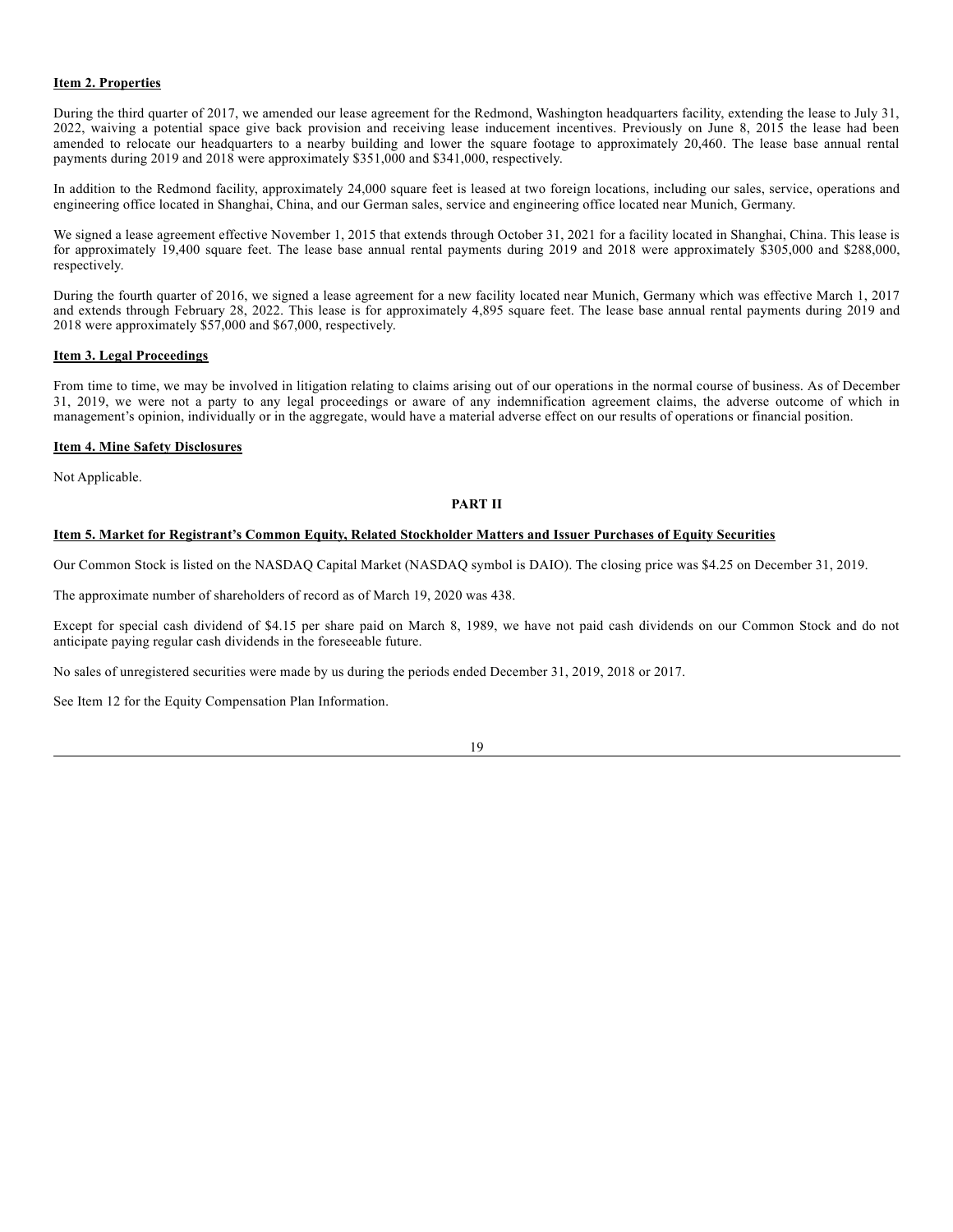## **ISSUER PURCHASES OF EQUITY SECURITIES**

On October 31, 2018, our Board of Directors approved a share repurchase program with provisions to buy back up to \$2.0 million of our stock during the period from November 1, 2018 through October 31, 2019. The program was established with a 10b5-1 plan under the Exchange Act to provide flexibility to make purchases throughout the period. For the quarter ended September 30, 2019, 55,904 shares of stock were repurchased at an average price of \$4.37 for a total of \$244,197 including \$1,176 in commissions and charges. The \$2.0 million buyback program was completed during the third quarter of 2019. The following is a summary of the stock repurchase program from November 1, 2018 through September 30, 2019:

|           | <b>Repurchases by Month</b> | <b>Total Number</b><br>of Shares<br>Purchased |    | <b>Average Price</b><br>Paid per Share | <b>Total Number</b><br>of Shares<br>Purchased as<br><b>Part of Publicly</b><br>Announced<br>Repurchase<br>Program |     | Approximate<br><b>Dollar Value of</b><br><b>Shares</b> that<br><b>May Yet Be</b><br>Purchased<br>under the<br>Program |
|-----------|-----------------------------|-----------------------------------------------|----|----------------------------------------|-------------------------------------------------------------------------------------------------------------------|-----|-----------------------------------------------------------------------------------------------------------------------|
|           |                             |                                               |    |                                        |                                                                                                                   |     |                                                                                                                       |
| Dec. 2018 |                             | 101,975                                       | \$ | 5.25                                   | 101,975                                                                                                           | S.  | 1,464,470                                                                                                             |
| Jan. 2019 |                             | 43,701                                        | S  | 5.39                                   | 43,701                                                                                                            | \$. | 1,229,115                                                                                                             |
| Mar. 2019 |                             | 13,911                                        | S  | 5.49                                   | 13,911                                                                                                            | S   | 1,152,793                                                                                                             |
| Apr. 2019 |                             | 69,141                                        | S  | 5.34                                   | 69,141                                                                                                            | S.  | 783,687                                                                                                               |
| May 2019  |                             | 69,798                                        | S  | 4.63                                   | 69,798                                                                                                            | S.  | 461,417                                                                                                               |
| Jun. 2019 |                             | 49,255                                        | S  | 4.44                                   | 49,255                                                                                                            | \$  | 244,197                                                                                                               |
| Jul. 2019 |                             | 55,280                                        | \$ | 4.37                                   | 55,280                                                                                                            | \$  | 2,798                                                                                                                 |
| Aug. 2019 |                             | 624                                           | \$ | 4.32                                   | 624                                                                                                               | \$  | 3                                                                                                                     |
| Total     |                             | 403,685                                       |    | 4.95                                   | 403,685                                                                                                           |     |                                                                                                                       |

## **Item 6. Selected Financial Data**

Not applicable.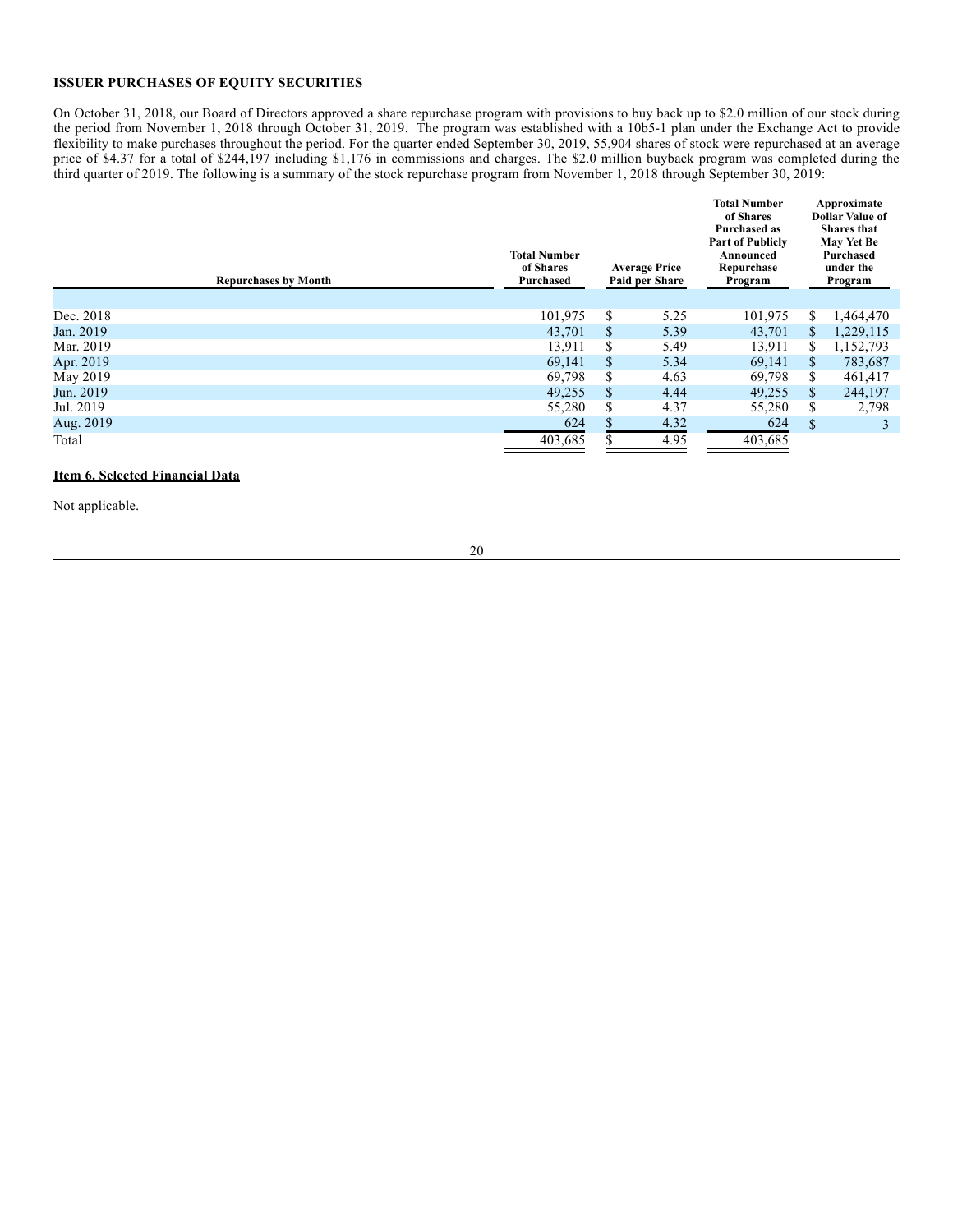#### **Item 7. Management's Discussion and Analysis of Financial Condition and Results of Operations**

## **FORWARD-LOOKING STATEMENTS**

This Annual Report on Form 10-K includes forward-looking statements within the meaning of the Private Securities Litigation Reform Act of 1995. This Act provides a "safe harbor" for forward-looking statements to encourage companies to provide prospective information about themselves as long as they identify these statements as forward-looking and provide meaningful cautionary statements identifying important factors that could cause actual results to differ from the projected results. All statements other than statements of historical fact made in this Annual Report on Form 10-K are forward-looking. In particular, statements herein regarding economic outlook, industry prospects and trends; industry partnerships; future results of operations or financial position; future spending; breakeven revenue point; expected market growth; market acceptance of our newly introduced or upgraded products or services; the sufficiency of our cash to fund future operations and capital requirements; development, introduction and shipment of new products or services; changing foreign operations; and any other guidance on future periods are forward-looking statements. Forward-looking statements reflect management's current expectations and are inherently uncertain. Although we believe that the expectations reflected in these forward-looking statements are reasonable, we cannot guarantee future results, levels of activity, performance, achievements, or other future events. Moreover, neither Data I/O nor anyone else assumes responsibility for the accuracy and completeness of these forward-looking statements. We are under no duty to update any of these forward-looking statements after the date of this Annual Report. The Reader should not place undue reliance on these forward-looking statements. The following discussions and the section entitled "Risk Factors – Cautionary Factors That May Affect Future Results" describes some, but not all, of the factors that could cause these differences.

#### **OVERVIEW**

We sustained our first loss in 6 years due to a downturn in orders, combined with increased investments in our security deployment business. Our strong cash position and balance sheet combined with our long-term view of the market gives us the financial flexibility to make these security business decisions. At Data I/O, we are investing for the long term to retain and extend our leadership position. On the product side, we continue to invest with a long-term focus towards expanding our markets and creating unique value for our customers. This is true for both our traditional core business as well as the emerging security deployment business.

The automotive electronics market is cyclical and we experienced the downturn in capital spending related to it and the electronics industry. We continued our focus on automotive electronics and managing the core programming business for growth and profitability, while developing and enhancing products, particularly in security deployment, to drive future revenue and earnings growth as we invest resources in the security deployment market. Our challenge continues to be operating in a cyclical and rapidly evolving industry environment. Our efforts are to balance industry changes, industry partnerships, new technologies, business geography shifts, exchange rate volatility, trade issues and tariffs, coronavirus impacts, increasing costs and strategic investments in our business with the level of demand and mix of business we expect. We continue to manage our costs carefully and execute strategies for cost reduction.

We are focusing our research and development efforts in our strategic growth markets, namely automotive electronics and IoT new programming technologies, secure supply chain solutions, automated programming systems and their enhancements for the manufacturing environment and software. We are developing technology and products to securely provision new categories of semiconductors, including Secure Elements, Authentication Chips, and Secure Microcontrollers. We plan to deliver new programming technology and automated handling systems for managed and secure programming in the manufacturing environment. We continue to focus on extending the capabilities and support for our product lines and supporting the latest semiconductor devices, including various configurations of NAND Flash, e-MMC, UFS and microcontrollers on our newer products.

Our customer focus has been on global and strategic high-volume manufacturers in key market segments like automotive electronics, IoT, industrial controls and consumer electronics as well as programming centers.

Although the long-term prospects for our strategic growth markets should be good, these markets and our business have been, and are likely to continue to be, adversely impacted, at least temporarily, by the the global pandemic of coronavirus. See also the detailed discussion of the impacts of the coronavirus on our business and markets in Item 1A, Risk Factors. Annual projections on spending, growth, mix, and profitability are likely to be revised substantially as new information is obtained.

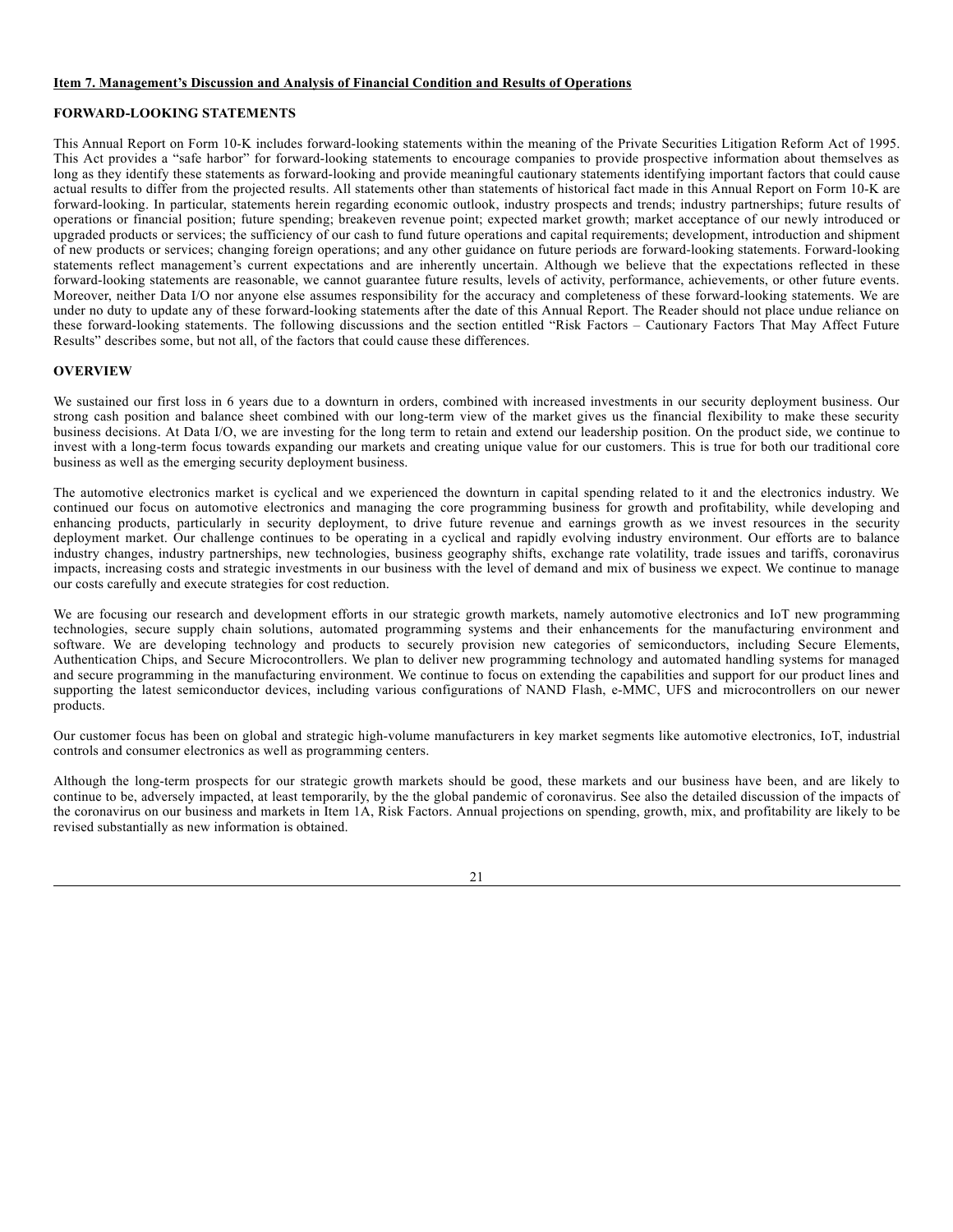## **CRITICAL ACCOUNTING POLICY JUDGMENTS AND ESTIMATES**

The preparation of financial statements in accordance with accounting principles generally accepted in the United States of America requires that we make estimates and judgments, which affect the reported amounts of assets, liabilities, revenues and expenses, and related disclosures of contingent assets and liabilities. On an on-going basis, we evaluate our estimates, including those related to revenue recognition, sales returns, bad debts, inventories, intangible assets, income taxes, warranty obligations, restructuring charges, contingencies such as litigation and contract terms that have multiple elements and other complexities typical in the capital equipment industry. We base our estimates on historical experience and other assumptions that we believe are reasonable under the circumstances. Actual results may differ from these estimates under different assumptions or conditions.

We believe the following critical accounting policies affect the more significant judgments and estimates used in the preparation of our financial statements:

**Revenue Recognition:** Effective January 1, 2018, the Company adopted ASU 2014-09, Revenue ("Topic 606"): Revenue from Contracts with Customers, using the modified retrospective method. Topic 606 provides a single, principles-based five-step model to be applied to all contracts with customers. It generally provides for the recognition of revenue in an amount that reflects the consideration to which the Company expects to be entitled, net of allowances for estimated returns, discounts or sales incentives, as well as taxes collected from customers when control over the promised goods or services are transferred to the customer.

The adoption of Topic 606 did not have a material impact on our 2018 financial statement line items, either individually or in the aggregate. We have elected the practical expedient to expense contract acquisition costs, primarily sales commissions, for contracts with terms of one year or less and will capitalize and amortize incremental costs with terms that exceed one year. During 2019, the impact of capitalization of incremental costs for obtaining contracts was immaterial. We have made a sales tax policy election to exclude sales, use, value added, some excise taxes and other similar taxes from the measurement of the transaction price.

We recognize revenue upon transfer of control of the promised products or services to customers in an amount that reflects the consideration we expect to receive in exchange for those products or services. We have determined that our programming equipment has reached a point of maturity and stability such that product acceptance can be assured by testing at the factory prior to shipment and that the installation meets the criteria to be a separate performance obligation. These systems are standard products with published product specifications and are configurable with standard options. The evidence that these systems could be deemed as accepted was based upon having standardized factory production of the units, results from batteries of tests of product performance to our published specifications, quality inspections and installation standardization, as well as past product operation validation with the customer and the history provided by our installed base of products upon which the current versions were based.

The revenue related to products requiring installation that is perfunctory is recognized upon transfer of control of the product to customers, which generally is at the time of shipment. Installation that is considered perfunctory includes any installation that is expected to be performed by other parties, such as distributors, other vendors, or the customers themselves. This considers the complexity, skill and training needed as well as customer expectations regarding installation.

We enter into arrangements with multiple performance obligations that arise during the sale of a system that includes an installation component, a service and support component and a software maintenance component. The transaction price is allocated to the separate performance obligations on relative standalone sales price. We allocate the transaction price of each element based on relative selling prices. Relative selling price is based on the selling price of the standalone system. For the installation and service and support performance obligations, we use the value of the discount given to distributors who perform these components. For software maintenance performance obligations, we use what we charge for annual software maintenance renewals after the initial year the system is sold. Revenue is recognized on the system sale based on shipping terms, installation revenue is recognized after the installation is performed, and hardware service and support and software maintenance revenue is recognized ratably over the term of the agreement, typically one year. Deferred revenue includes service, support and maintenance contracts and represents the undelivered performance obligation of agreements that are typically for one year.

When we sell software separately, we recognize revenue upon the transfer of control of the software, which is generally upon shipment, provided that only inconsequential performance obligations remain on our part and substantive acceptance conditions, if any, have been met.

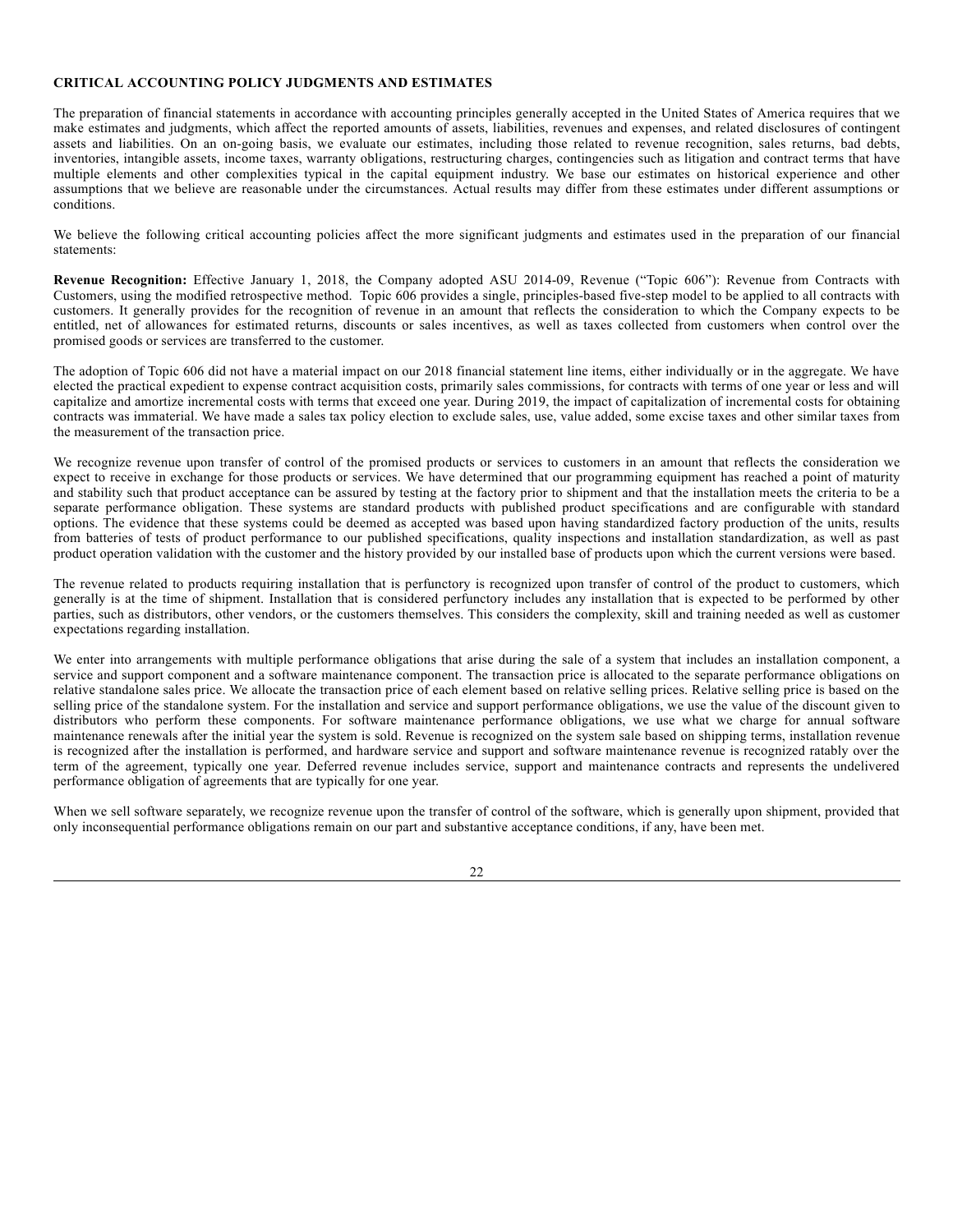We recognize revenue when there is an approved contract that both parties are committed to perform, both parties rights have been identified, the contract has substance, collection of substantially all the consideration is probable, the transaction price has been determined and allocated over the performance obligations, the performance obligations including substantive acceptance conditions, if any, in the contract have been met, the obligation is not contingent on resale of the product, the buyer's obligation would not be changed in the event of theft, physical destruction or damage to the product, the buyer acquiring the product for resale has economic substance apart from us and we do not have significant obligations for future performance to directly bring about the resale of the product by the buyer. We establish a reserve for sales returns based on historical trends in product returns and estimates for new items. Payment terms are generally 30 days from shipment.

We transfer certain products out of service from their internal use and make them available for sale. The products transferred are typically our standard products in one of the following areas: service loaners, rental or test units; engineering test units; or sales demonstration equipment. Once transferred, the equipment is sold by our regular sales channels as used equipment inventory. These product units often involve refurbishing and an equipment warranty, and are conducted as sales in our normal and ordinary course of business. The transfer amount is the product unit's net book value and the sale transaction is accounted for as revenue and cost of goods sold.

**Allowance for Doubtful Accounts:** We base the allowance for doubtful accounts receivable on our assessment of the collectability of specific customer accounts and the aging of accounts receivable. If there is deterioration of a major customer's credit worthiness or actual defaults are higher than historical experience, our estimates of the recoverability of amounts due to us could be adversely affected.

**Inventory**: Inventories are stated at the lower of cost or net realizable value. Adjustments are made to standard cost, which approximates actual cost on a first-in, first-out basis. We estimate reductions to inventory for obsolete, slow-moving, excess and non-salable inventory by reviewing current transactions and forecasted product demand. We evaluate our inventories on an item by item basis and record inventory adjustments accordingly. If there is a significant decrease in demand for our products, uncertainty during product line transitions, or a higher risk of inventory obsolescence because of rapidly changing technology and customer requirements, we may be required to increase our inventory adjustments and our gross margin could be adversely affected.

**Warranty Accruals:** We accrue for warranty costs based on the expected material and labor costs to fulfill our warranty obligations. If we experience an increase in warranty claims, which are higher than our historical experience, our gross margin could be adversely affected.

**Tax Valuation Allowances:** Given the uncertainty created by our loss history, as well as the ongoing cyclical uncertain economic outlook for our industry and capital and geographic spending as well as income and net deferred tax assets by entity and country, we expect to continue to limit the recognition of net deferred tax assets and accounting for uncertain tax positions and maintain the tax valuation allowances. At the current time, we expect, therefore, that reversals of the tax valuation allowance will take place as we are able to take advantage of the underlying tax loss or other attributes in carry forward or their use by future income or circumstances allow us to realize these attributes. The transfer pricing and expense or cost sharing arrangements are complex areas where judgments, such as the determination of arms-length arrangements, can be subject to challenges by different tax jurisdictions.

**Share-based Compensation:** We account for share-based awards made to our employees and directors, including employee stock option awards and restricted stock unit awards, using the estimated grant date fair value method of accounting. For options, we estimate the fair value using the Black-Scholes valuation model and an estimated forfeiture rate, which requires the input of highly subjective assumptions, including the option's expected life and the price volatility of the underlying stock. The expected stock price volatility assumption was determined using the historical volatility of our common stock. Changes in the subjective assumptions required in the valuation model may significantly affect the estimated value of the awards, the related stock-based compensation expense and, consequently, our results of operations. Restricted stock unit awards are valued based on the average of the high and low price on the date of the grant and an estimated forfeiture rate. For both options and restricted awards, expense is recognized as compensation expense on the straight-line basis. Employee Stock Purchase Plan ("ESPP") shares were issued under provisions that do not require us to record any equity compensation expense.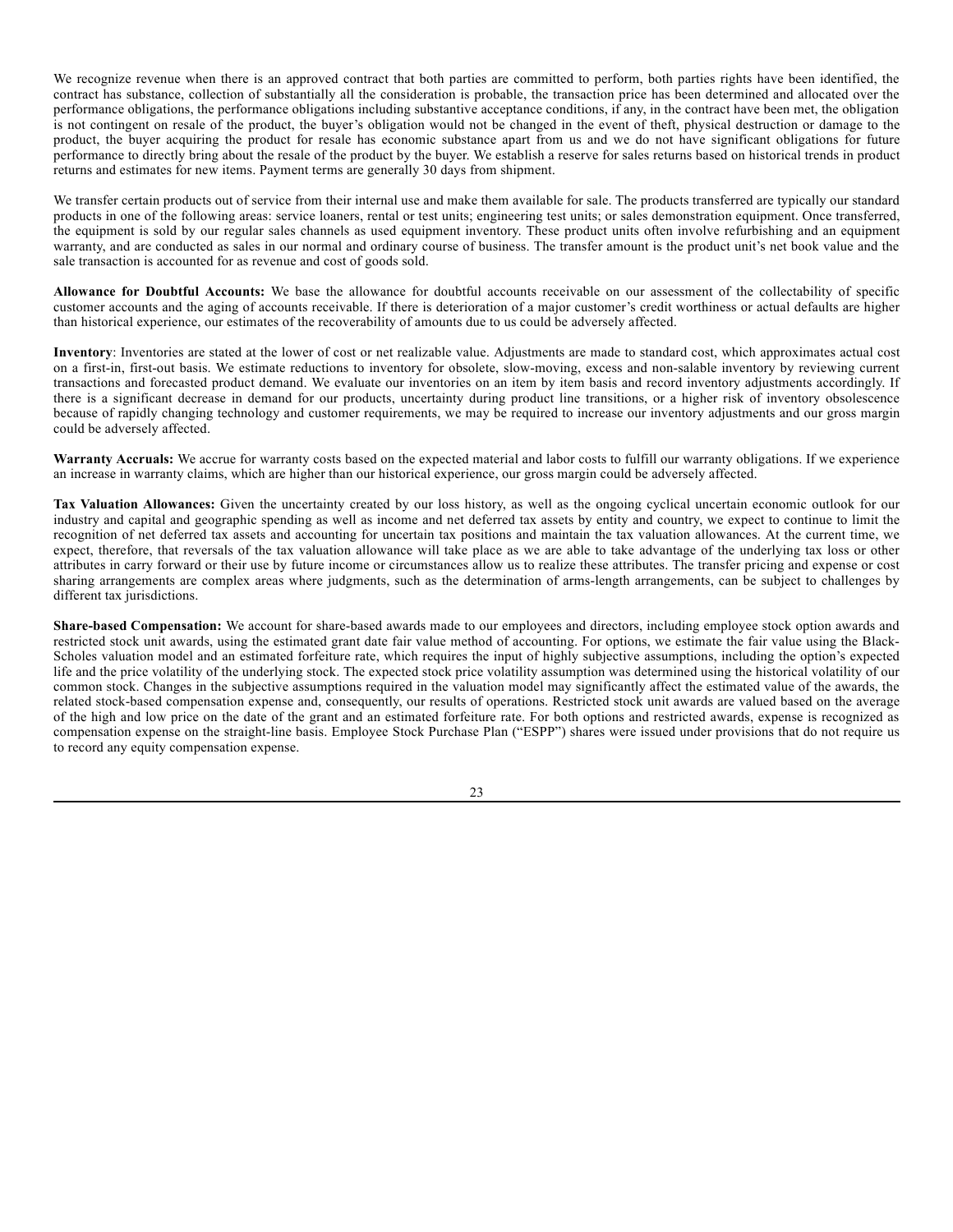# **RESULTS OF OPERATIONS:**

# **NET SALES**

| Net sales by product line.        | 2019         | Change        | 2018   |
|-----------------------------------|--------------|---------------|--------|
| (in thousands)                    |              |               |        |
| Automated programming systems     | \$<br>16,642 | $(28.4\%)$ \$ | 23,252 |
| Non-automated programming systems | 4,926        | $(17.5\%)$    | 5,972  |
| Total programming systems         | 21,568       | $(26.2\%)$ \$ | 29,224 |
| Net sales by location             | 2019         | Change        | 2018   |
| (in thousands)                    |              |               |        |
| <b>United States</b>              | \$<br>1,735  | $(49.5\%)$ \$ | 3,436  |
| % of total                        | $8.0\%$      |               | 11.8%  |
| International                     | \$<br>19,833 | $(23.1\%)$ \$ | 25,788 |
| % of total                        | 92.0%        |               | 88.2%  |
| Net sales by type                 | 2019         | Change        | 2018   |
| (in thousands)                    |              |               |        |
| <b>Equipment Sales</b>            | \$<br>12,553 | $(33.9\%)$ \$ | 19,002 |
| <b>Adapter Sales</b>              | 5,535        | $(20.4\%)$    | 6,954  |
| Software and Maintenance Sales    | 3,480        | 6.5%          | 3,268  |
| Total                             | 21,568       | $(26.2\%)$ \$ | 29,224 |

Net sales for the year ended December 31, 2019 declined approximately 26% to \$21.6 million compared to 2018 primarily as a result of a cyclical downturn in capital spending resulting in lower demand in Automotive Electronics and Programming Centers during 2019. On a regional basis, net sales decreased approximately 6% in the Americas, 33% in Europe and 32% in Asia.

Order bookings were \$22.5 million for 2019, down approximately 17% compared to \$27.0 million in 2018. Backlog at December 31, 2019 and 2018 was \$2.9 million and \$1.9 million, respectively. Tariffs impacted customer orders by creating uncertainty and delays and increased costs that could not be passed on to our customers. We believe that during the year the decline in bookings in the third quarter to \$4.3 million, in addition to cyclicality, was largely the result of the tariff concerns with the demand being delayed. Bookings recovered in the fourth quarter to \$6.9 million. Deferred revenue was \$1.5 million on December 31, 2019 compared to \$1.6 million at December 31, 2018.

## **GROSS MARGIN**

|                         | 2019<br><b>Change</b> |               | 2018   |
|-------------------------|-----------------------|---------------|--------|
| (in thousands)          |                       |               |        |
| Gross margin            | 12.550                | $(27.7\%)$ \$ | 17,356 |
| Percentage of net sales | 58.2%                 |               | 59.4%  |

Gross margin as a percentage of sales for the year ended December 31, 2019 was 58.2%, compared to 59.4% in 2018. The decline was due to the impact of lower sales volumes relative to fixed production costs and increased US/China tariffs offset in part by a favorable sales channel mix.

## **RESEARCH AND DEVELOPMENT**

|                          | 2019  | ∑hange        | 2018     |
|--------------------------|-------|---------------|----------|
| (in thousands)           |       |               |          |
| Research and development | 6.451 | $(12.4\%)$ \$ | 7.361    |
| Percentage of net sales  | 29.9% |               | $25.2\%$ |

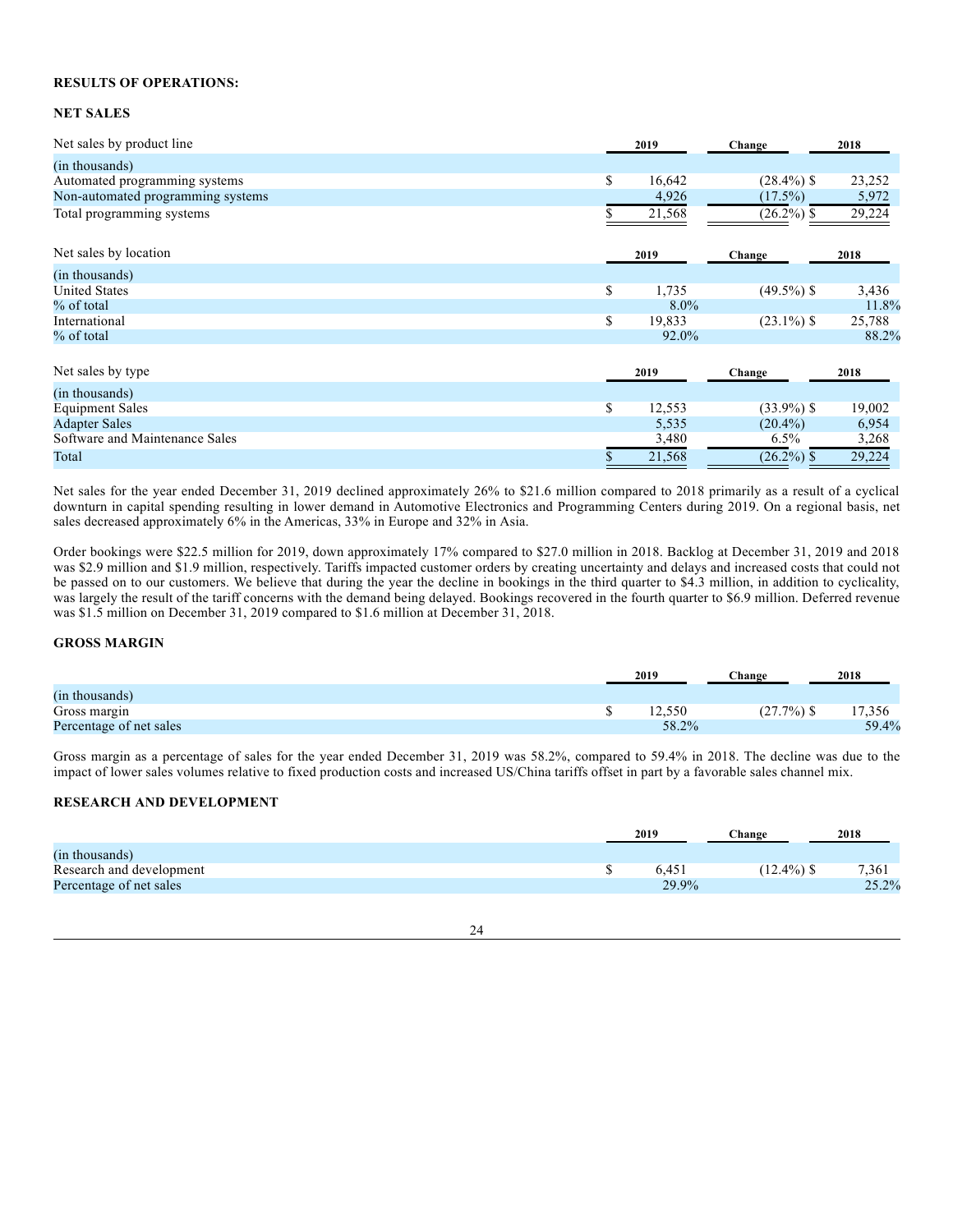Research and development ("R&D") expense decreased \$910,000 for the year ended December 31, 2019 compared to 2018. The decrease was primarily related to lower employee related costs, reduced contract labor and lower incentive compensation. R&D as a percentage of sales increased primarily due to the decline in 2019 sales.

We believe it is essential to invest in R&D to significantly enhance our existing products and to create new products as markets develop and technologies change. In 2020, we are planning to expand our hiring and research and development related to our SentriX and the Security Deployment market. In addition to product development, a significant part of R&D spending is on creating software and support for new devices introduced by the semiconductor companies. We are currently focusing our research development efforts on strategic growth markets, including automotive electronics and IoT. We are developing technology and the SentriX product line to securely program new categories of semiconductors, including Secure Elements, Authentication Chips, and Secure Microcontrollers. We delivered new enhanced programming technology and automated handling systems for managed and secure programming in the manufacturing environment and extending the capabilities and support for our programmer architecture. Our R&D spending fluctuates based on the number, type, and the development stage of our product initiatives and projects.

## **SELLING, GENERAL AND ADMINISTRATIVE**

|                                      | 2019  | <b>Change</b> | 2018       |
|--------------------------------------|-------|---------------|------------|
| (in thousands)                       |       |               |            |
| Selling, general $\&$ administrative | 7 377 | $(10.7\%)$ \$ | $8.25^{-}$ |
| Percentage of net sales              | 34.2% |               | 28.3%      |

Selling, General and Administrative ("SG&A") expenses decreased \$880,000 for the year ended December 31, 2019 compared to 2018. The decrease was primarily related to reduced sales commissions on lower sales volume and lower incentive compensation. Lower stock-based compensation and cost control measures contributed to the reduction.

## **INTEREST**

|                 | 2019     | Change | 2018          |
|-----------------|----------|--------|---------------|
| (in thousands)  |          |        |               |
| Interest income | 53<br>-- | 43.2%  | $\sim$ $\sim$ |

Interest income was higher for the year ended December 31, 2019 compared to 2018, primarily due to higher invested cash balances.

#### **INCOME TAXES**

|                              | 2019 | Change        | 2018  |
|------------------------------|------|---------------|-------|
| (in thousands)               |      |               |       |
| Income tax (expense) benefit |      | $(89.3\%)$ \$ | (291) |

Income tax (expense) decreased by \$260,000 for the year ended December 31, 2019 compared to 2018. The decrease was primarily a result of the 2019 operating loss and the valuation allowance required as we were not able to recognize the benefit of the loss. In 2019, we did recognize a tax benefit of \$42,000 related to previously sequestered refundable "Alternative Minimum Tax Credits" in carryforward. Income tax (expense) in 2019 and 2018 is primarily the result of foreign subsidiary income tax and minimal US state income tax.

The effective tax rate for 2019 of (2.7%) and 2018 of 15.3% differed from the statutory tax rates in our tax reporting jurisdictions primarily due to the effect of valuation allowances as well as foreign tax incentives and credits. We have a valuation allowance of \$7.5 million and \$7.0 million as of December 31, 2019 and 2018, respectively. Our deferred tax assets and valuation allowance have been reduced by approximately \$348,000 and \$308,000 associated with the requirements of accounting for uncertain tax positions as of December 31, 2019 and 2018, respectively. Given the uncertainty created by our loss history particularly in the U.S. which is where most of our net deferred tax assets are located, and the ongoing uncertain economic outlook for our industry as well as capital and geographic spending, we currently expect to continue to limit the recognition of net deferred tax assets and maintain the tax valuation allowances.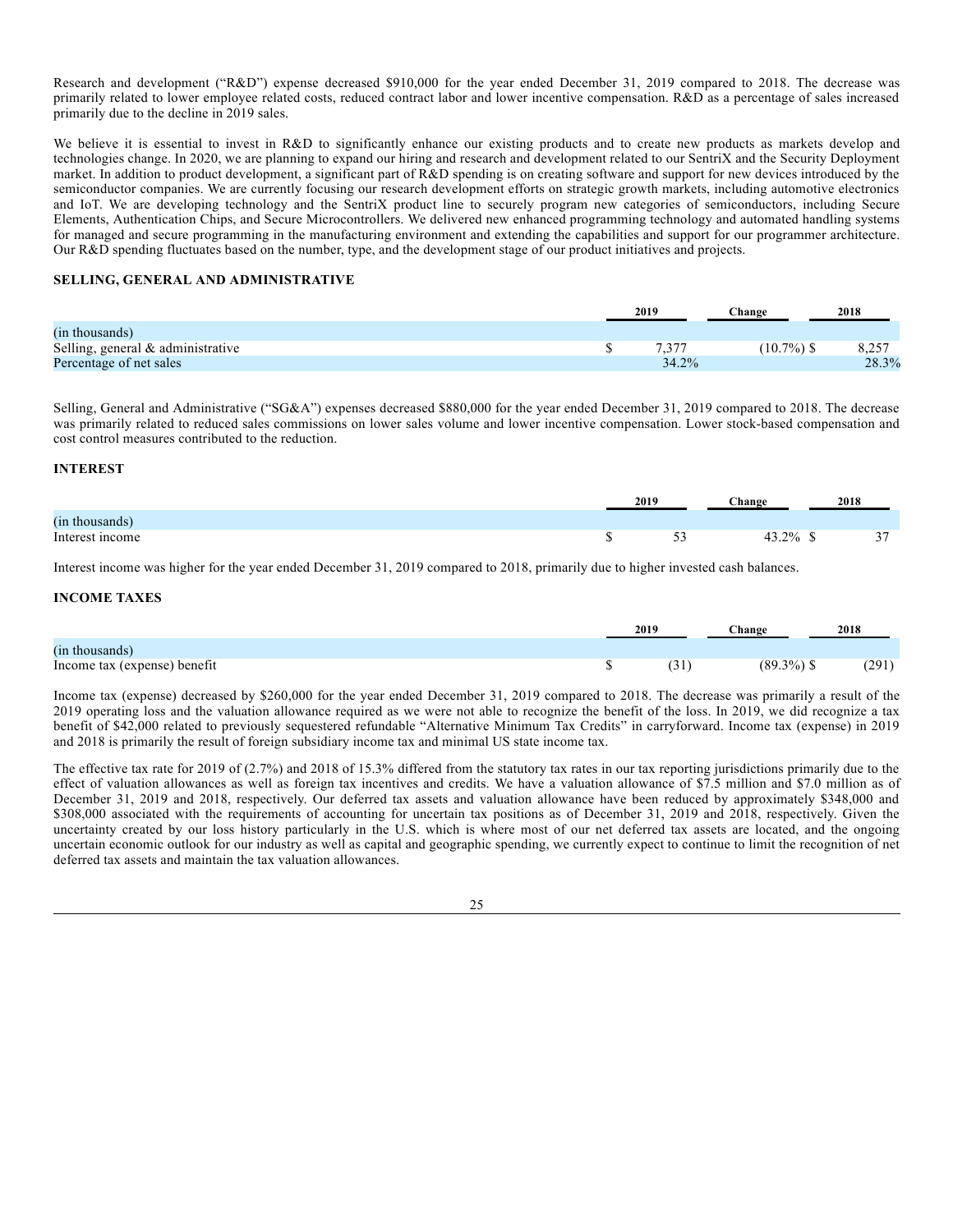## **INFLATION AND CHANGES IN FOREIGN CURRENCY EXCHANGE RATES**

Sales and expenses incurred by foreign subsidiaries are denominated in the subsidiary's local currency and translated into U.S. Dollar amounts at average rates of exchange during the year. We recognized foreign currency transaction gains of \$5,000 and \$103,000 in 2019 and 2018, respectively. The transaction gains or losses resulted primarily from translation adjustments to foreign inter-company accounts and U.S. Dollar accounts held by foreign subsidiaries and sales by our German subsidiary to certain customers, which were invoiced in U.S. Dollars. Because approximately 92% of our sales are to international markets, volatile exchange rates may also impact our competitiveness and margins.

#### **FINANCIAL CONDITION:**

## **LIQUIDITY AND CAPITAL RESOURCES**

|                 | 2019      |  | <b>Change</b> | 2018 |        |  |
|-----------------|-----------|--|---------------|------|--------|--|
| (in thousands)  |           |  |               |      |        |  |
| Working capital | 18.497 \$ |  | $(2,568)$ \$  |      | 21,065 |  |

At December 31, 2019, our principal sources of liquidity consisted of existing cash and cash equivalents which decreased \$4.4 million primarily due to share repurchase program and the net loss for the year as well as the impact of lower stock-based compensation and depreciation (non-cash expenses). These drove our working capital to decrease by \$2.6 million for the year ended December 31, 2019 to \$18.5 million. Our current ratio was 4.4 and 4.1 for December 31, 2019 and 2018, respectively.

Although we have no significant external capital expenditure plans currently, we expect that we will continue to make capital expenditures to support our business. We plan to increase our investment in internally developed equipment used for services, rentals, sales demonstration and test equipment as we develop and release new products. Capital expenditures are expected to be funded by existing and internally generated funds or lease financing.

As a result of our significant product development, customer support, selling and marketing efforts, we have required substantial working capital to fund our operations. In recent years, we have managed operations with planned increases in investment in our new business markets, products and technologies, while addressing rising costs, tariffs and foreign exchange rate challenges. This included geographic shifts in our operations and differentiated product development and cost strategies.

We believe that we have sufficient cash or working capital available under our operating plan to fund our operations and capital requirements through at least the next one-year period. Our working capital may be used to fund possible losses, business growth, project initiatives, share repurchases and business development initiatives including acquisitions, which could reduce our liquidity and result in a requirement for additional cash at that time. Any substantial inability to achieve our current business plan could have a material adverse impact on our financial position, liquidity, or results of operations and may require us to reduce expenditures and/or seek additional financing.

## **OFF-BALANCE SHEET ARRANGEMENTS**

Except as noted in the accompanying consolidated financial statements in Note 7, "Operating Lease Commitments" and Note 8, "Other Commitments", we had no off-balance sheet arrangements.

## **SHARE REPURCHASE PROGRAMS**

On October 31, 2018, our Board of Directors approved a share repurchase program with provisions to buy back up to \$2.0 million of our stock during the period from November 1, 2018 through October 31, 2019. The program was established with a 10b5-1 plan under the Exchange Act to provide flexibility to make purchases throughout the period. The \$2.0 million buyback program was completed during the third quarter of 2019. The following is a summary of the stock repurchase program from November 1, 2018 through September 30, 2019:

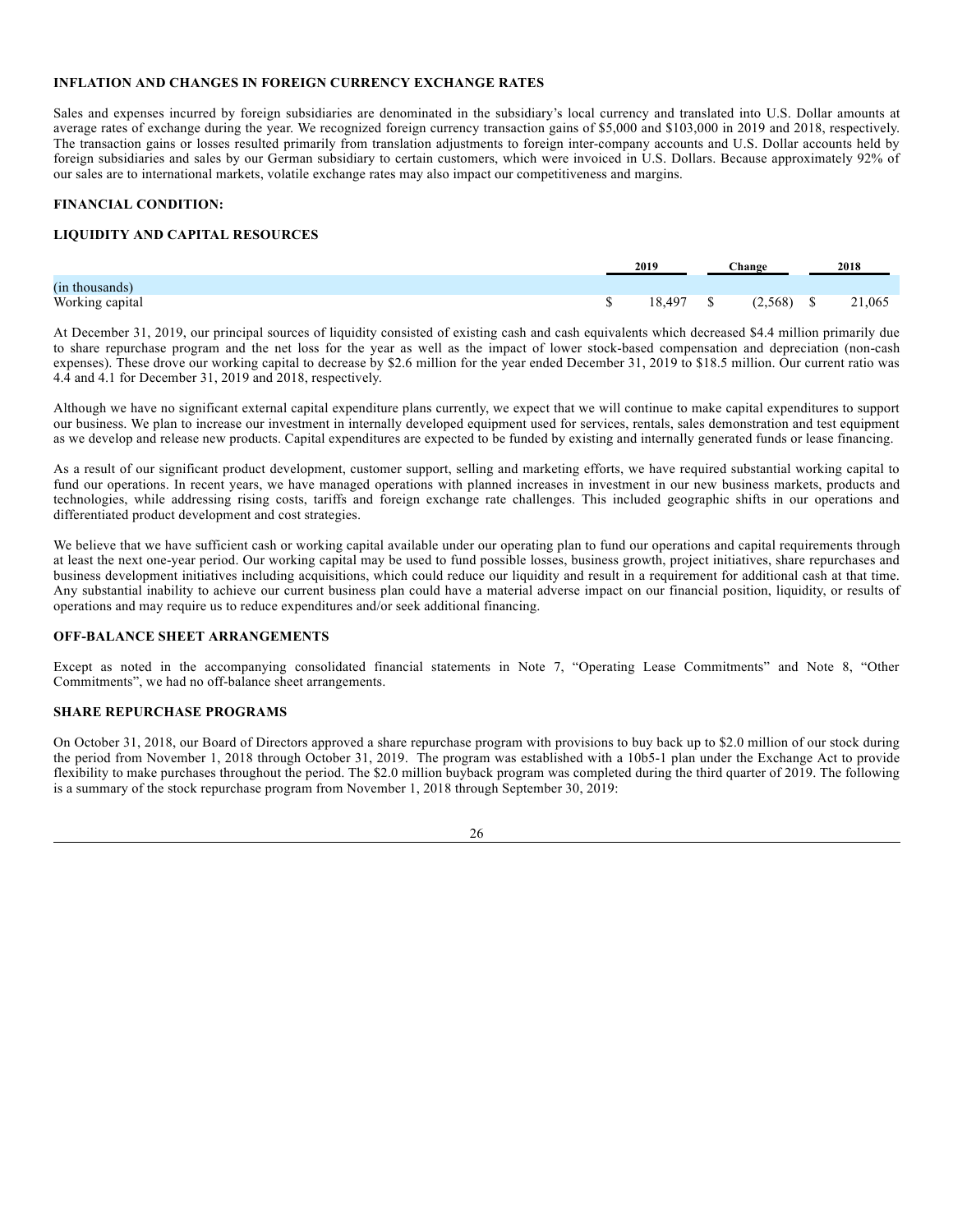| <b>Repurchases by Month</b> | <b>Total Number of</b><br><b>Shares Purchased</b> |               | <b>Average Price Paid</b><br>per Share | <b>Total Number of</b><br><b>Shares Purchased</b><br>as Part of Publicly<br>Announced<br>Repurchase<br>Program |    | <b>Approximate Dollar</b><br><b>Value of Shares that</b><br><b>May Yet Be</b><br><b>Purchased under</b><br>the Program |
|-----------------------------|---------------------------------------------------|---------------|----------------------------------------|----------------------------------------------------------------------------------------------------------------|----|------------------------------------------------------------------------------------------------------------------------|
| Dec. 2018                   | 101,975                                           | S             | 5.25                                   | 101,975                                                                                                        | S  | 1,464,470                                                                                                              |
| Jan. 2019                   | 43,701                                            | <sup>\$</sup> | 5.39                                   | 43,701                                                                                                         | S  | 1,229,115                                                                                                              |
| Mar. 2019                   | 13,911                                            | S             | 5.49                                   | 13,911                                                                                                         | \$ | 1,152,793                                                                                                              |
| Apr. 2019                   | 69,141                                            | $\mathbb{S}$  | 5.34                                   | 69,141                                                                                                         | \$ | 783,687                                                                                                                |
| May 2019                    | 69.798                                            | S             | 4.63                                   | 69.798                                                                                                         | ъ  | 461,417                                                                                                                |
| Jun. 2019                   | 49,255                                            | $\mathbb{S}$  | 4.44                                   | 49.255                                                                                                         | \$ | 244,197                                                                                                                |
| Jul. 2019                   | 55,280                                            | S             | 4.37                                   | 55,280                                                                                                         | \$ | 2,798                                                                                                                  |
| Aug. 2019                   | 624                                               |               | 4.32                                   | 624                                                                                                            | \$ |                                                                                                                        |
| Total                       | 403,685                                           |               | 4.95                                   | 403,685                                                                                                        |    |                                                                                                                        |

## **NON-GENERALLY ACCEPTED ACCOUNTING PRINCIPLES (GAAP) FINANCIAL MEASURES**

Earnings Before Interest, Taxes, Depreciation, and Amortization ("EBITDA") and Adjusted EBITDA excluding equity compensation (a non-cash item) are set forth below. Non-GAAP financial measures should not be considered a substitute for, or superior to, measures of financial performance prepared in accordance with GAAP. We believe that these non-GAAP financial measures provide meaningful supplemental information regarding our results and facilitate the comparison of results. A reconciliation of net income to EBITDA and adjusted EBITDA follows:

|                                 | <b>Year Ended December 31.</b> |   |       |  |  |
|---------------------------------|--------------------------------|---|-------|--|--|
|                                 | 2019                           |   | 2018  |  |  |
| (in thousands)                  |                                |   |       |  |  |
| Net Income (loss)               | (1,187)                        | ъ | 1,606 |  |  |
| Interest (income)               | (53)                           |   | (37)  |  |  |
| Taxes                           | 31                             |   | 291   |  |  |
| Depreciation & amortization     | 868                            |   | 955   |  |  |
| EBITDA earnings (loss)          | (341)                          |   | 2,815 |  |  |
|                                 |                                |   |       |  |  |
| Equity compensation             | 1,171                          |   | 1,230 |  |  |
| Adjusted EBITDA earnings (loss) |                                |   |       |  |  |
| excluding equity compensation   | 830                            |   | 4,045 |  |  |

## **NEW ACCOUNTING PRONOUNCEMENTS**

We adopted the new lease accounting standard, ASC 842, on January 1, 2019 using the modified retrospective transition method, and recorded a balance sheet adjustment on the date of adoption. In 2018, we accounted for leases under ASC 840. In adopting ASC 842, we utilized certain practical expedients available under the standard. These practical expedients include waiving reassessment of conclusions reached under the previous lease standard as to whether contracts contain leases, not recording right-of-use assets or lease liabilities for leases with terms of 12 months or less, how to classify leases identified and how to account for initial direct costs incurred. We also utilized the practical expedient to use hindsight as of the date of adoption to determine the terms of our leases and to evaluate our right-of-use assets for impairment.

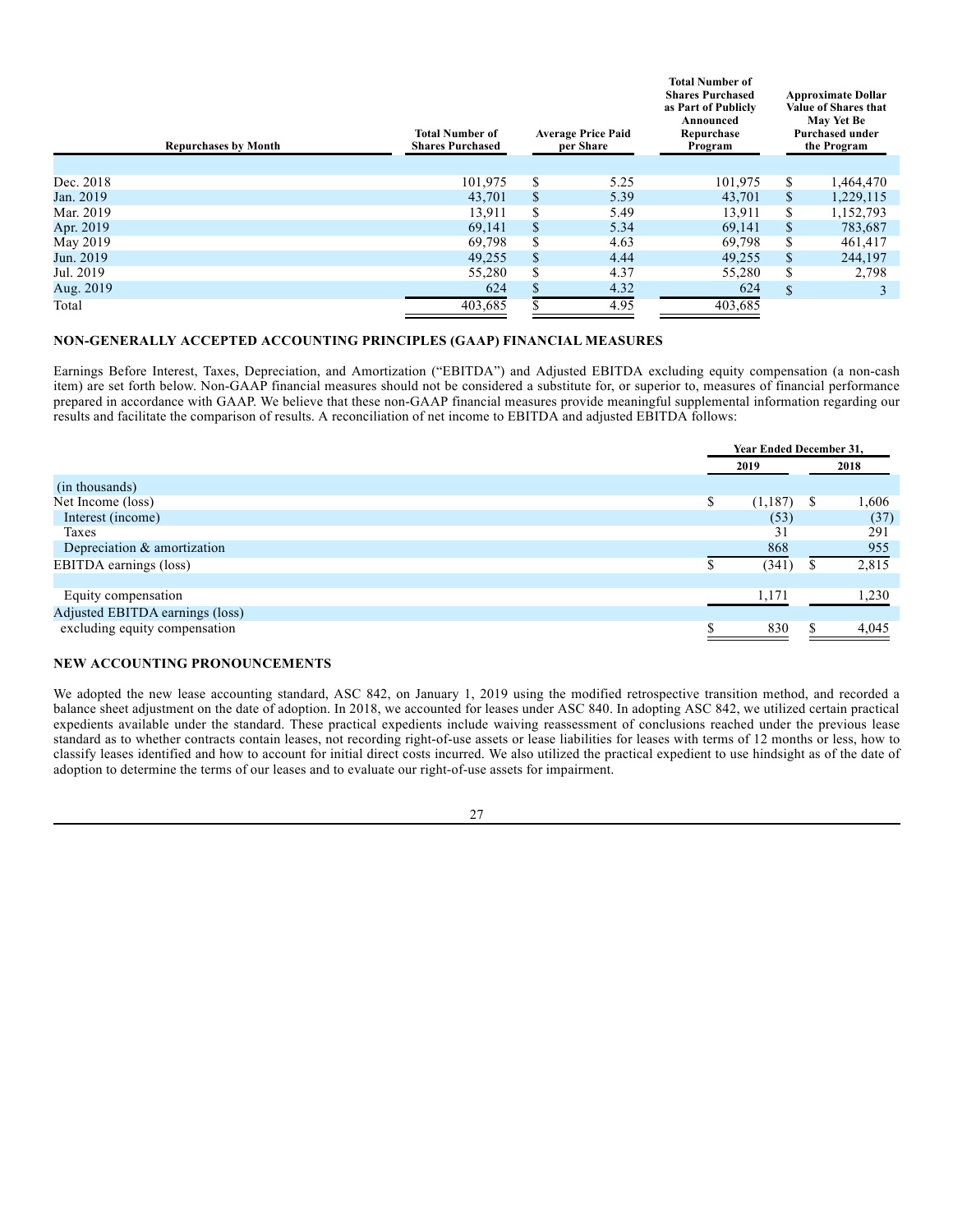In June 2016, the Financial Accounting Standards Board ("FASB") issued Accounting Standards Update ("ASU") 2016-13, Financial Instruments - Credit Losses (Topic 326), which updates the guidance related to the measurement of credit losses on financial instruments, including trade receivables. This ASU requires the recognition of credit losses on financial instruments based on an estimate of expected losses, replacing the incurred loss model in the prior guidance. The new guidance is effective for annual periods beginning after December 15, 2019, including interim periods within those fiscal years. The Company does not expect the adoption of ASU 2016-13 will have a material impact on the consolidated financial statements.

## **Item 7A. Quantitative and Qualitative Disclosures About Market Risk**

Not applicable.

## **Item 8. Financial Statements and Supplementary Data**

See pages 29 through 48.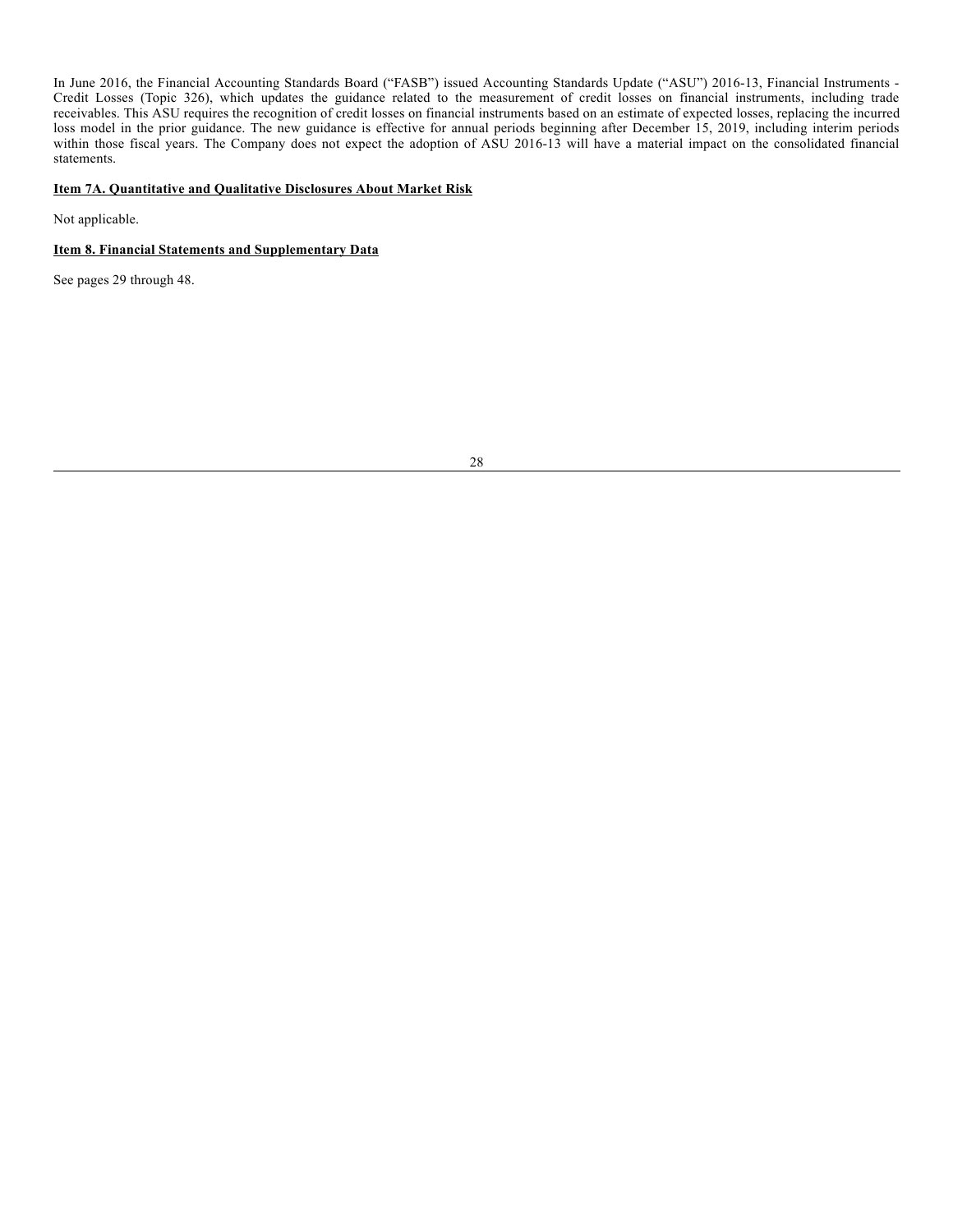## **REPORT OF INDEPENDENT REGISTERED PUBLIC ACCOUNTING FIRM**

Board of Directors and Stockholders Data I/O Corporation

#### **Opinion on the financial statements**

We have audited the accompanying consolidated balance sheets of Data I/O Corporation (a Washington corporation) and subsidiaries (the "Company") as of December 31, 2019 and 2018, the related consolidated statements of operations, comprehensive income (loss), stockholders' equity, and cash flows for each of the two years in the period ended December 31, 2019, and the related notes and financial statement schedules included under Item 15(a) (collectively referred to as the "financial statements"). In our opinion, the financial statements present fairly, in all material respects, the financial position of the Company as of December 31, 2019 and 2018, and the results of its operations and its cash flows for each of the two years in the period ended December 31, 2019, in conformity with accounting principles generally accepted in the United States of America.

#### **Change in accounting principle**

As discussed in Note 1 to the consolidated financial statements, the Company has changed its method of accounting for leases in 2019 due to the adoption of the new leasing standard.

#### **Basis for opinion**

These financial statements are the responsibility of the Company's management. Our responsibility is to express an opinion on the Company's financial statements based on our audits. We are a public accounting firm registered with the Public Company Accounting Oversight Board (United States) ("PCAOB") and are required to be independent with respect to the Company in accordance with the U.S. federal securities laws and the applicable rules and regulations of the Securities and Exchange Commission and the PCAOB.

We conducted our audits in accordance with the standards of the PCAOB. Those standards require that we plan and perform the audit to obtain reasonable assurance about whether the financial statements are free of material misstatement, whether due to error or fraud. The Company is not required to have, nor were we engaged to perform, an audit of its internal control over financial reporting. As part of our audits we are required to obtain an understanding of internal control over financial reporting but not for the purpose of expressing an opinion on the effectiveness of the Company's internal control over financial reporting. Accordingly, we express no such opinion.

Our audits included performing procedures to assess the risks of material misstatement of the financial statements, whether due to error or fraud, and performing procedures that respond to those risks. Such procedures included examining, on a test basis, evidence supporting the amounts and disclosures in the financial statements. Our audits also included evaluating the accounting principles used and significant estimates made by management, as well as evaluating the overall presentation of the financial statements. We believe that our audits provide a reasonable basis for our opinion.

## /s/ GRANT THORNTON LLP

We have served as the Company's auditor since 2001.

Seattle, Washington March 27, 2020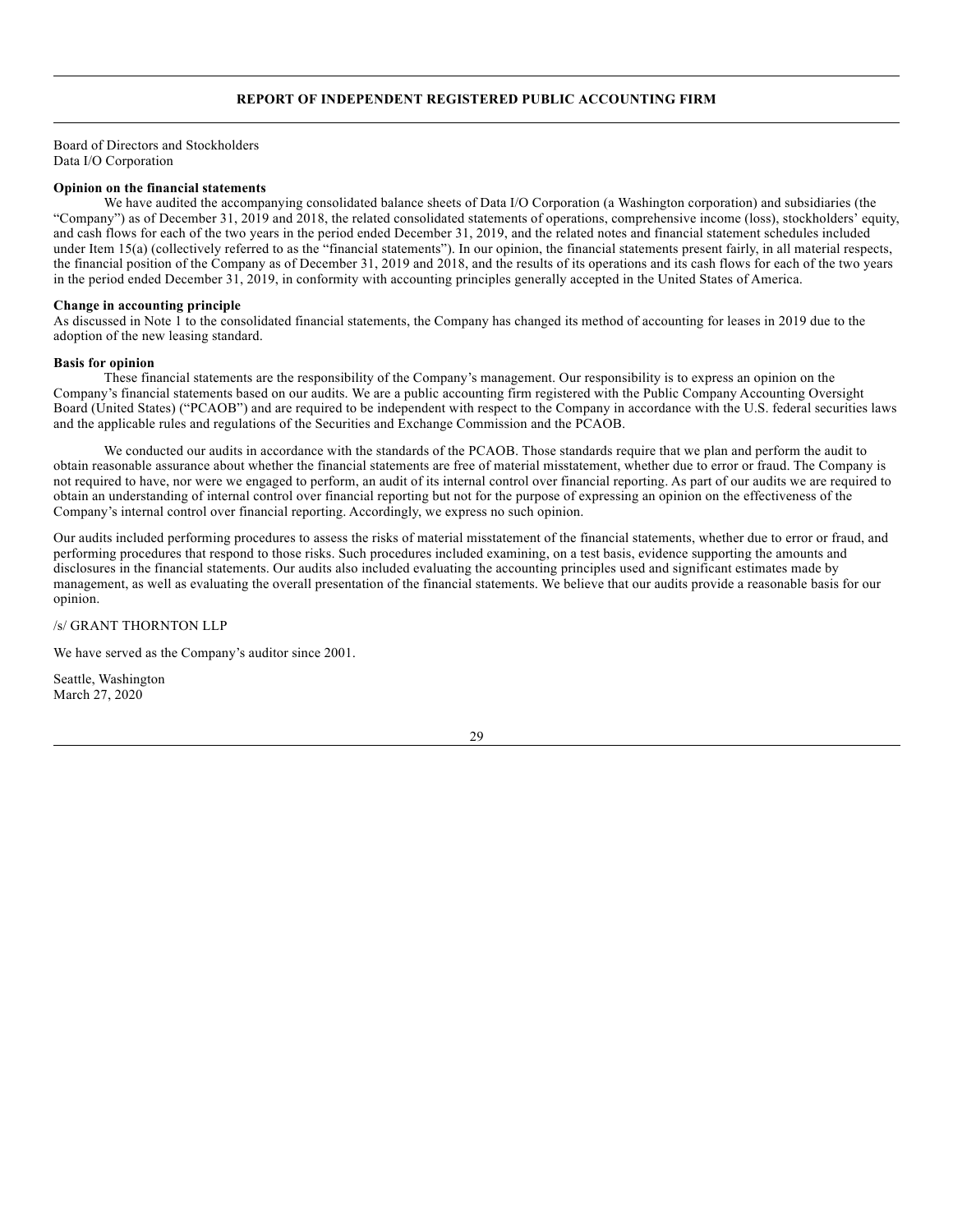#### **DATA I/O CORPORATION CONSOLIDATED BALANCE SHEETS (in thousands, except share data)**

|                                                                                                                  | December 31,<br>2019      |        |              | December 31,<br>2018 |
|------------------------------------------------------------------------------------------------------------------|---------------------------|--------|--------------|----------------------|
| <b>ASSETS</b>                                                                                                    |                           |        |              |                      |
| <b>CURRENT ASSETS:</b>                                                                                           |                           |        |              |                      |
| Cash and cash equivalents                                                                                        | $\mathbf{s}$              | 13,936 | $\mathbf S$  | 18,343               |
| Trade accounts receivable, net of allowance for                                                                  |                           |        |              |                      |
| doubtful accounts of \$80 and \$75, respectively                                                                 |                           | 4.099  |              | 3.771                |
| Inventories                                                                                                      |                           | 5,020  |              | 5,185                |
| Other current assets                                                                                             |                           | 924    |              | 621                  |
| TOTAL CURRENT ASSETS                                                                                             |                           | 23,979 |              | 27,920               |
| Property, plant and equipment – net                                                                              |                           | 1,668  |              | 1,985                |
| Income tax receivable                                                                                            |                           | 640    |              | 598                  |
| Other assets                                                                                                     |                           | 1,994  |              | 220                  |
| <b>TOTAL ASSETS</b>                                                                                              | S                         | 28,281 | $\mathbb{S}$ | 30,723               |
| <b>LIABILITIES AND STOCKHOLDERS' EQUITY</b>                                                                      |                           |        |              |                      |
| <b>CURRENT LIABILITIES:</b>                                                                                      |                           |        |              |                      |
| Accounts payable                                                                                                 | $\boldsymbol{\mathsf{S}}$ | 1,151  | $\mathbf S$  | 1,755                |
| Accrued compensation                                                                                             |                           | 1.541  |              | 2,872                |
| Deferred revenue                                                                                                 |                           | 1,387  |              | 1,392                |
| Other accrued liabilities                                                                                        |                           | 1,372  |              | 789                  |
| Income taxes payable                                                                                             |                           | 31     |              | 47                   |
| <b>TOTAL CURRENT LIABILITIES</b>                                                                                 |                           | 5,482  |              | 6,855                |
| Operating lease liabilities                                                                                      |                           | 1,178  |              |                      |
| Long-term other payables                                                                                         |                           | 91     |              | 511                  |
| <b>COMMITMENTS</b>                                                                                               |                           |        |              |                      |
|                                                                                                                  |                           |        |              |                      |
| STOCKHOLDERS' EQUITY                                                                                             |                           |        |              |                      |
| Preferred stock -                                                                                                |                           |        |              |                      |
| Authorized, 5,000,000 shares, including                                                                          |                           |        |              |                      |
| 200,000 shares of Series A Junior Participating                                                                  |                           |        |              |                      |
| Issued and outstanding, none                                                                                     |                           |        |              |                      |
| Common stock, at stated value -                                                                                  |                           |        |              |                      |
| Authorized, 30,000,000 shares                                                                                    |                           |        |              |                      |
| Issued and outstanding, 8,212,748 shares as of December 31,<br>2019 and 8,338,628 shares as of December 31, 2018 |                           | 18,748 |              | 19,254               |
| Accumulated earnings                                                                                             |                           | 2,508  |              | 3,695                |
| Accumulated other comprehensive income (loss)                                                                    |                           | 274    |              | 408                  |
| TOTAL STOCKHOLDERS' EQUITY                                                                                       |                           | 21,530 |              | 23,357               |
|                                                                                                                  |                           |        |              |                      |
| TOTAL LIABILITIES AND STOCKHOLDERS' EQUITY                                                                       | \$                        | 28,281 | \$           | 30.723               |

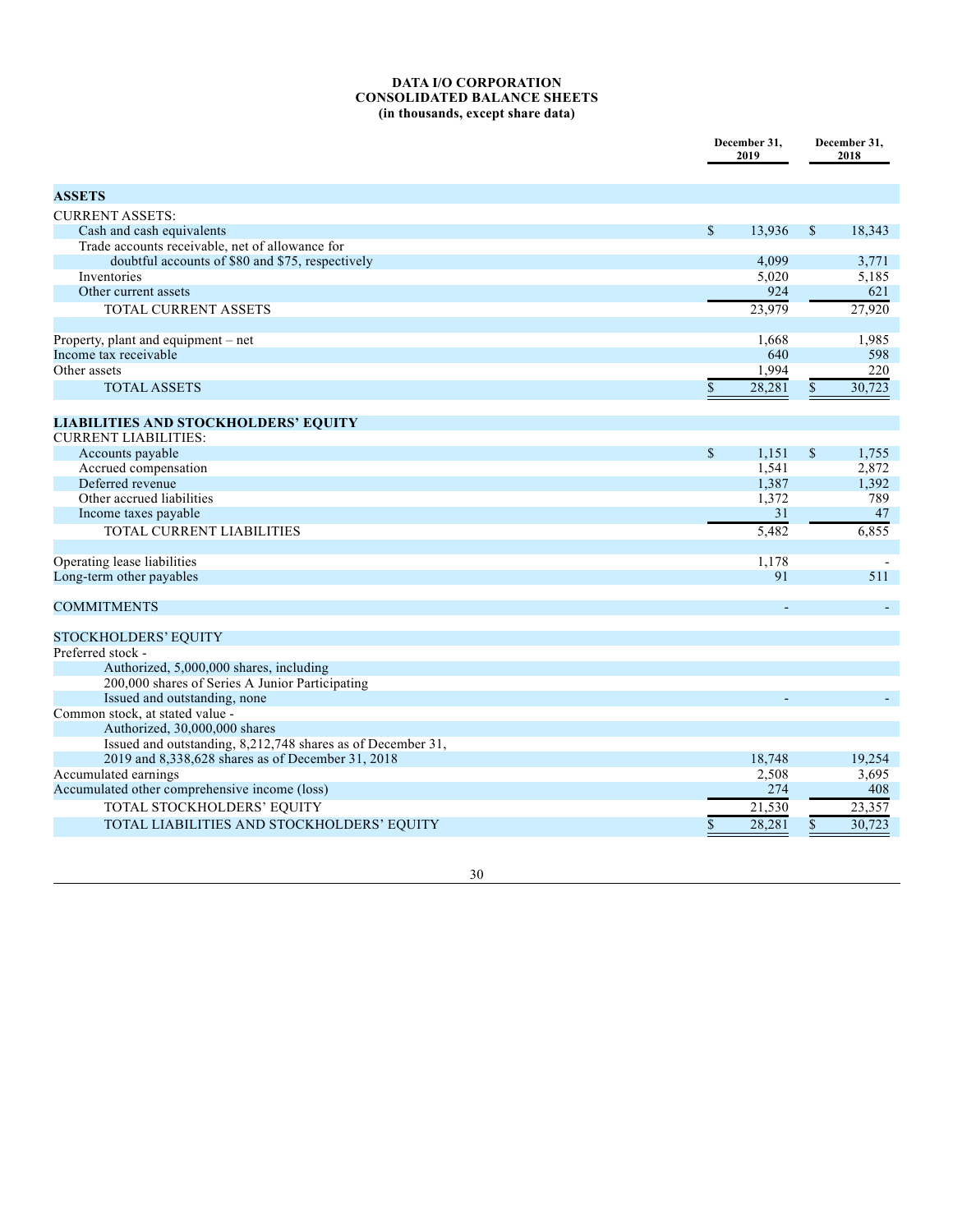#### **DATA I/O CORPORATION CONSOLIDATED STATEMENTS OF OPERATIONS (in thousands, except per share amounts)**

|                                          |                         | <b>For the Years Ended</b><br>December 31, |    |        |  |
|------------------------------------------|-------------------------|--------------------------------------------|----|--------|--|
|                                          |                         | 2019                                       |    | 2018   |  |
| Net sales                                | \$                      | 21,568                                     | \$ | 29,224 |  |
| Cost of goods sold                       |                         | 9,018                                      |    | 11,868 |  |
| Gross margin                             |                         | 12,550                                     |    | 17,356 |  |
| Operating expenses:                      |                         |                                            |    |        |  |
| Research and development                 |                         | 6,451                                      |    | 7,361  |  |
| Selling, general and administrative      |                         | 7,377                                      |    | 8,257  |  |
| Total operating expenses                 |                         | 13,828                                     |    | 15,618 |  |
| Operating income (loss)                  |                         | (1,278)                                    |    | 1,738  |  |
| Non-operating income:                    |                         |                                            |    |        |  |
| Interest income                          |                         | 53                                         |    | 37     |  |
| Gain on sale of assets                   |                         | 64                                         |    | 19     |  |
| Foreign currency transaction gain (loss) |                         | 5                                          |    | 103    |  |
| Total non-operating income               |                         | $\overline{122}$                           |    | 159    |  |
| Income (loss) before income taxes        |                         | (1,156)                                    |    | 1,897  |  |
| Income tax (expense) benefit             |                         | (31)                                       |    | (291)  |  |
| Net income (loss)                        |                         | (1,187)                                    |    | 1,606  |  |
|                                          |                         |                                            |    |        |  |
| Basic earnings (loss) per share          | \$                      | (0.14)                                     | \$ | 0.19   |  |
| Diluted earnings (loss) per share        | $\overline{\mathbb{S}}$ | (0.14)                                     | S  | 0.19   |  |
| Weighted-average basic shares            |                         | 8,247                                      |    | 8,378  |  |
| Weighted-average diluted shares          |                         | 8,247                                      |    | 8,514  |  |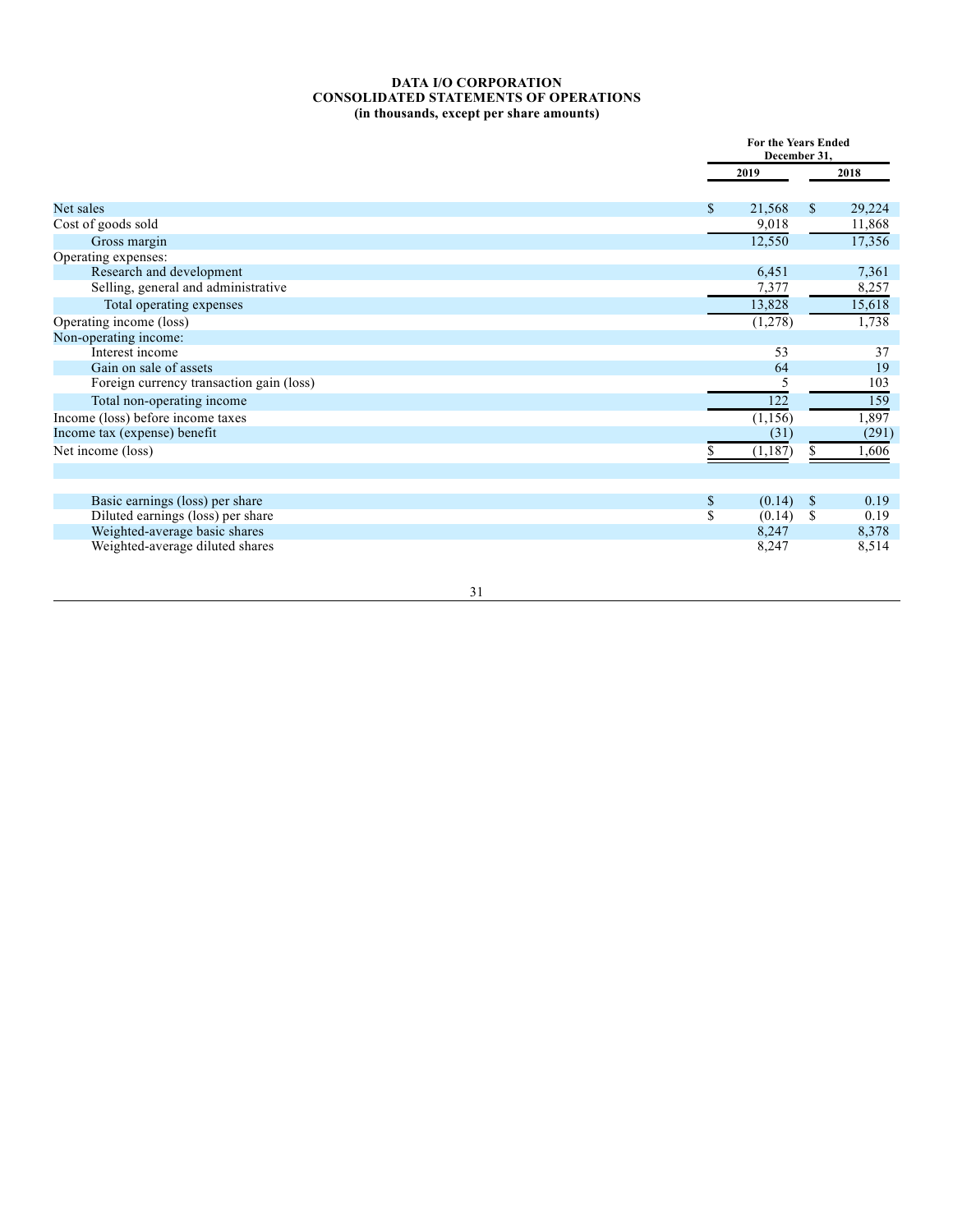#### **DATA I/O CORPORATION CONSOLIDATED STATEMENTS OF COMPREHENSIVE INCOME (LOSS) (in thousands)**

|                                                  | For the Years Ended<br>December 31, |  |       |  |  |  |
|--------------------------------------------------|-------------------------------------|--|-------|--|--|--|
|                                                  | 2019                                |  | 2018  |  |  |  |
| Net Income (loss)<br>Other comprehensive income: | (1,187)                             |  | 1,606 |  |  |  |
| Foreign currency translation gain (loss)         | (134)                               |  | (574) |  |  |  |
| Comprehensive income (loss)                      | 1,321                               |  | 1,032 |  |  |  |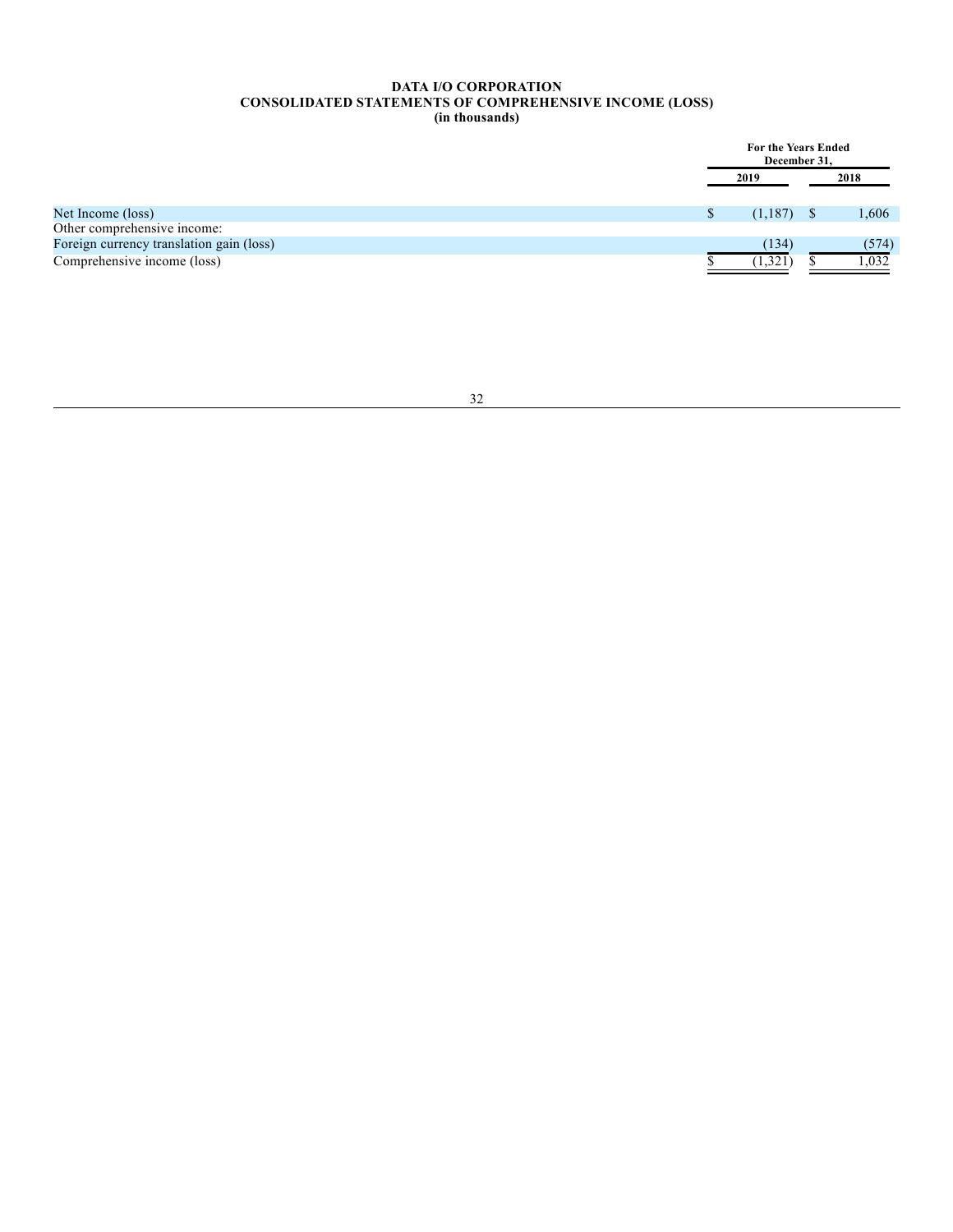#### **DATA I/O CORPORATION CONSOLIDATED STATEMENT OF STOCKHOLDERS' EQUITY (in thousands, except share amounts)**

|                                                         |               |    |         | <b>Common Stock</b> |                          | Retained<br>Earnings |                          |               | Accumulated<br>and Other<br>Income |  | Total<br>Comprehensive Stockholders' |
|---------------------------------------------------------|---------------|----|---------|---------------------|--------------------------|----------------------|--------------------------|---------------|------------------------------------|--|--------------------------------------|
|                                                         | <b>Shares</b> |    | Amount  |                     | (Deficit)                |                      | (Loss)                   |               | Equity                             |  |                                      |
| <b>Balance at December 31, 2017</b>                     | 8,276,813     | \$ | 18,989  | -S                  | 2,089                    | S.                   | 982                      | <sup>\$</sup> | 22,060                             |  |                                      |
| Stock options exercised                                 | 10,052        |    |         |                     |                          |                      |                          |               |                                    |  |                                      |
| Repurchased shares                                      | (101, 975)    |    | (536)   |                     |                          |                      |                          |               | (536)                              |  |                                      |
| Stock awards issued, net of tax withholding             | 150,726       |    | (448)   |                     |                          |                      | $\overline{\phantom{a}}$ |               | (448)                              |  |                                      |
| Issuance of stock through: Employee Stock Purchase Plan | 3,012         |    | 19      |                     |                          |                      |                          |               | 19                                 |  |                                      |
| Share-based compensation                                |               |    | 1,230   |                     | $\overline{a}$           |                      | $\overline{\phantom{0}}$ |               | 1,230                              |  |                                      |
| Net income (loss)                                       |               |    |         |                     | 1,606                    |                      | $\overline{\phantom{a}}$ |               | 1,606                              |  |                                      |
| Other comprehensive income gain (loss)                  |               |    |         |                     |                          |                      | (574)                    |               | (574)                              |  |                                      |
| <b>Balance at December 31, 2018</b>                     | 8,338,628     |    | 19,254  |                     | 3,695                    |                      | 408                      |               | 23,357                             |  |                                      |
| Stock options exercised                                 |               |    |         |                     |                          |                      |                          |               |                                    |  |                                      |
| Repurchased shares                                      | (301,710)     |    | (1,464) |                     |                          |                      |                          |               | (1, 464)                           |  |                                      |
| Stock awards issued, net of tax withholding             | 169,653       |    | (243)   |                     | $\overline{\phantom{a}}$ |                      |                          |               | (243)                              |  |                                      |
| Issuance of stock through: Employee Stock Purchase Plan | 6,177         |    | 30      |                     |                          |                      |                          |               | 30                                 |  |                                      |
| Share-based compensation                                |               |    | 1,171   |                     |                          |                      | $\overline{\phantom{a}}$ |               | 1,171                              |  |                                      |
| Net income (loss)                                       |               |    |         |                     | (1, 187)                 |                      |                          |               | (1, 187)                           |  |                                      |
| Other comprehensive income gain (loss)                  |               |    |         |                     |                          |                      | (134)                    |               | (134)                              |  |                                      |
| <b>Balance at December 31, 2019</b>                     | 8,212,748     |    | 18,748  |                     | 2,508                    |                      | 274                      |               | 21,530                             |  |                                      |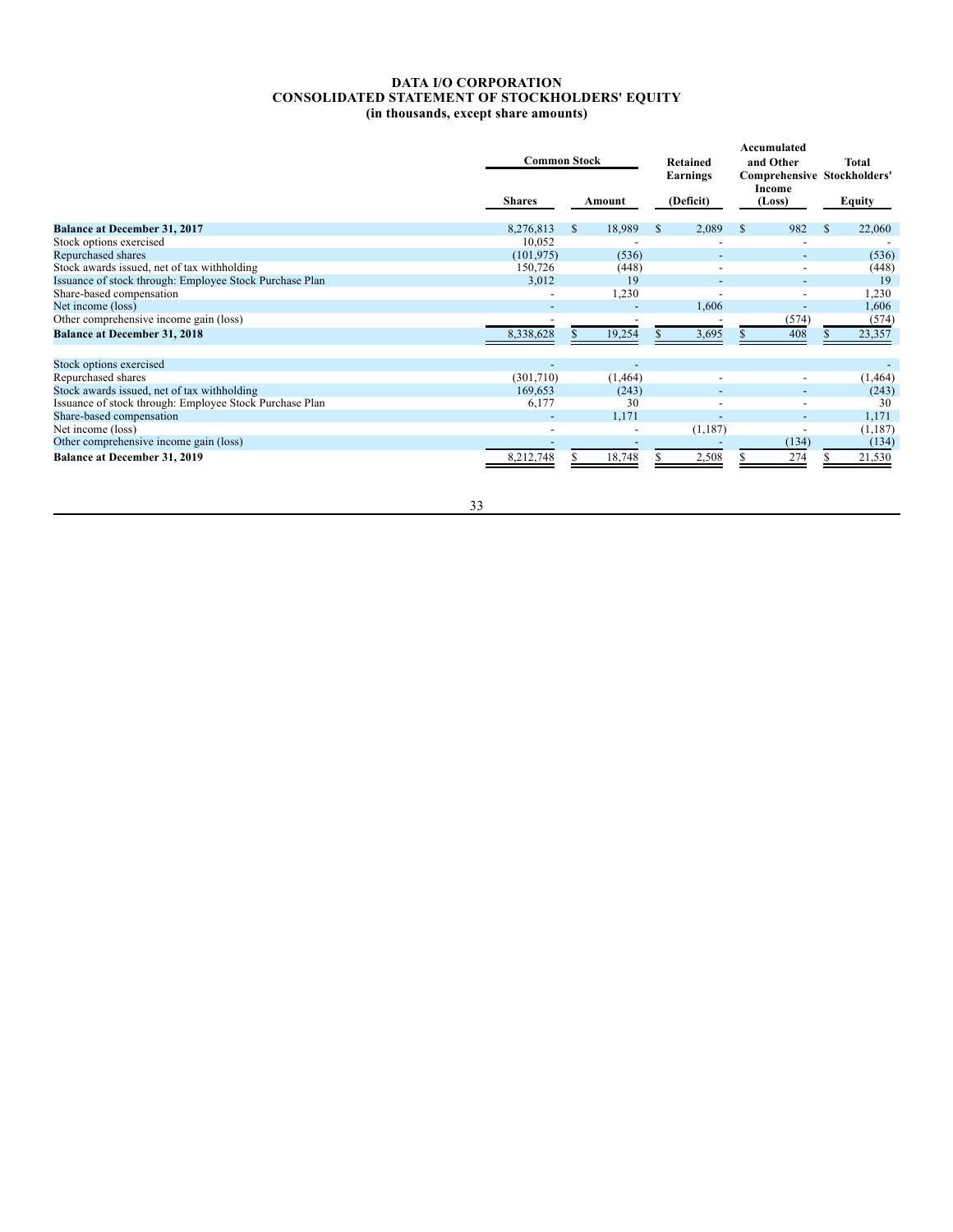#### **DATA I/O CORPORATION CONSOLIDATED STATEMENTS OF CASH FLOWS (in thousands)**

|                                                           |                    | For the Years Ended<br>December 31, |
|-----------------------------------------------------------|--------------------|-------------------------------------|
|                                                           | 2019               | 2018                                |
| <b>CASH FLOWS FROM OPERATING ACTIVITIES:</b>              |                    |                                     |
| Net income(loss)                                          | \$<br>(1,187)      | <sup>\$</sup><br>1,606              |
| Adjustments to reconcile net income(loss)                 |                    |                                     |
| to net cash provided by (used in) operating activities:   |                    |                                     |
| Depreciation and amortization                             | 867                | 955                                 |
| Gain on sale of assets                                    | (64)               | (19)                                |
| Equipment transferred to cost of goods sold               | 63                 | 423                                 |
| Share-based compensation                                  | 1,171              | 1,230                               |
| Net change in:                                            |                    |                                     |
| Trade accounts receivable                                 | (375)              | (78)                                |
| Inventories                                               | 139                | (1, 135)                            |
| Other current assets                                      | (307)              | 72                                  |
| Accounts payable and accrued liabilities                  | (2,031)            | (397)                               |
| Deferred revenue                                          | (98)               | (288)                               |
| Other long-term liabilities                               | (29)               | (82)                                |
| Deposits and other long-term assets                       | (245)              | (175)                               |
| Net cash provided by (used in) operating activities       | (2,096)            | 2,112                               |
| <b>CASH FLOWS FROM INVESTING ACTIVITIES:</b>              |                    |                                     |
| Purchases of property, plant and equipment                | (612)              | (907)                               |
| Net proceeds from sale of assets                          | 64                 | 19                                  |
| Cash provided by (used in) investing activities           | (548)              | (888)                               |
| <b>CASH FLOWS FROM FINANCING ACTIVITIES:</b>              |                    |                                     |
| Net proceeds from issuance of common stock, less payments |                    |                                     |
| for shares withheld to cover tax                          | (213)              | (966)                               |
| Repurchase of common stock                                | (1, 464)           |                                     |
| Cash provided by (used in) financing activities           | (1,677)            | (966)                               |
| Increase (decrease) in cash and cash equivalents          | (4,321)            | 258                                 |
| Effects of exchange rate changes on cash                  | (86)               | (456)                               |
| Cash and cash equivalents at beginning of period          | 18.343             | 18.541                              |
| Cash and cash equivalents at end of period                | 13,936<br>S        | 18,343<br>\$                        |
| Supplemental disclosure of cash flow information:         |                    |                                     |
| Cash paid during the period for:                          |                    |                                     |
| Income taxes                                              | $\mathbf S$<br>307 | 463<br>\$                           |
|                                                           |                    |                                     |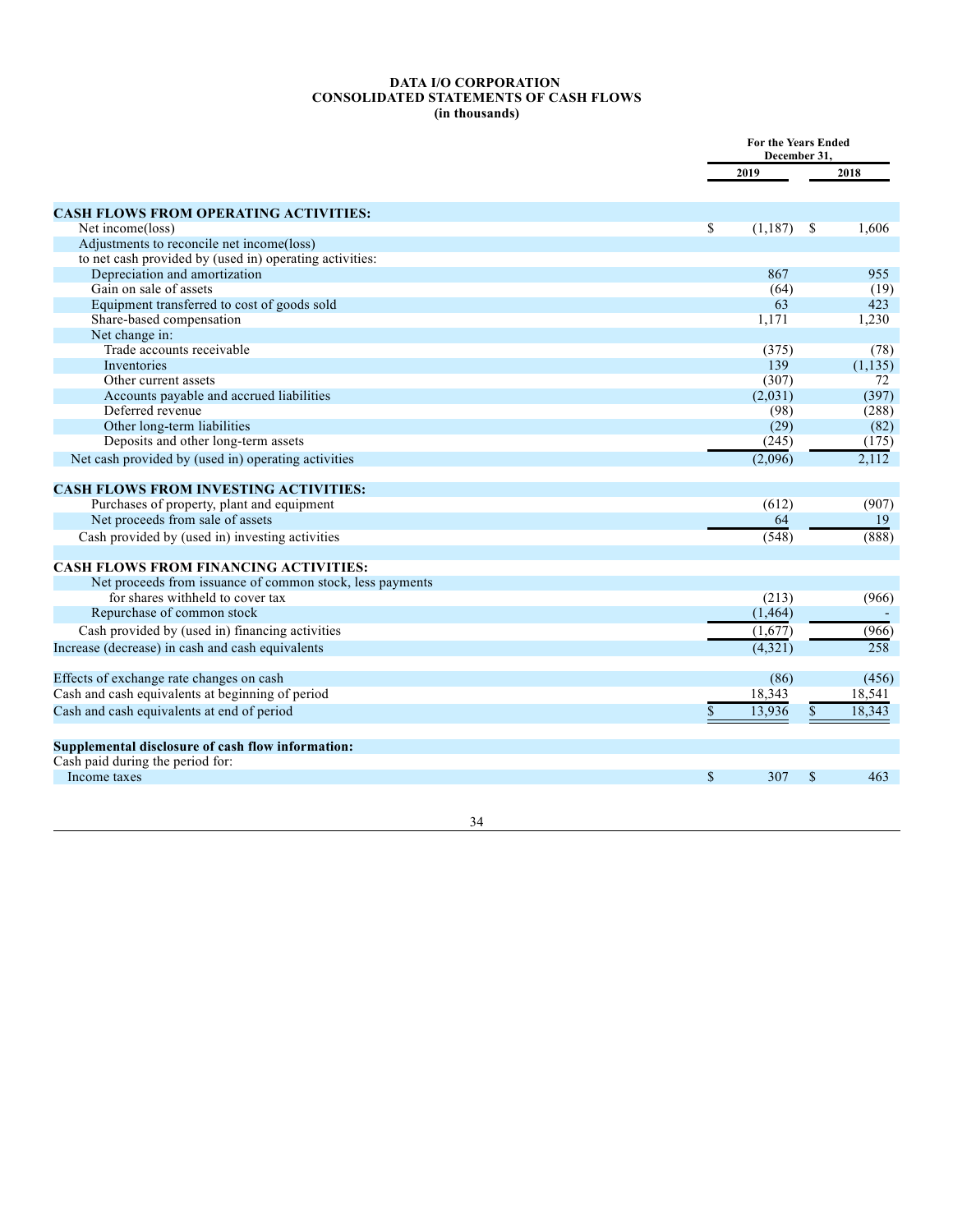## **DATA I/O CORPORATION**

## **NOTES TO CONSOLIDATED FINANCIAL STATEMENTS**

## **NOTE 1 – SUMMARY OF SIGNIFICANT ACCOUNTING POLICIES**

#### Nature of Operations

Data I/O Corporation ("Data I/O", "We", "Our", "Us") designs, manufactures and sells programming systems used by designers and manufacturers of electronic products. Our programming system products are used to program integrated circuits ("ICs" or "devices" or "semiconductors") with the specific unique data necessary for the ICs contained in various products, and are an important tool for the electronics industry experiencing growing use of programmable ICs. Customers for our programming system products are located around the world, primarily in Asia, Europe and the Americas. Our manufacturing operations are currently located in Redmond, Washington, United States and Shanghai, China.

#### Principles of Consolidation

The consolidated financial statements include the accounts of Data I/O Corporation and our wholly-owned subsidiaries. Intercompany accounts and transactions have been eliminated in consolidation.

#### Use of Estimates

The preparation of financial statements in conformity with accounting principles generally accepted in the United States of America ("U.S. GAAP") requires management to make estimates and assumptions that affect the reported amounts of assets and liabilities and disclosure of contingent assets and liabilities at the date of the financial statements, and the reported amounts of revenues and expenses during the reporting period. Actual results could differ from those estimates.

Significant estimates include:

- **Revenue Recognition**
- Allowance for Doubtful Accounts
- Inventory
- Warranty Accruals
- Tax Valuation Allowances
- Share-based Compensation

#### Foreign Currency Translation

Assets and liabilities of foreign subsidiaries are translated at the exchange rate on the balance sheet date. Revenues, costs and expenses of foreign subsidiaries are translated at average rates of exchange prevailing during the year. Translation adjustments resulting from this process are charged or credited to stockholders' equity. Realized and unrealized gains and losses resulting from the effects of changes in exchange rates on assets and liabilities denominated in foreign currencies are included in non-operating expense as foreign currency transaction gains and losses.

#### Cash and Cash Equivalents

All highly liquid investments purchased with an original maturity of 90 days or less are considered cash equivalents. We maintain our cash and cash equivalents with major financial institutions in the United States of America, which are insured by the Federal Deposit Insurance Corporation (FDIC), and in foreign jurisdictions. Deposits in U.S. banks exceed the FDIC insurance limit. We have not experienced any losses on our cash and cash equivalents. Cash and cash equivalents held in foreign bank accounts, primarily China, Germany and Canada, totaled (in millions) \$8.7 at December 31, 2019 and \$6.4 at December 31, 2018.

#### Fair Value of Financial Instruments

Certain financial instruments are carried at cost on the consolidated balance sheets, which approximates fair value due to their short-term, highly liquid nature. These instruments include cash and cash equivalents, accounts receivable, accounts payable and accrued expenses, and other short-term liabilities.

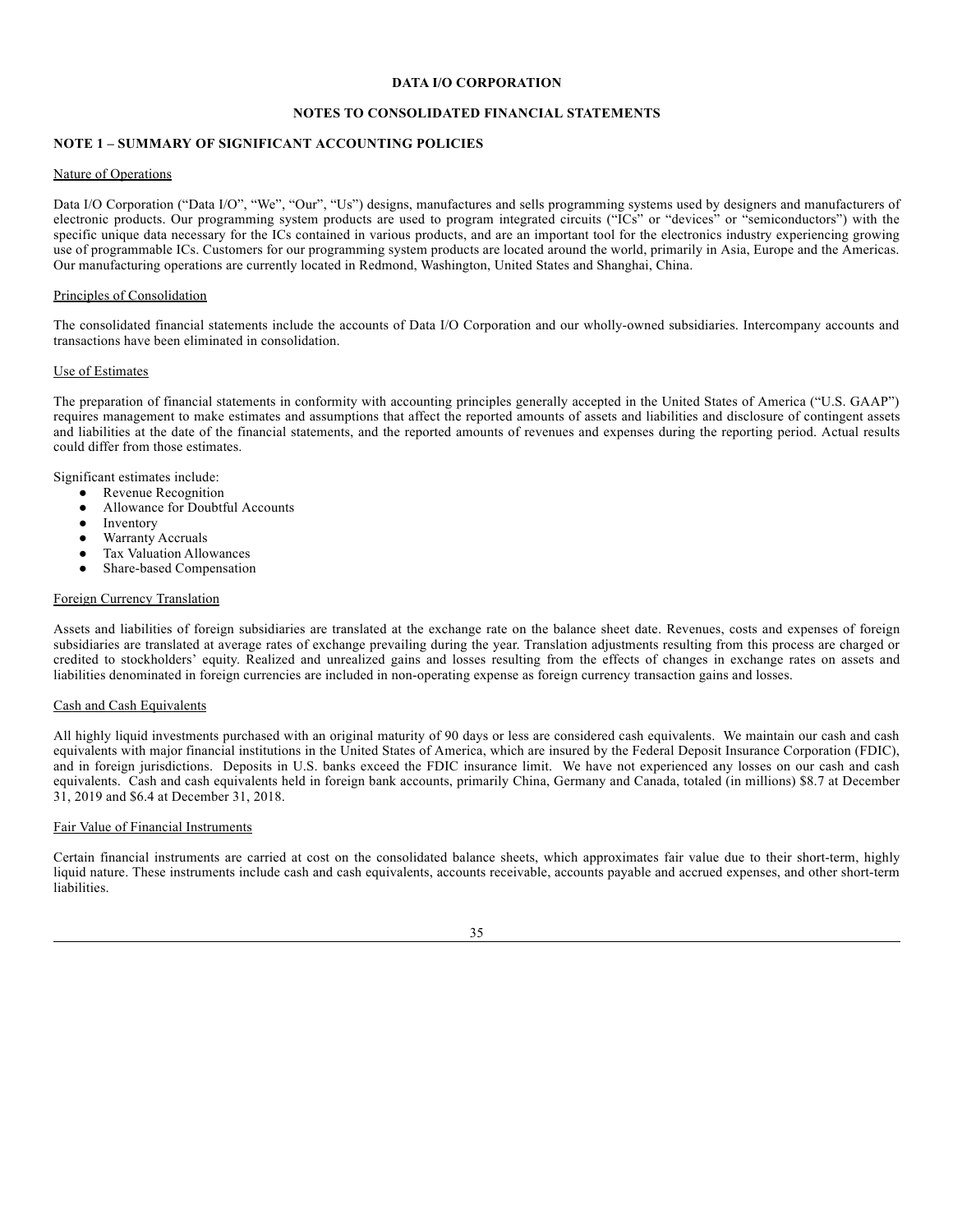## Accounts Receivable

The majority of our accounts receivable are due from companies in the electronics manufacturing industries. Credit is extended based on an evaluation of a customer's financial condition and, generally, collateral is not required. Accounts receivable are typically due within 30 to 60 days and are stated at amounts due from customers net of an allowance for doubtful accounts. Accounts receivable outstanding longer than the contractual payment terms are considered past due. We determine the allowance by considering a number of factors, including the length of time trade accounts receivable are past due, the industry and geographic payment practices involved, our previous bad debt experience, the customer's current ability to pay their obligation to us, and the condition of the general economy and the industry as a whole. We write off accounts receivable when they become uncollectible, and payments subsequently received on such receivables are credited to the allowance for doubtful accounts. Interest may be charged, at the discretion of management and according to our standard sales terms, beginning on the day after the due date of the receivable. However, interest income is subsequently recognized on these accounts either to the extent cash is received, or when the future collection of interest and the receivable balance is considered probable by management.

#### Inventories

Inventories are stated at the lower of cost or net realizable value with cost being the currently adjusted standard cost, which approximates cost on a first-in, first-out basis. We estimate changes to inventory for obsolete, slow-moving, excess and non-salable inventory by reviewing current transactions and forecasted product demand. We evaluate our inventories on an item by item basis and record an adjustment (lower of cost or net realizable value) accordingly.

#### Property, Plant and Equipment

Property, plant and equipment, including leasehold improvements, are stated at cost and depreciation is calculated over the estimated useful lives of the related assets or lease terms on the straight-line basis. We depreciate substantially all manufacturing and office equipment over periods of three to seven years. We depreciate leasehold improvements over the remaining portion of the lease or over the expected life of the asset if less than the remaining term of the lease.

We regularly review all of our property, plant and equipment for impairment whenever events or changes in circumstances indicate that the carrying value may not be recoverable. If the total of future undiscounted cash flows is less than the carrying amount of these assets, an impairment loss, if any, based on the excess of the carrying amount over the fair value of the assets, is recorded. Based on this evaluation, no impairment was noted for property, plant and equipment for the years ended December 31, 2019 and 2018.

#### Patent Costs

We expense external costs, such as filing fees and associated attorney fees, incurred to obtain initial patents, but capitalize patents obtained through acquisition as intangible assets. We also expense costs associated with maintaining and defending patents subsequent to their issuance.

#### Income Taxes

Income taxes are computed at current enacted tax rates, less tax credits using the asset and liability method. Deferred taxes are adjusted both for items that do not have tax consequences and for the cumulative effect of any changes in tax rates from those previously used to determine deferred tax assets or liabilities. Tax provisions include amounts that are currently payable, changes in deferred tax assets and liabilities that arise because of temporary differences between the timing of when items of income and expense are recognized for financial reporting and income tax purposes, and any changes in the valuation allowance caused by a change in judgment about the realization of the related deferred tax assets. A valuation allowance is established when necessary to reduce deferred tax assets to amounts expected to be realized.

#### Share-Based Compensation

All stock-based compensation awards are measured based on estimated fair values on the date of grant and recognized as compensation expense on the straight-line single-option method. Our share-based compensation is reduced for estimated forfeitures at the time of grant and revised as necessary in subsequent periods if actual forfeitures differ from those estimates.

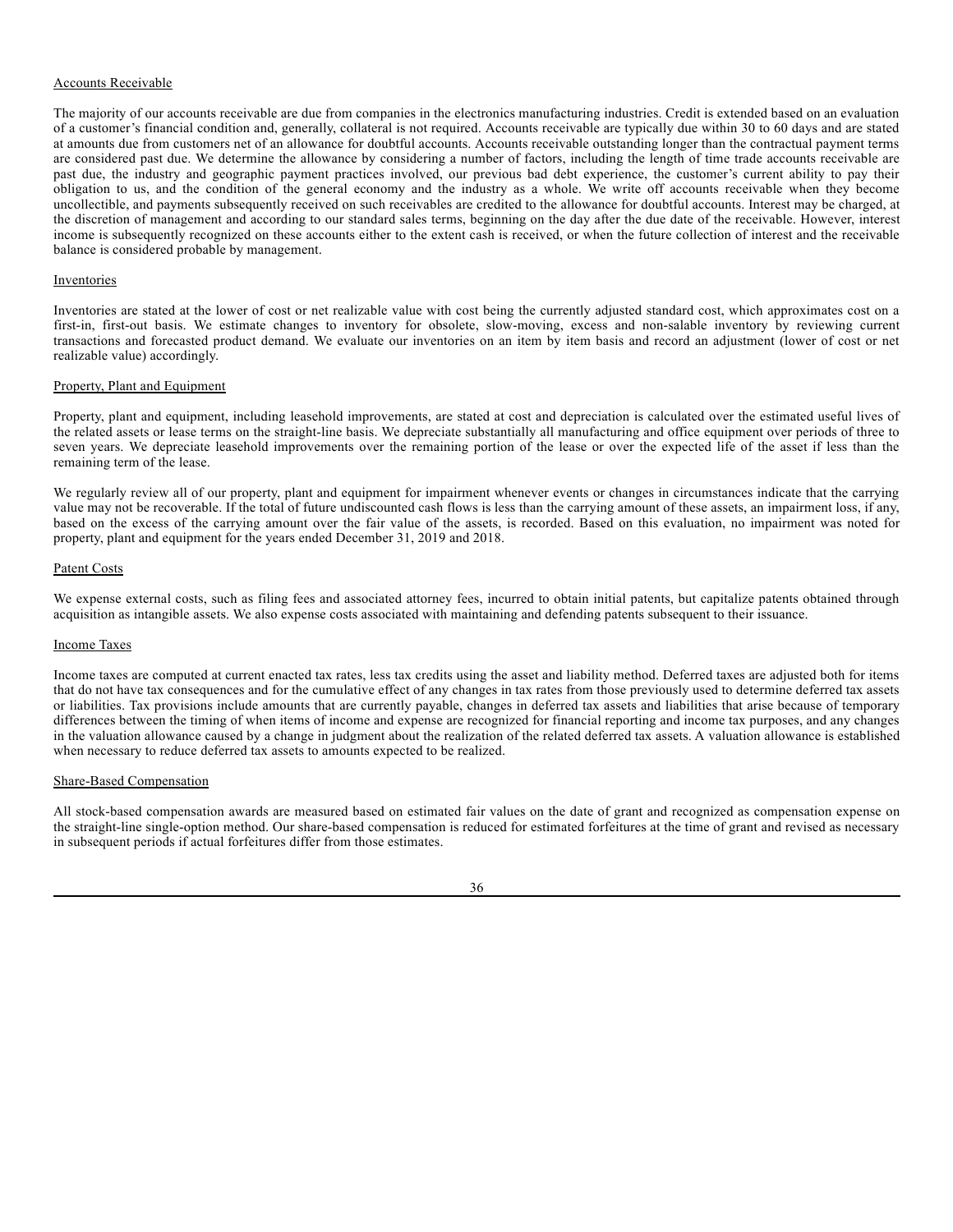## Revenue Recognition

Effective January 1, 2018, the Company adopted ASU 2014-09, Revenue ("Topic 606"): Revenue from Contracts with Customers, using the modified retrospective method. Topic 606 provides a single, principles-based five-step model to be applied to all contracts with customers. It generally provides for the recognition of revenue in an amount that reflects the consideration to which the Company expects to be entitled, net of allowances for estimated returns, discounts or sales incentives, as well as taxes collected from customers when control over the promised goods or services are transferred to the customer.

Our basic revenue recognition remains essentially the same as it was in 2017. The adoption of Topic 606 did not have a material impact on our 2018 financial statement line items, either individually or in the aggregate, and would not have been material to 2017 financial results. We have elected the practical expedient to expense contract acquisition costs, primarily sales commissions, for contracts with terms of one year or less and will capitalize and amortize incremental costs with terms that exceed one year. During 2019, the impact of capitalization of incremental costs for obtaining contracts was immaterial. We have made a sales tax policy election to exclude sales, use, value added, some excise taxes and other similar taxes from the measurement of the transaction price.

We recognize revenue upon transfer of control of the promised products or services to customers in an amount that reflects the consideration we expect to receive in exchange for those products or services. We have determined that our programming equipment has reached a point of maturity and stability such that product acceptance can be assured by testing at the factory prior to shipment and that the installation meets the criteria to be a separate performance obligation. These systems are standard products with published product specifications and are configurable with standard options. The evidence that these systems could be deemed as accepted was based upon having standardized factory production of the units, results from batteries of tests of product performance to our published specifications, quality inspections and installation standardization, as well as past product operation validation with the customer and the history provided by our installed base of products upon which the current versions were based.

The revenue related to products requiring installation that is perfunctory is recognized upon transfer of control of the product to customers, which generally is at the time of shipment. Installation that is considered perfunctory includes any installation that is expected to be performed by other parties, such as distributors, other vendors, or the customers themselves. This takes into account the complexity, skill and training needed as well as customer expectations regarding installation.

We enter into arrangements with multiple performance obligations that arise during the sale of a system that includes an installation component, a service and support component and a software maintenance component. The transaction price is allocated to the separate performance obligations on relative standalone sales price. We allocate the transaction price of each element based on relative selling prices. Relative selling price is based on the selling price of the standalone system. For the installation and service and support performance obligations, we use the value of the discount given to distributors who perform these components. For software maintenance performance obligations, we use what we charge for annual software maintenance renewals after the initial year the system is sold. Revenue is recognized on the system sale based on shipping terms, installation revenue is recognized after the installation is performed, and hardware service and support and software maintenance revenue is recognized ratably over the term of the agreement, typically one year. Deferred revenue includes service, support and maintenance contracts and represents the undelivered performance obligation of agreements that are typically for one year.

When we sell software separately, we recognize revenue upon the transfer of control of the software, which is generally upon shipment, provided that only inconsequential performance obligations remain on our part and substantive acceptance conditions, if any, have been met.

We recognize revenue when there is an approved contract that both parties are committed to perform, both parties rights have been identified, the contract has substance, collection of substantially all the consideration is probable, the transaction price has been determined and allocated over the performance obligations, the performance obligations including substantive acceptance conditions, if any, in the contract have been met, the obligation is not contingent on resale of the product, the buyer's obligation would not be changed in the event of theft, physical destruction or damage to the product, the buyer acquiring the product for resale has economic substance apart from us and we do not have significant obligations for future performance to directly bring about the resale of the product by the buyer. We establish a reserve for sales returns based on historical trends in product returns and estimates for new items. Payment terms are generally 30 days from shipment.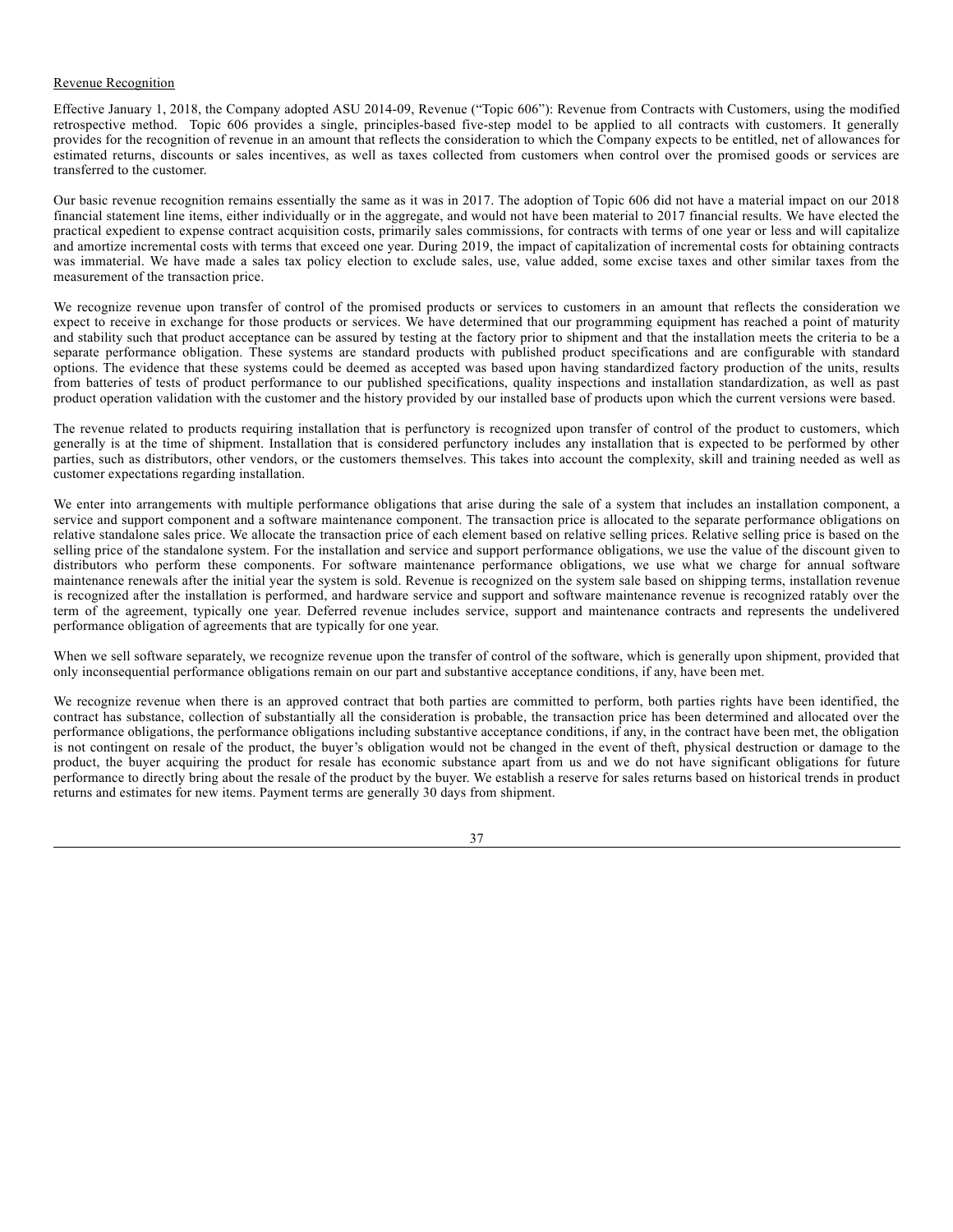We transfer certain products out of service from their internal use and make them available for sale. The products transferred are typically our standard products in one of the following areas: service loaners, rental or test units; engineering test units; or sales demonstration equipment. Once transferred, the equipment is sold by our regular sales channels as used equipment inventory. These product units often involve refurbishing and an equipment warranty, and are conducted as sales in our normal and ordinary course of business. The transfer amount is the product unit's net book value and the sale transaction is accounted for as revenue and cost of goods sold.

The following table represents our revenues by major categories:

| Net sales by type              | 2019 |        | 2018   |
|--------------------------------|------|--------|--------|
| (in thousands)                 |      |        |        |
| <b>Equipment Sales</b>         | P    | 12,553 | 19,002 |
| <b>Adapter Sales</b>           |      | 5,535  | 6,954  |
| Software and Maintenance Sales |      | 3,480  | 3,268  |
| Total                          |      | 21,568 | 29,224 |

#### Leases - Accounting Standards Codification 842

Leases arise from contracts which convey the right to control the use of identified property or equipment for a period of time in exchange for consideration. Our leasing arrangements are primarily for office space we use to conduct our operations. In addition, there are automobiles and a small amount of office equipment leased. We determine whether contracts include a lease at the inception date, which is generally upon contract signing, considering factors such as whether the contract includes an asset which is physically distinct, which party obtains substantially all of the capacity and economic benefit of the asset, and which party directs how, and for what purpose, the asset is used during the contractual period of use. Our leases commence when the lessor makes the asset available for our use. At commencement we record a lease liability at the present value of future lease payments, net of any future lease incentives to be received. Some of our lease agreements include cancellable future periods subject to termination or extension options. We include cancellable lease periods in our future lease payments when we are reasonably certain to continue to utilize the asset for those periods. We calculate the present value of future lease payments at commencement using a discount rate which we estimate as the collateralized borrowing rate we believe that would be incurred on our future lease payments over a similar term. At commencement we also record a corresponding right-of-use asset, which is calculated based on the amount of the lease liability, adjusted for any advance lease payments paid, initial direct costs incurred or lease incentives received prior to commencement. Right-of-use assets are subject to evaluation for impairment or disposal on a basis consistent with other long-lived assets.

Leases are classified at commencement as either operating or finance leases. As of December 31, 2019, all of our leases are classified as operating leases. Rent expense for operating leases is recognized on the straight-line method over the term of the agreement beginning on the lease commencement date.

In accounting for leases, we utilize certain practical expedients and policy elections available under the lease accounting standard. For example, we do not record right-of-use assets or lease liabilities for leases with terms of 12 months or less. For contracts containing real estate leases, we do not combine lease and non-lease components. The primary impact of this policy election is that we do not include in our calculation of lease liabilities any fixed and noncancelable future payments due under the contract for items such as common area maintenance, utilities and other costs. Lease-related costs which are variable rather than fixed are expensed in the period incurred.

Assumptions, judgments and estimates impacting the carrying value of our right-of-use assets and liabilities include evaluating whether an arrangement contains a lease, determining whether the lease term should include any cancellable future periods, estimating the discount rate used to calculate our lease liabilities, estimating the fair value and useful life of the leased asset for the purpose of classifying the lease as an operating or finance lease, evaluating whether a lease contract amendment represents a new lease agreement or a modification to the existing lease and evaluating our right-of-use assets for impairment.

## Research and Development

Research and development costs are generally expensed as incurred.

## Advertising Expense

Advertising costs are expensed as incurred. Total advertising expenses were approximately \$173,000 and \$174,000 in 2019 and 2018, respectively.

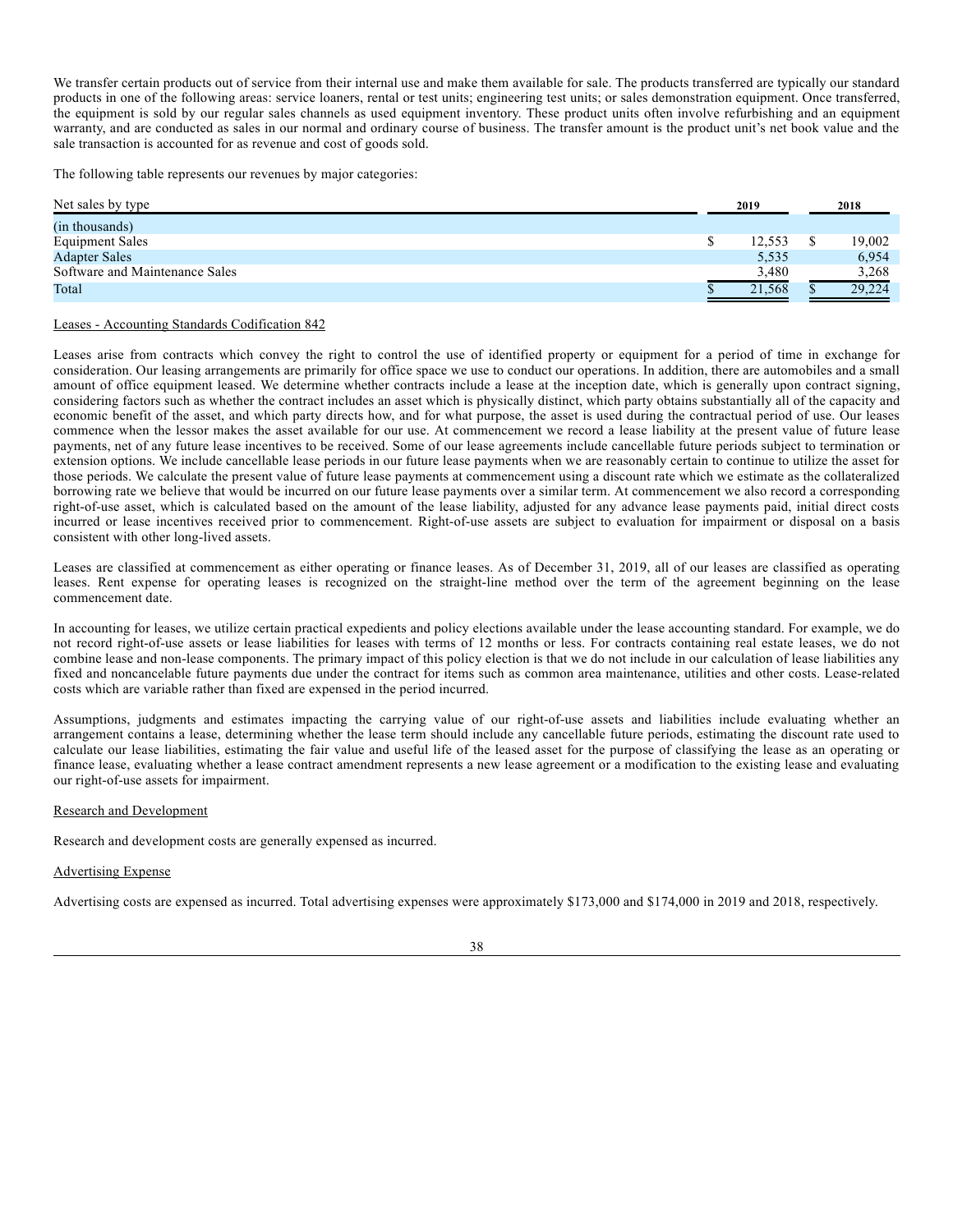## Warranty Expense

We record a liability for an estimate of costs that we expect to incur under our basic limited warranty when product revenue is recognized. Factors affecting our warranty liability include the number of units sold and historical and anticipated rates of claims and costs per claim. We normally provide a warranty for our products against defects for periods ranging from ninety days to one year. We provide for the estimated cost that may be incurred under our product warranties and periodically assess the adequacy of our warranty liability based on changes in the above factors. We record revenues on extended warranties on a straight-line basis over the term of the related warranty contracts. Service costs are expensed as incurred.

#### Earnings (Loss) Per Share

Basic earnings (loss) per share exclude any dilutive effects of stock options. Basic earnings (loss) per share are computed using the weighted-average number of common shares outstanding during the period. Diluted earnings per share are computed using the weighted-average number of common shares and common stock equivalent shares outstanding during the period. The common stock equivalent shares from equity awards used in calculating diluted earnings per share were 65,000 and 136,000 for the years ended December 31, 2019 and 2018, respectively. Options to purchase 29,752 and 25,000 shares of common stock were outstanding as of December 31, 2019 and 2018, respectively, but were excluded from the computation of diluted EPS for the period then ended because the options were anti-dilutive.

#### Diversification of Credit Risk

Financial instruments, which potentially subject us to concentrations of credit risk, consist primarily of trade receivables. Our trade receivables are geographically dispersed and include customers in many different industries. Two customers accounted for greater than 10% of our consolidated accounts receivable balance at December 31, 2019: Flextronics and Panasonic represented 17% and 15% of that balance, respectively. As of December 31, 2018, three customers each accounted for greater than 10% of our consolidated accounts receivable balance at December 31, 2018: Systemation, Continental and Semitron. Our consolidated accounts receivable balance as of December 31, 2019 and 2018 includes foreign accounts receivable in the functional currency of our foreign subsidiaries amounting to \$1,255,000 and \$1,931,000, respectively. We generally do business with our foreign distributors in U.S. Dollars. We believe that risk of loss is significantly reduced due to the diversity of our end-customers and geographic sales areas. We perform on-going credit evaluations of our customers' financial condition and require collateral, such as letters of credit and bank guarantees, or prepayment whenever deemed necessary.

# New Accounting Pronouncements

We adopted the new lease accounting standard, ASC 842, on January 1, 2019 using the modified retrospective transition method, and recorded a balance sheet adjustment on the date of adoption. In 2018, we accounted for leases under ASC 840. In adopting ASC 842, we utilized certain practical expedients available under the standard. These practical expedients include waiving reassessment of conclusions reached under the previous lease standard as to whether contracts contain leases, not recording right-of-use assets or lease liabilities for leases with terms of 12 months or less, how to classify leases identified and how to account for initial direct costs incurred. We also utilized the practical expedient to use hindsight as of the date of adoption to determine the terms of our leases and to evaluate our right-of-use assets for impairment.

In June 2016, the Financial Accounting Standards Board ("FASB") issued Accounting Standards Update ("ASU") 2016-13, Financial Instruments - Credit Losses (Topic 326), which updates the guidance related to the measurement of credit losses on financial instruments, including trade receivables. This ASU requires the recognition of credit losses on financial instruments based on an estimate of expected losses, replacing the incurred loss model in the prior guidance. The new guidance is effective for annual periods beginning after December 15, 2019, including interim periods within those fiscal years. The Company does not expect the adoption of ASU 2016-13 will have a material impact on the consolidated financial statements.

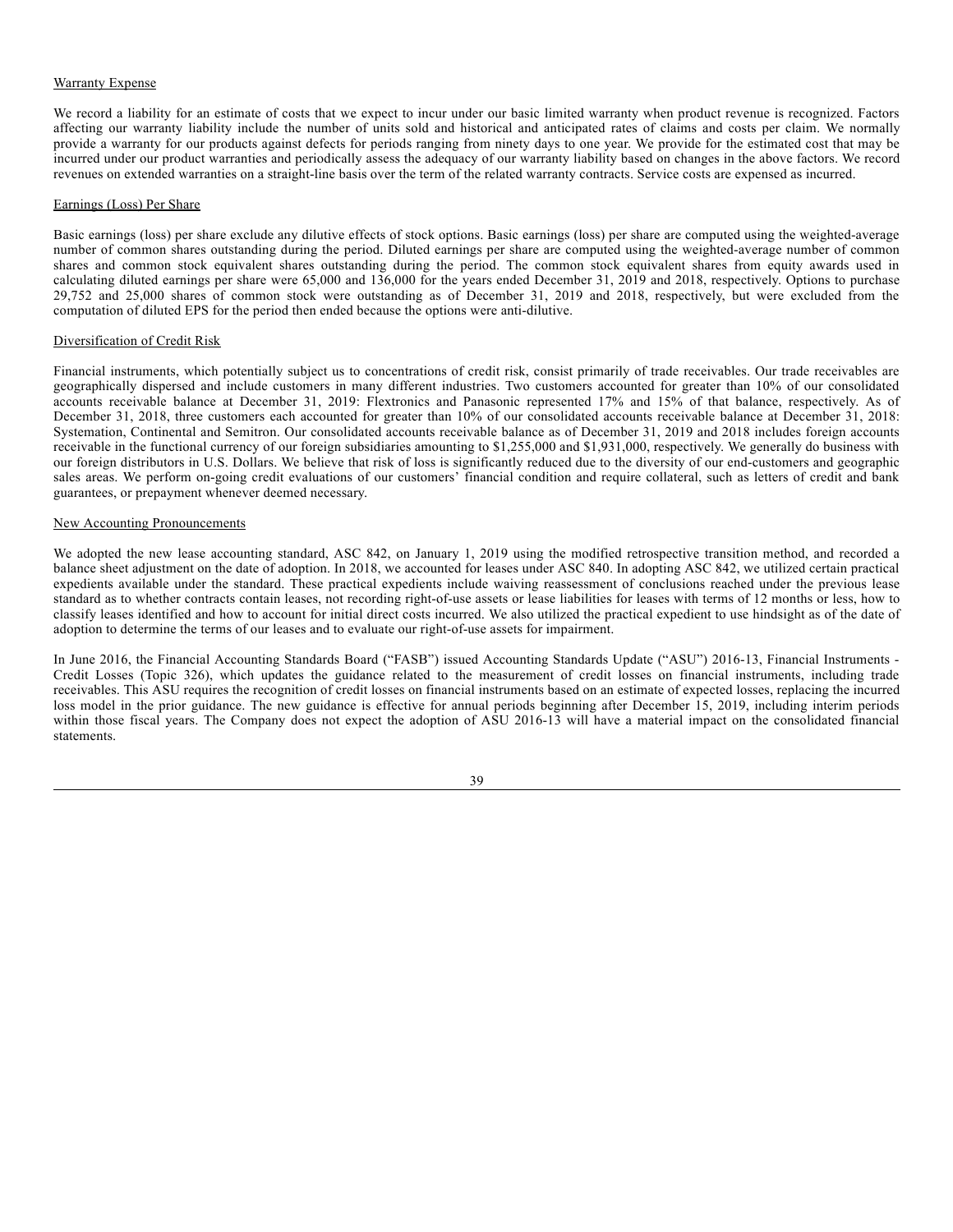# **NOTE 2 – ACCOUNTS RECEIVABLE, NET**

|                                         | December 31.<br>2019 |         | December 31,<br>2018 |
|-----------------------------------------|----------------------|---------|----------------------|
| (in thousands)                          |                      |         |                      |
| Trade accounts receivable               |                      | 4 1 7 9 | 3,846                |
| Less allowance for doubtful receivables |                      | 80      |                      |
| Trade accounts receivable, net          |                      | 4.099   |                      |

Changes in Data I/O's allowance for doubtful accounts are as follow:

|                             | December 31,<br>2019 |    | December 31,<br>2018 |
|-----------------------------|----------------------|----|----------------------|
| (in thousands)              |                      |    |                      |
| Beginning balance           |                      | 75 | 73                   |
| Bad debt expense (reversal) |                      |    |                      |
| Accounts written-off        |                      |    |                      |
| Recoveries                  |                      |    |                      |
| Ending balance              |                      | 80 |                      |

## **NOTE 3– INVENTORIES**

|                 | December 31,<br>2019 | December 31,<br>2018 |
|-----------------|----------------------|----------------------|
| (in thousands)  |                      |                      |
| Raw material    | 2.416                | 2,925                |
| Work-in-process | 1,832                | 1,584                |
| Finished goods  | 772                  | 676                  |
| Inventories     | 5,020                | 5,185                |

# **NOTE 4 – PROPERTY, PLANT AND EQUIPMENT, NET**

|                               | December 31.<br>2019 | December 31,<br>2018 |
|-------------------------------|----------------------|----------------------|
| (in thousands)                |                      |                      |
| Leasehold improvements        | 395                  | 399                  |
| Equipment                     | 5,606                | 5,378                |
| Sales demonstration equipment | 778                  | 942                  |
|                               | 6.779                | 6,719                |
| Less accumulated depreciation | 5,111                | 4,734                |
| Property and equipment, net   | 1,668                | 1,985                |

Total depreciation expense recorded for 2019 and 2018 was \$867,000 and \$955,000, respectively.

## **NOTE 5 – INCOME TAX RECEIVABLE**

On December 22, 2017, the Tax Cuts and Jobs Act of 2017 (the "Act") was signed into law, making significant changes to the Internal Revenue Code. Changes include the repeal of corporate Alternative Minimum Tax (AMT) for tax years after December 31, 2017. As a result, in 2017, we have recorded a long-term income tax receivable which as of December 31, 2019 has a balance of \$640,000 for the refundable AMT credits.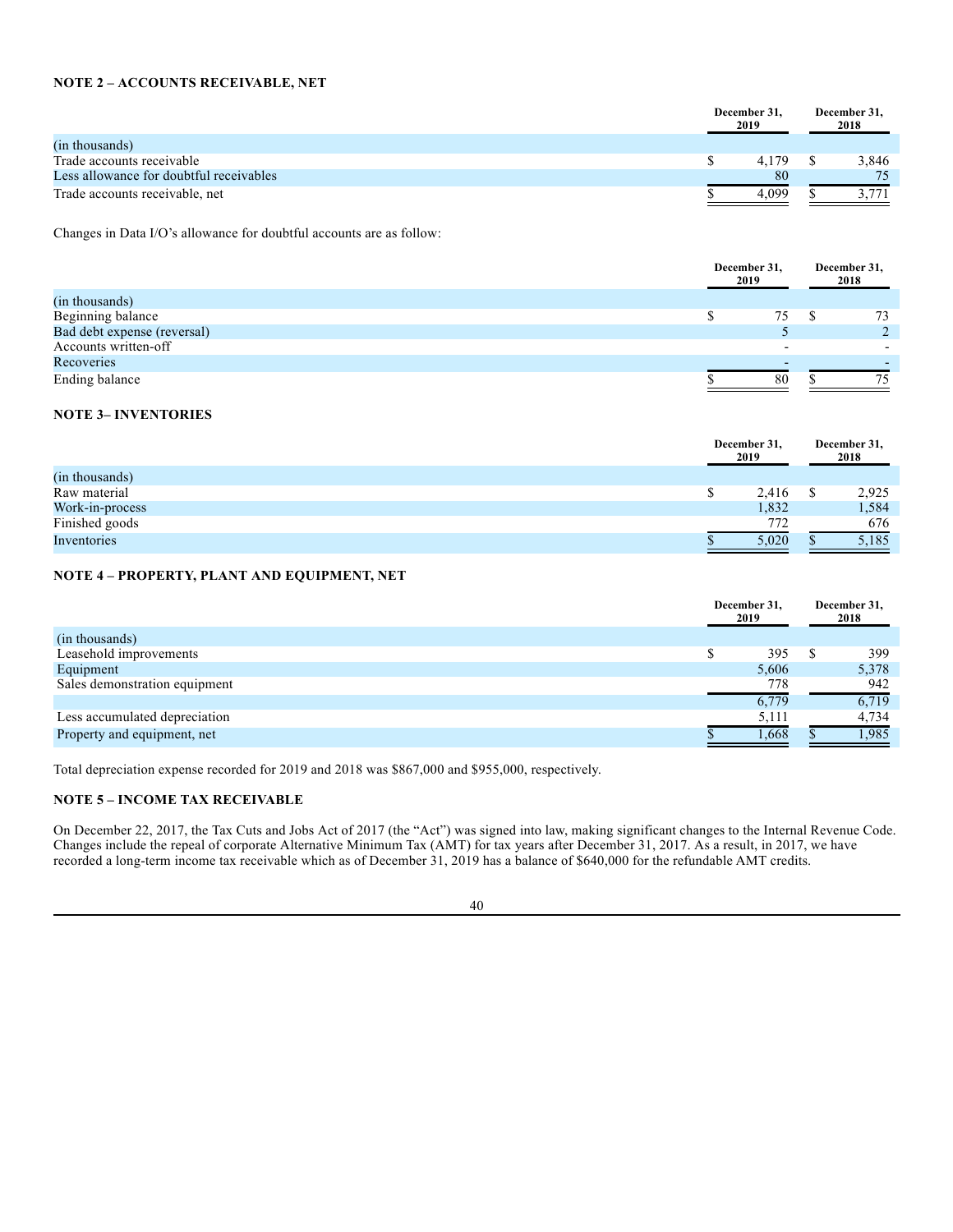# **NOTE 6 – OTHER ACCRUED LIABILITIES**

Other accrued liabilities consisted of the following components:

|                              | December 31,<br>2019 |       | December 31,<br>2018 |
|------------------------------|----------------------|-------|----------------------|
| (in thousands)               |                      |       |                      |
| Lease liability - short term |                      | 678   |                      |
| Product warranty             |                      | 367   | 471                  |
| Sales return reserve         |                      | 77    | 87                   |
| Other taxes                  |                      | 126   | 102                  |
| Other                        |                      | 124   | 129                  |
| Other accrued liabilities    |                      | 1,372 | 789                  |

The changes in our product warranty liability for the year ending December 31, 2019 are follows:

|                              | December 31,<br>2019 |
|------------------------------|----------------------|
| (in thousands)               |                      |
| Liability, beginning balance | 471                  |
| Net expenses                 | 736                  |
| Warranty claims              | (736)                |
| Accrual revisions            | (104)                |
| Liability, ending balance    | 367                  |

# **NOTE 7 – OPERATING LEASE COMMITMENTS**

We have commitments under non-cancelable operating leases and other agreements, primarily for factory and office space, with initial or remaining terms of one year or more as follows:

For the years ending December 31:

|                                   |         | Operating<br>Lease<br>Commitments |
|-----------------------------------|---------|-----------------------------------|
| (in thousands)                    |         |                                   |
| 2020                              | ¢<br>Ъ. | 755                               |
| 2021                              |         | 681                               |
| 2022                              |         | 308                               |
| 2023                              |         | 89                                |
| 2024                              |         | 82                                |
| Thereafter                        |         | 141                               |
| Total                             |         | 2,056                             |
| Less Imputed interest             |         | (200)                             |
| Total operating lease liabilities |         | 1,856                             |

Cash paid for operating lease liabilities for the twelve months ended December 31, 2019 was \$757,000. There were no new or modified leases during the twelve months ended December 31, 2019.

The following table presents supplemental balance sheet information related to leases as of December 31, 2019:

|                                                        | <b>Balance at</b><br>December 31,<br>2019 |
|--------------------------------------------------------|-------------------------------------------|
| (in thousands)                                         |                                           |
| Right-of-use assets (Long-term other assets)           | 1,574                                     |
| Lease liability-short term (Other accrued liabilities) | 678                                       |
| Lease liability-long term (Long-term other payables)   | 1,178                                     |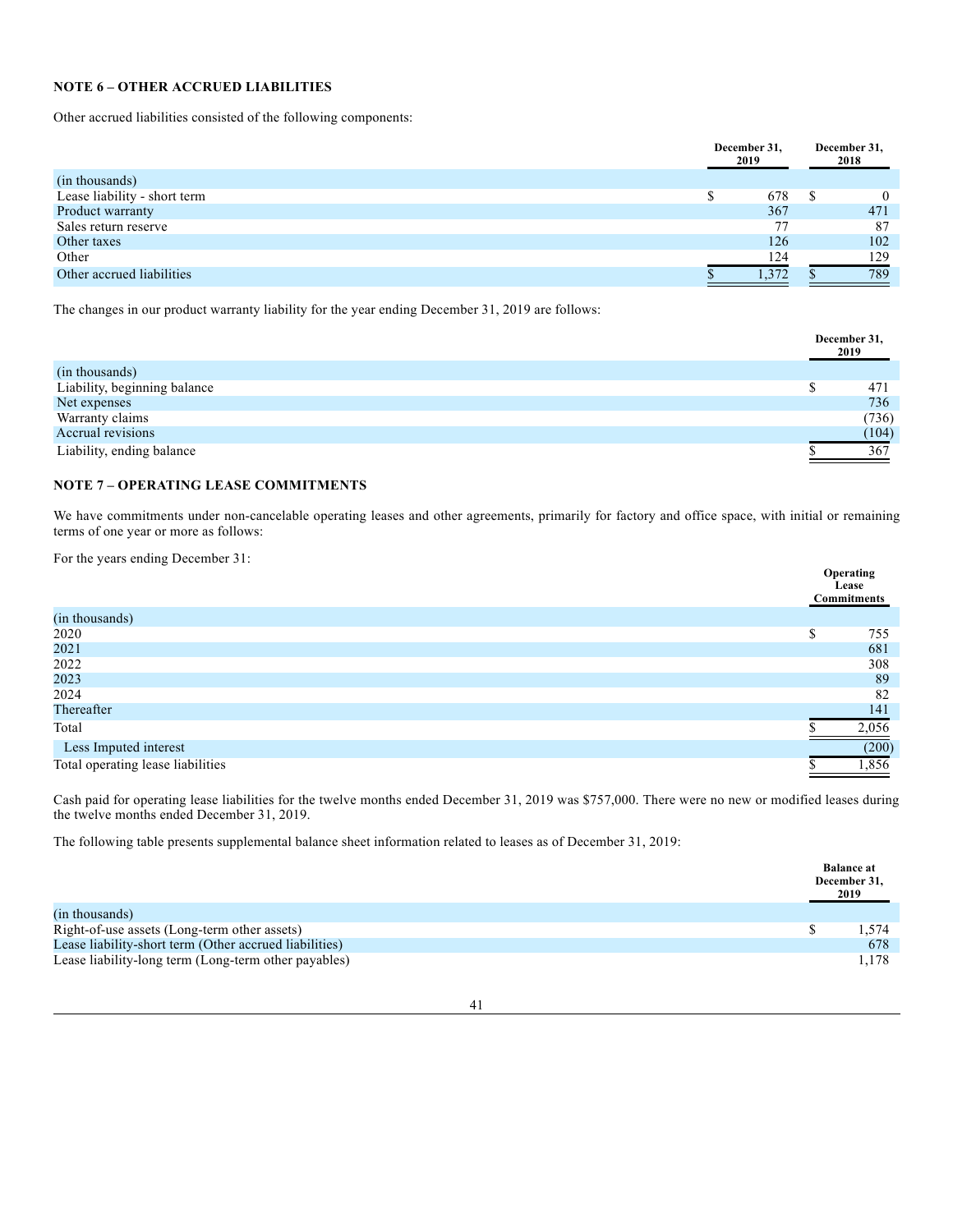At December 31, 2019, the weighted average remaining lease term is 3.39 years and the weighted average discount rate used is 5%.

The components of our lease expense for the twelve months ended December 31, 2019 include operating lease costs of \$685,000, which includes short-term lease costs of \$32,000.

Our real estate facility leases are described below:

During the third quarter of 2017, we amended our lease agreement for the Redmond, Washington headquarters facility, extending the lease to July 31, 2022, waiving a potential space give back provision and receiving lease inducement incentives. Previously on June 8, 2015 the lease had been amended to relocate our headquarters to a nearby building and lower the square footage to approximately 20,460. The lease base annual rental payments during 2019 and 2018 were approximately \$351,000 and \$341,000, respectively.

In addition to the Redmond facility, approximately 24,000 square feet is leased at two foreign locations, including our sales, service, operations and engineering office located in Shanghai, China, and our German sales, service and engineering office located near Munich, Germany.

We signed a lease agreement effective November 1, 2015 that extends through October 31, 2021 for a facility located in Shanghai, China. This lease is for approximately 19,400 square feet. The lease base annual rental payments during 2019 and 2018 were approximately \$305,000 and \$288,000, respectively.

During the fourth quarter of 2016, we signed a lease agreement for a new facility located near Munich, Germany which was effective March 1, 2017 and extends through February 28, 2022. This lease is for approximately 4,895 square feet. The lease base annual rental payments during 2019 and 2018 were approximately \$57,000 and \$67,000, respectively.

## **NOTE 8 –OTHER COMMITMENTS**

We have purchase obligations for inventory and production costs as well as other obligations such as capital expenditures, service contracts, marketing, and development agreements. Arrangements are considered purchase obligations if a contract specifies all significant terms, including fixed or minimum quantities to be purchased, a pricing structure and approximate timing of the transaction. Most arrangements are cancelable without a significant penalty, and with short notice, typically less than 90 days. At December 31, 2019, the purchase commitments and other obligations totaled \$1,334,000 of which all but \$323,000 are expected to be paid over the next twelve months.

## **NOTE 9 – CONTINGENCIES**

As of December 31, 2019, we were not a party to any legal proceedings or aware of any indemnification agreement claims, the adverse outcome of which in management's opinion, individually or in the aggregate, would have a material adverse effect on our results of operations or financial position.

## **NOTE 10 – STOCK AND RETIREMENT PLANS**

## Stock Option Plans

At December 31, 2019, there were 687,119 shares available for future grant under Data I/O Corporation 2000 Stock Compensation Incentive Plan ("2000 Plan"). At December 31, 2019 there were shares of Common Stock reserved for issuance consisting of 561,403 under the 2000 plan. Pursuant to this 2000 Plan, options are granted to our officers and key employees with exercise prices equal to the fair market value of the Common Stock at the date of grant and generally vest over four years. Options granted under the plans have a maximum term of six years from the date of grant. Stock awards are also granted under the 2000 Plan which generally vest over four years.

## Employee Stock Purchase Plan

Under the Employee Stock Purchase Plan ("ESPP"), eligible employees may purchase shares of our Common Stock at six-month intervals at 95% of the fair market value on the last day of each six-month period. Employees may purchase shares having a value not exceeding ten percent of their gross compensation during an offering period. During 2019 and 2018, a total of 6,177 and 3,012 shares, respectively, were purchased under the plan at average prices of \$4.88 and 7.81 per share, respectively. At December 31, 2019, a total 39,249 shares were reserved for future issuance.

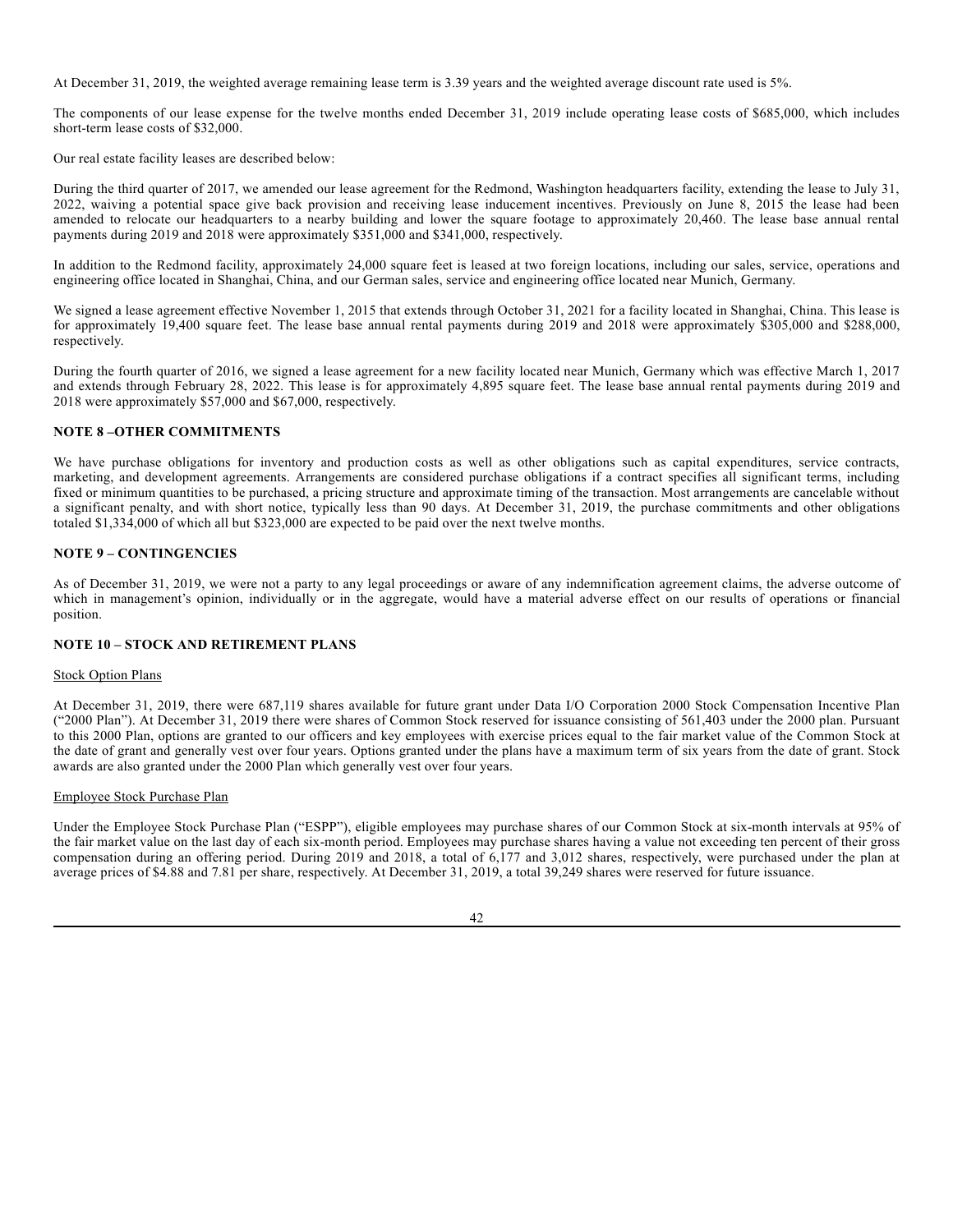## Stock Appreciation Rights Plan

We have a Stock Appreciation Rights ("SAR") Plan under which each director, executive officer or holder of 10% or more of our Common Stock has a SAR with respect to each exercisable stock option. The SAR entitles the SAR holder to receive cash from us for the difference between the market value of the stock and the exercise price of the option in lieu of exercising the related option. SARs are only exercisable following a tender offer or exchange offer for our stock, or following approval by shareholders of Data I/O of any merger, consolidation, reorganization or other transaction providing for the conversion or exchange of more than 50% of the common shares outstanding. As no event has occurred, which would make the SARs exercisable, and no such event is deemed probable, no compensation expense has been recorded under this plan. At December 31, 2019 there were 25,000 SARs outstanding.

#### Director Fee Plan

We have a Director Fee Plan available to compensate directors who are not employees of Data I/O Corporation with equity. No shares were issued from the plan for 2019 or 2018 board service and 151,322 shares remain available in the plan as of December 31, 2019.

#### Retirement Savings Plan

We have a savings plan that qualifies as a cash or deferred salary arrangement under Section 401(k) of the Internal Revenue Code. Under the plan, participating U.S. employees may defer their pre-tax salary or post-tax salary if Roth is elected, subject to IRS limitations. In fiscal years 2019 and 2018, we contributed one dollar for each dollar contributed by a participant, with a maximum contribution of four percent of a participant's eligible earnings. Our matching contribution expense for the savings plan, net of forfeitures, was approximately \$239,000 and \$237,000 in 2019 and 2018, respectively. Employer matching contributions owed to the plan were \$211,000 and \$271,000 at December 31, 2019 and 2018, respectively.

## **NOTE 11– SHARE-BASED COMPENSATION**

For share-based awards granted, we have recognized compensation expense based on the estimated grant date fair value method. For these awards we have recognized compensation expense using a straight-line amortization method and reduced for estimated forfeitures. The impact on our results of operations of recording share-based compensation for the year ended December 31, 2019 and 2018 was as follows:

|                                     | <b>Year Ended December 31.</b> |  |      |  |  |
|-------------------------------------|--------------------------------|--|------|--|--|
|                                     | 2019                           |  | 2018 |  |  |
| (in thousands)                      |                                |  |      |  |  |
| Cost of goods sold                  | 28                             |  | 25   |  |  |
| Research and development            | 288                            |  | 266  |  |  |
| Selling, general and administrative | 855                            |  | 939  |  |  |
| Total share-based compensation      |                                |  | .230 |  |  |

An immaterial amount of share-based compensation was capitalized into inventory as overhead for the years ended December 31, 2019 and 2018, respectively.

The fair values of share-based awards for employee stock option awards were estimated at the date of grant using the Black-Scholes valuation model. The volatility and expected life of the options used in calculating the fair value of share-based awards may exclude certain periods of historical data that we considered atypical and not likely to occur in future periods. The following weighted average assumptions were used to calculate the fair value of options granted during the years ended December 31: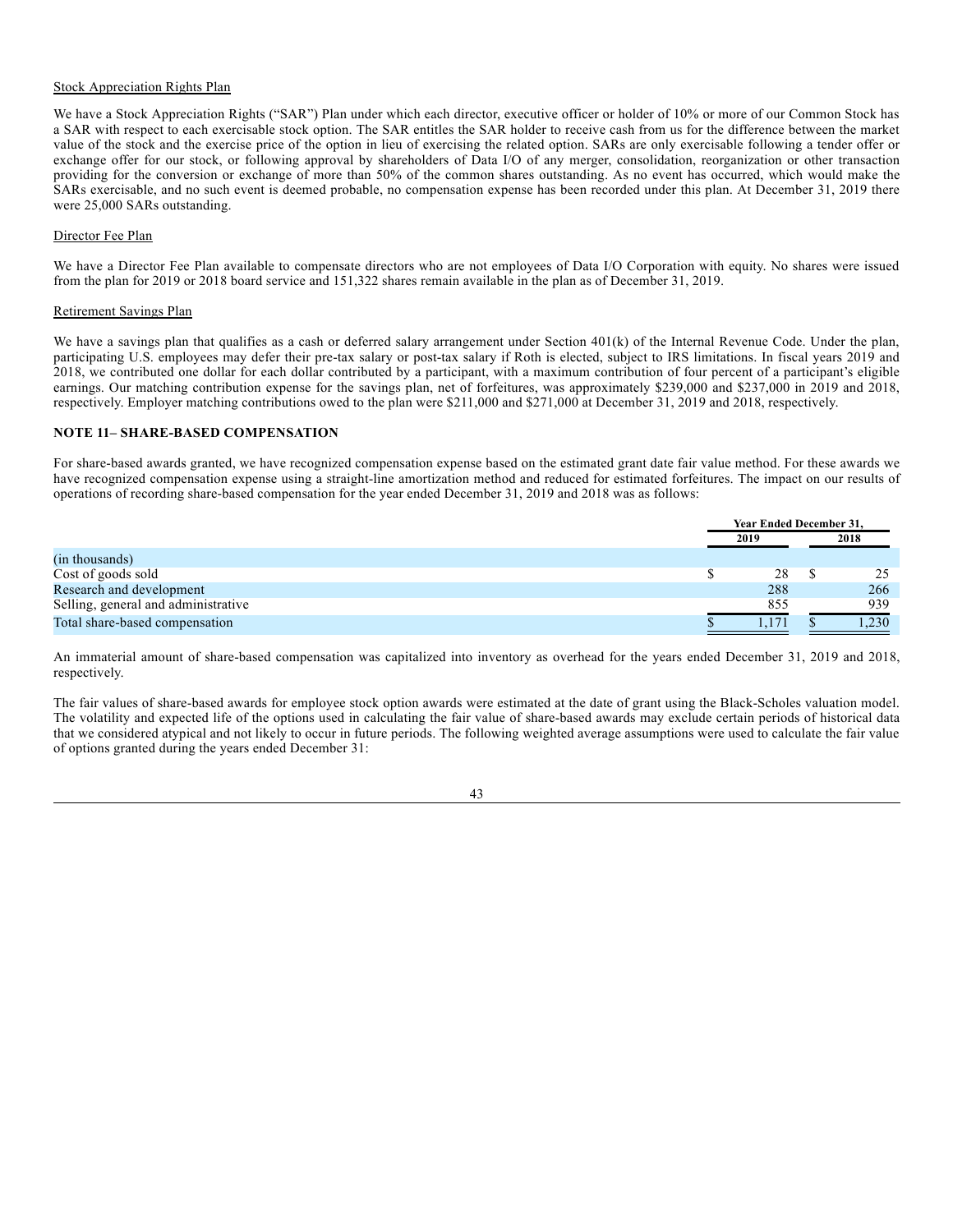|                                      | ешрюуее эшск<br><b>Options</b> |      |  |
|--------------------------------------|--------------------------------|------|--|
|                                      | 2019                           | 2018 |  |
| Risk-free interest rates             | 2.31%                          | N/A  |  |
| Volatility factors                   | 62.05%                         | N/A  |  |
| Expected life of the option in years | 4.0                            | N/A  |  |
| Expected dividend yield              | None                           | N/A  |  |

**Employee Stock**

The risk-free interest rate used in the Black-Scholes valuation method is based on the implied yield currently available in U.S. Treasury securities at maturity with an equivalent term. We have not recently declared or paid any dividends and do not currently have plans to do so in the future. The expected term of options represents the period that our stock-based awards are expected to be outstanding and has been determined based on historical weighted average holding periods and projected holding periods for the remaining unexercised shares. Consideration was given to the contractual terms of our stock-based awards, vesting schedules and expectations of future employee behavior. Expected volatility is based on the annualized daily historical volatility of our stock over a representative period.

The following table summarizes stock option activity under our stock option plans for the twelve months ended December 31:

|                                                     | 2019                     |               |                                                  |                                                                          | 2018           |               |                                                  |                                                                          |
|-----------------------------------------------------|--------------------------|---------------|--------------------------------------------------|--------------------------------------------------------------------------|----------------|---------------|--------------------------------------------------|--------------------------------------------------------------------------|
|                                                     | <b>Options</b>           |               | Weighted-<br>Average<br><b>Exercise</b><br>Price | Weighted-<br>Average<br>Remaining<br>Contractual<br><b>Life in Years</b> | <b>Options</b> |               | Weighted-<br>Average<br><b>Exercise</b><br>Price | Weighted-<br>Average<br>Remaining<br>Contractual<br><b>Life in Years</b> |
| Outstanding at beginning of year                    | 25,000                   | <sup>S</sup>  | 8.03                                             |                                                                          | 40,000         | <sup>\$</sup> | 6.10                                             |                                                                          |
| Granted                                             | 25,000                   |               | 4.98                                             |                                                                          |                |               | $\overline{\phantom{a}}$                         |                                                                          |
| Exercised                                           | $\overline{\phantom{a}}$ |               | 0.00                                             |                                                                          | (15,000)       |               | 2.83                                             |                                                                          |
| Cancelled, Expired or                               |                          |               |                                                  |                                                                          |                |               |                                                  |                                                                          |
| Forfeited                                           | (25,000)                 |               | 8.03                                             |                                                                          |                |               |                                                  |                                                                          |
| Outstanding at end of year                          | 25,000                   |               | 4.98                                             | 5.34                                                                     | 25,000         |               | 8.03                                             | 4.50                                                                     |
|                                                     |                          |               |                                                  |                                                                          |                |               |                                                  |                                                                          |
| Vested or expected to vest at the end of the period | 24,723                   | \$            | 4.98                                             | 5.34                                                                     | 22,924         | \$            | 8.03                                             | 4.50                                                                     |
| Exercisable at end of year                          | 12,500                   | <sup>\$</sup> | 4.98                                             | 5.34                                                                     | 7,813          |               | 8.03                                             | 4.50                                                                     |

The aggregate intrinsic value of outstanding options is \$0. There were no stock option awards exercised in 2019.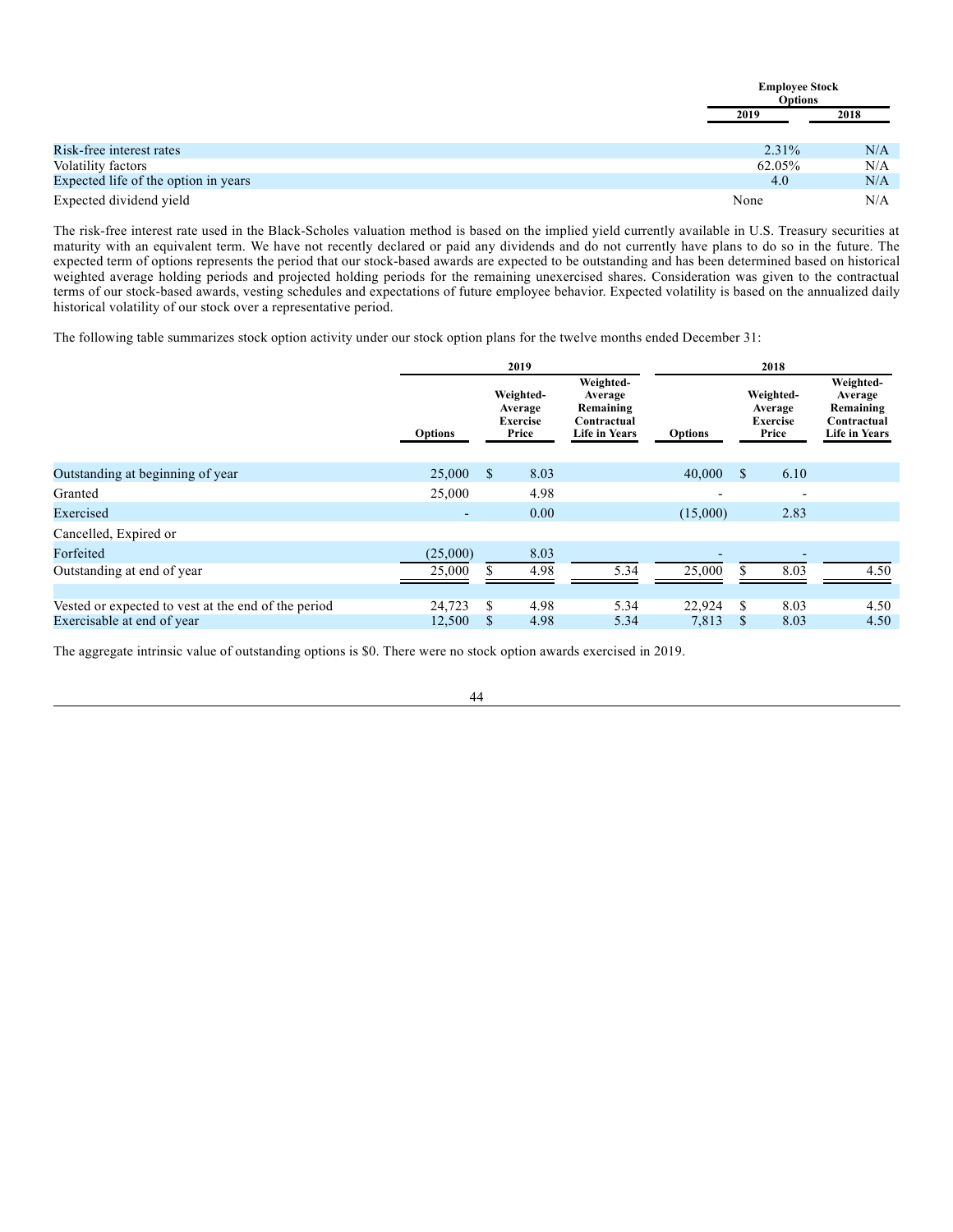Restricted stock award including performance-based stock award activity under our share-based compensation plan was as follows:

|                                  |           | 2019 |                                                       |           |  |                                                       |
|----------------------------------|-----------|------|-------------------------------------------------------|-----------|--|-------------------------------------------------------|
|                                  | Awards    |      | Weighted -<br><b>Average Grant</b><br>Date Fair Value | Awards    |  | Weighted -<br><b>Average Grant</b><br>Date Fair Value |
| Outstanding at beginning of year | 558,856   | Ъ    | 6.06                                                  | 565,850   |  | 5.09                                                  |
| Granted                          | 276.700   |      | 4.57                                                  | 206.856   |  | 7.11                                                  |
| Vested                           | (224,089) |      | 5.30                                                  | (213,100) |  | 4.51                                                  |
| Cancelled                        | (75,064)  |      | 7.30                                                  | (750)     |  | 4.24                                                  |
| Outstanding at end of year       | 536,403   |      | 5.44                                                  | 558,856   |  | 6.06                                                  |

During the years ended December 31, 2019 and 2018, 54,436 and 67,322 shares respectively were withheld from issuance related to restricted stock units vesting and stock option exercises to cover employee taxes and stock options exercise price.

The remaining unamortized expected future compensation expense and remaining amortization period associated with unvested option grants and restricted stock awards are:

|                                                         |     | December 31.<br>2019   | December 31,<br>2018 |
|---------------------------------------------------------|-----|------------------------|----------------------|
| Unamortized future compensation expense                 | -SS | 2.351.324 \$ 2.835.978 |                      |
| Remaining weighted average amortization period in years |     | 2.40                   | 2.63                 |

# **NOTE 12 – SHARE REPURCHASE PROGRAMS**

On October 31, 2018, our Board of Directors approved a share repurchase program with provisions to buy back up to \$2.0 million of our stock during the period from November 1, 2018 through October 31, 2019. The program was established with a 10b5-1 plan under the Exchange Act to provide flexibility to make purchases throughout the period. For the quarter ended September 30, 2019, 55,904 shares of stock were repurchased at an average price of \$4.37 for a total of \$244,197 including \$1,176 in commissions and charges. The \$2.0 million buyback program was completed during the third quarter of 2019. The following is a summary of the stock repurchase program from November 1, 2018 through September 30, 2019:

| <b>Repurchases by Month</b> | <b>Total Number of</b><br><b>Shares Purchased</b> |               | <b>Total Number of</b><br><b>Shares Purchased</b><br>as Part of Publicly<br>Announced<br><b>Average Price Paid</b><br>Repurchase<br>per Share<br>Program |         | <b>Approximate Dollar</b><br><b>Value of Shares that</b><br>May Yet Be<br><b>Purchased under</b><br>the Program |           |  |
|-----------------------------|---------------------------------------------------|---------------|----------------------------------------------------------------------------------------------------------------------------------------------------------|---------|-----------------------------------------------------------------------------------------------------------------|-----------|--|
| Dec. 2018                   | 101,975                                           | <sup>\$</sup> | 5.25                                                                                                                                                     | 101,975 | \$                                                                                                              | 1,464,470 |  |
| Jan. 2019                   | 43,701                                            | S             | 5.39                                                                                                                                                     | 43,701  | \$                                                                                                              | 1,229,115 |  |
| Mar. 2019                   | 13,911                                            | <sup>\$</sup> | 5.49                                                                                                                                                     | 13,911  | \$                                                                                                              | 1,152,793 |  |
| Apr. 2019                   | 69,141                                            | S             | 5.34                                                                                                                                                     | 69,141  | \$                                                                                                              | 783,687   |  |
| May 2019                    | 69,798                                            | $\mathbb{S}$  | 4.63                                                                                                                                                     | 69,798  | \$                                                                                                              | 461,417   |  |
| Jun. 2019                   | 49,255                                            | S             | 4.44                                                                                                                                                     | 49,255  | S                                                                                                               | 244,197   |  |
| Jul. 2019                   | 55,280                                            | $\mathbb{S}$  | 4.37                                                                                                                                                     | 55,280  | \$                                                                                                              | 2,798     |  |
| Aug. 2019                   | 624                                               |               | 4.32                                                                                                                                                     | 624     | \$                                                                                                              |           |  |
| Total                       | 403,685                                           |               | 4.95                                                                                                                                                     | 403,685 |                                                                                                                 |           |  |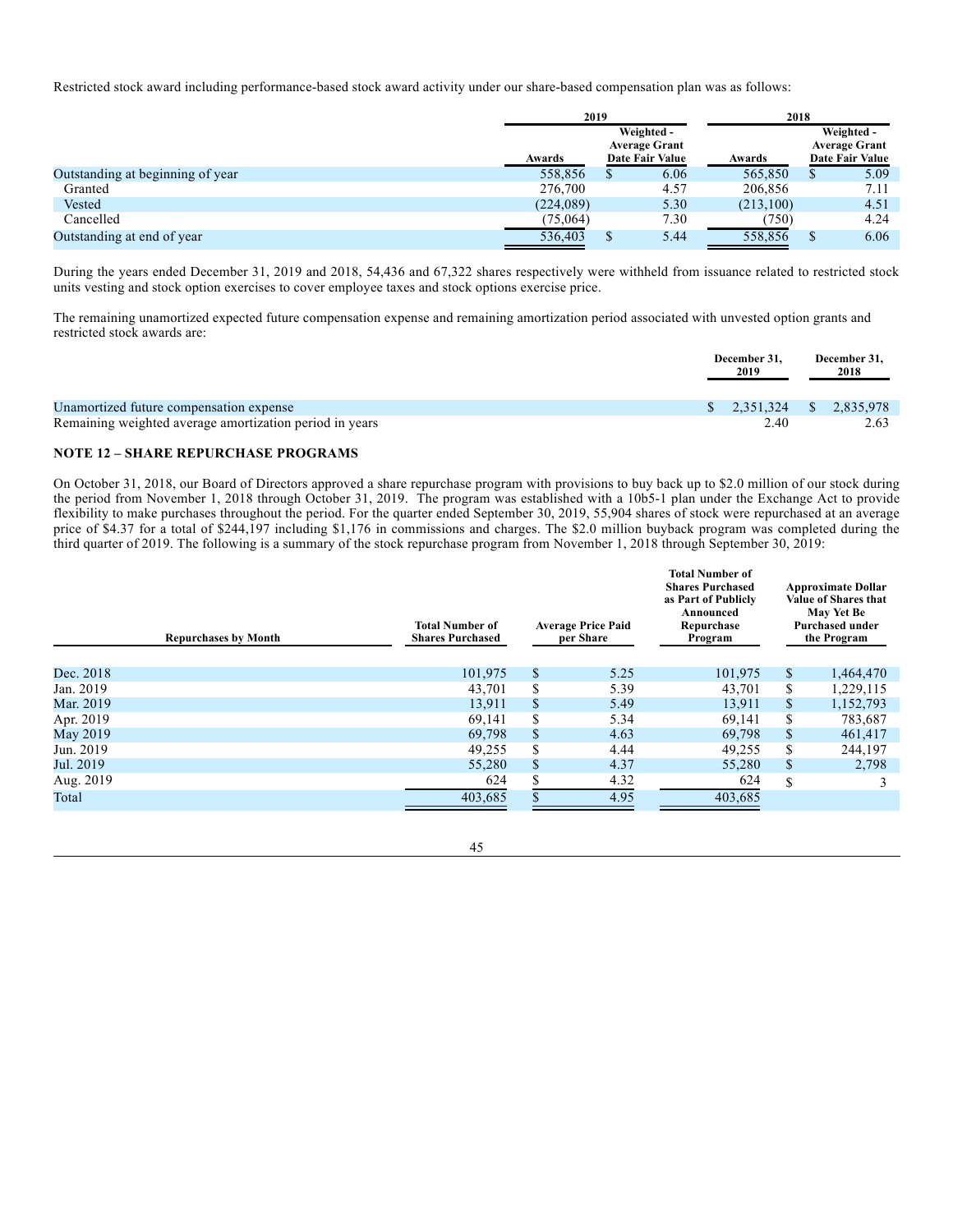# **NOTE 13– INCOME TAXES**

Components of income (loss) before taxes:

|                                  | <b>Year Ended December 31,</b> |          |  |       |
|----------------------------------|--------------------------------|----------|--|-------|
| (in thousands)                   |                                | 2019     |  | 2018  |
| U.S. operations                  |                                | (2,518)  |  |       |
| Foreign operations               |                                | .362     |  | 2.034 |
| Total income (loss) before taxes |                                | (1, 156) |  | 1,897 |

Income tax expense (benefit) consists of:

| (in thousands)                                  | <b>Year Ended December 31.</b> |      |  |      |
|-------------------------------------------------|--------------------------------|------|--|------|
| Current tax expense (benefit)                   |                                | 2019 |  | 2018 |
| U.S. federal                                    |                                | (42) |  |      |
| <b>State</b>                                    |                                |      |  | 20   |
| Foreign                                         |                                | 65   |  | 266  |
|                                                 |                                | 31   |  | 291  |
| Deferred tax expense (benefit) $- U.S.$ federal |                                |      |  |      |
| Total income tax expense (benefit)              |                                | 31   |  | 291  |

A reconciliation of our effective income tax and the U.S. federal tax rate is as follows:

|                                                                 | <b>Year Ended December 31,</b> |       |  |       |  |
|-----------------------------------------------------------------|--------------------------------|-------|--|-------|--|
|                                                                 |                                | 2019  |  | 2018  |  |
| (in thousands)                                                  |                                |       |  |       |  |
| Statutory tax                                                   |                                | (243) |  | 398   |  |
| State and foreign income tax, net of federal income tax benefit |                                | (230) |  | (159) |  |
| Valuation allowance for deferred tax assets                     |                                | 568   |  | 245   |  |
| Federal rate change                                             |                                |       |  |       |  |
| Foreign sourced deemed dividend income                          |                                |       |  |       |  |
| Stock based compensation                                        |                                | (177) |  | (282) |  |
| AMT credit refund                                               |                                |       |  |       |  |
| Other                                                           |                                | 113   |  | 89    |  |
| Total income tax expense (benefit)                              |                                | 31    |  | 291   |  |

The tax effects of temporary differences that gave rise to significant portions of the deferred tax assets are presented below:

|                                             | <b>Year Ended December 31,</b> |              |         |
|---------------------------------------------|--------------------------------|--------------|---------|
|                                             | 2019                           |              | 2018    |
| (in thousands)                              |                                |              |         |
| Deferred income tax assets:                 |                                |              |         |
| Allowance for doubtful accounts             | \$<br>13                       | <sup>S</sup> | 8       |
| Inventory and product return reserves       | 464                            |              | 467     |
| Compensation accruals                       | 1,723                          |              | 1,515   |
| Accrued liabilities                         | 129                            |              | 321     |
| Book-over-tax depreciation and amortization | 25                             |              | 21      |
| Foreign net operating loss carryforwards    |                                |              | 132     |
| U.S. net operating loss carryforwards       | 2,904                          |              | 2,345   |
| U.S. credit carryforwards                   | 2,280                          |              | 2,161   |
|                                             | 7.541                          |              | 6,970   |
|                                             |                                |              |         |
| <b>Valuation Allowance</b>                  | (7, 541)                       |              | (6,970) |
| Total Deferred Income Tax Assets            |                                |              |         |

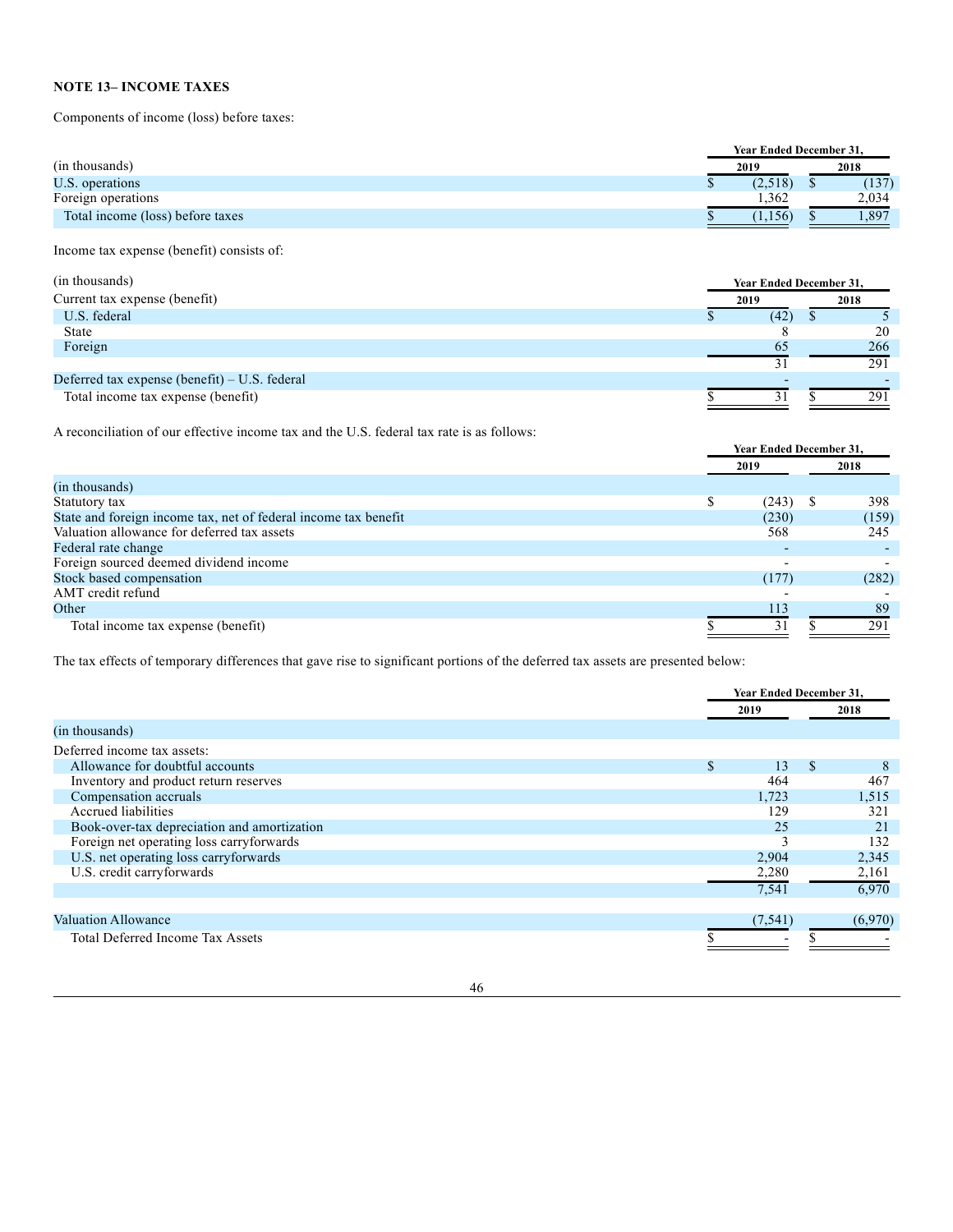The valuation allowance for deferred tax assets increased \$571,000 and \$140,000 during the years ended December 31, 2019 and 2018, respectively. The net deferred tax assets have a full valuation allowance provided due to uncertainty regarding our ability to utilize such assets in future years. This full valuation allowance evaluation is based upon our volatile history of losses and the cyclical nature of our industry and capital spending. Credit carryforwards consist primarily of research and experimental and foreign tax credits. We intend to continue to reinvest foreign earnings of our operating subsidiaries.

U.S. net operating loss carryforwards are \$13,830,000 at December 31, 2019 with expiration years from 2022 to 2039. Utilization of net operating loss and credit carryforwards is subject to certain limitations under Section 382 of the Internal Revenue Code of 1986, as amended.

The gross changes in uncertain tax positions resulting in unrecognized tax benefits are presented below:

|                                                          | Year Ended December 31, |  |      |  |
|----------------------------------------------------------|-------------------------|--|------|--|
|                                                          | 2019                    |  | 2018 |  |
| (in thousands)                                           |                         |  |      |  |
| Unrecognized tax benefits, opening balance               | 308                     |  | 272  |  |
| Prior period tax position increases                      | 10                      |  |      |  |
| Additions based on tax positions related to current year | 30                      |  | 36   |  |
| Unrecognized tax benefits, ending balance                | 348                     |  | 308  |  |

Historically, we have incurred minimal interest expense and no penalties associated with tax matters. We have adopted a policy whereby amounts related to penalties associated with tax matters are classified as general and administrative expense when incurred and amounts related to interest associated with tax matters are classified as interest income or interest expense.

Tax years that remain open for examination include 2016, 2017, 2018 and 2019 in the United States of America. In addition, various tax years from 2002 to 2015 may be subject to examination in the event that we utilize the net operating losses and credit carryforwards from those years in our current or future year tax returns.

## **NOTE 14 – SEGMENT AND GEOGRAPHIC INFORMATION**

We consider our operations to be a single operating segment, focused on the design, manufacturing and sale of programming systems used by designers and manufacturers of electronic products.

Major operations outside the U.S. include sales, engineering and service support subsidiaries in Germany as well as in China, which also manufactures some of our products.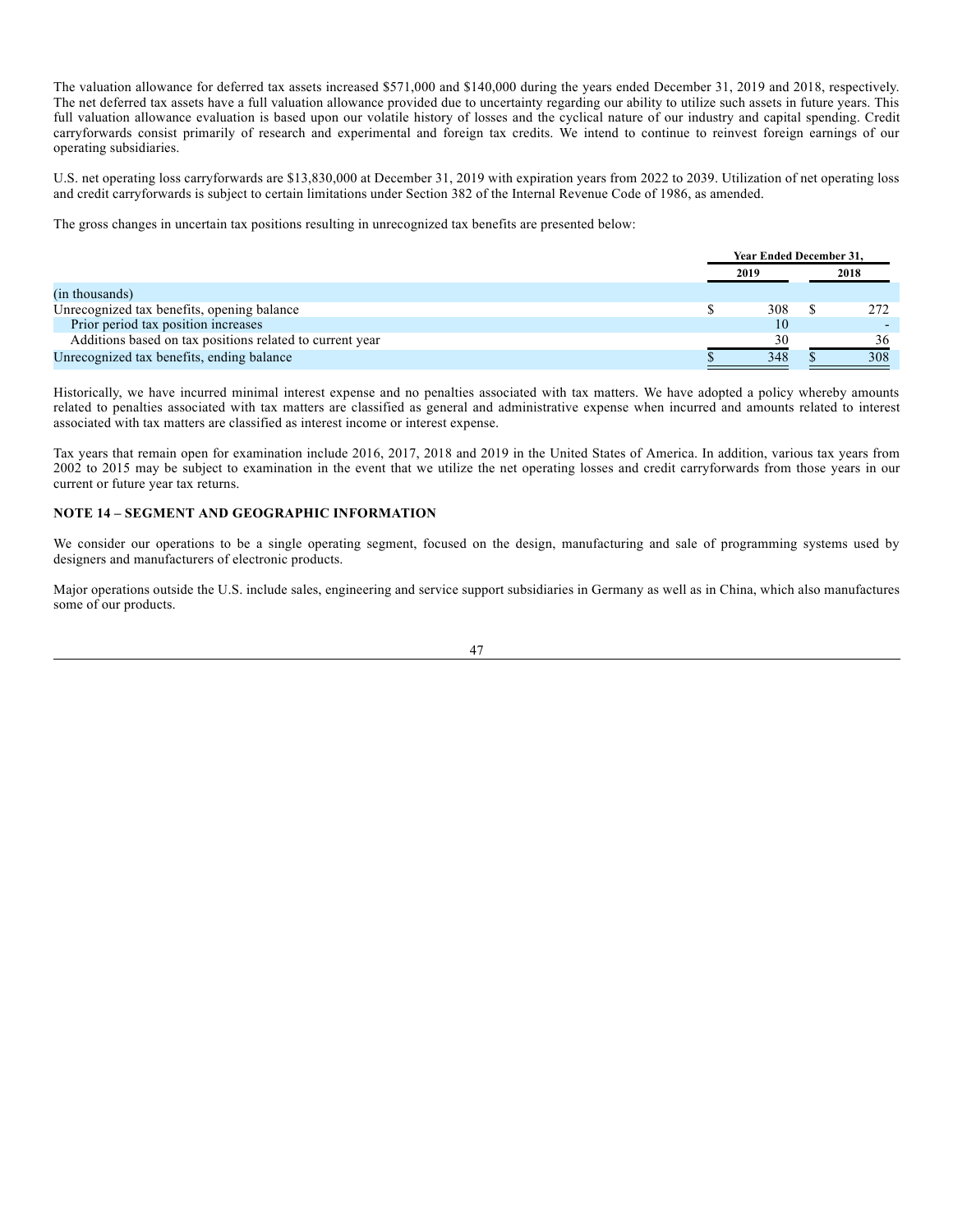The following tables provide summary operating information by geographic area:

|                                                    |             | Year Ended December 31, |    |        |
|----------------------------------------------------|-------------|-------------------------|----|--------|
| (in thousands)                                     |             | 2019                    |    | 2018   |
| Net sales:                                         |             |                         |    |        |
| U.S.                                               | \$          | 1,735                   | \$ | 3,436  |
| Europe                                             |             | 8,828                   |    | 13,251 |
| Rest of World                                      |             | 11,005                  |    | 12,537 |
|                                                    | S           | 21,568                  | S. | 29,224 |
| Included in Europe and Rest of World net sales are |             |                         |    |        |
| the following significant balances:                |             |                         |    |        |
| Germany                                            | \$          | 2,507                   | \$ | 4,428  |
| China                                              | $\mathbb S$ | 2,934                   | \$ | 4,489  |
| Operating income:                                  |             |                         |    |        |
| U.S.                                               | \$          | 317                     | \$ | 802    |
| Europe                                             |             | (1,108)                 |    | 258    |
| Rest of World                                      |             | (487)                   |    | 678    |
|                                                    |             | (1,278)                 | \$ | 1,738  |
|                                                    |             |                         |    |        |
| Identifiable assets:                               |             |                         |    |        |
| U.S.                                               | \$          | 12,818                  | \$ | 18,976 |
| Europe                                             |             | 5,917                   |    | 5,279  |
| Rest of World                                      |             | 9,546                   |    | 6,468  |
|                                                    | \$          | 28,281                  | \$ | 30,723 |

## **NOTE 15 – SUBSEQUENT EVENTS**

Beginning in early 2020, there has been an outbreak of coronavirus (COVID-19), initially in China and which has spread to other jurisdictions, including all locations where the Company does business. The full extent of the outbreak, related business and travel restrictions, government required closure restrictions and changes to behavior intended to reduce its spread are uncertain as of the date of the Report as this continues to evolve globally. Therefore, the full extent to which coronavirus may impact the Company's results of operations or financial position is uncertain. This outbreak has already had a significant disruption on the operations of the Company and its suppliers and customers. To the extent that the Company's customers and suppliers continue to be impacted by the coronavirus outbreak, this could reduce the availability, or result in delays, of materials or supplies to or from the Company, which in turn could significantly interrupt the Company's business operations. Management continues to monitor the impact that the COVID-19 pandemic is having on the Company, our industry and the economies in which the Company operates. While we expect this matter to negatively impact our results, the related financial impact and duration of such impact cannot be reasonably estimated at this time.

There were no other subsequent events which would require additional disclosures to the financial statements, except for those already disclosed throughout the Notes to Consolidated Financial Statements.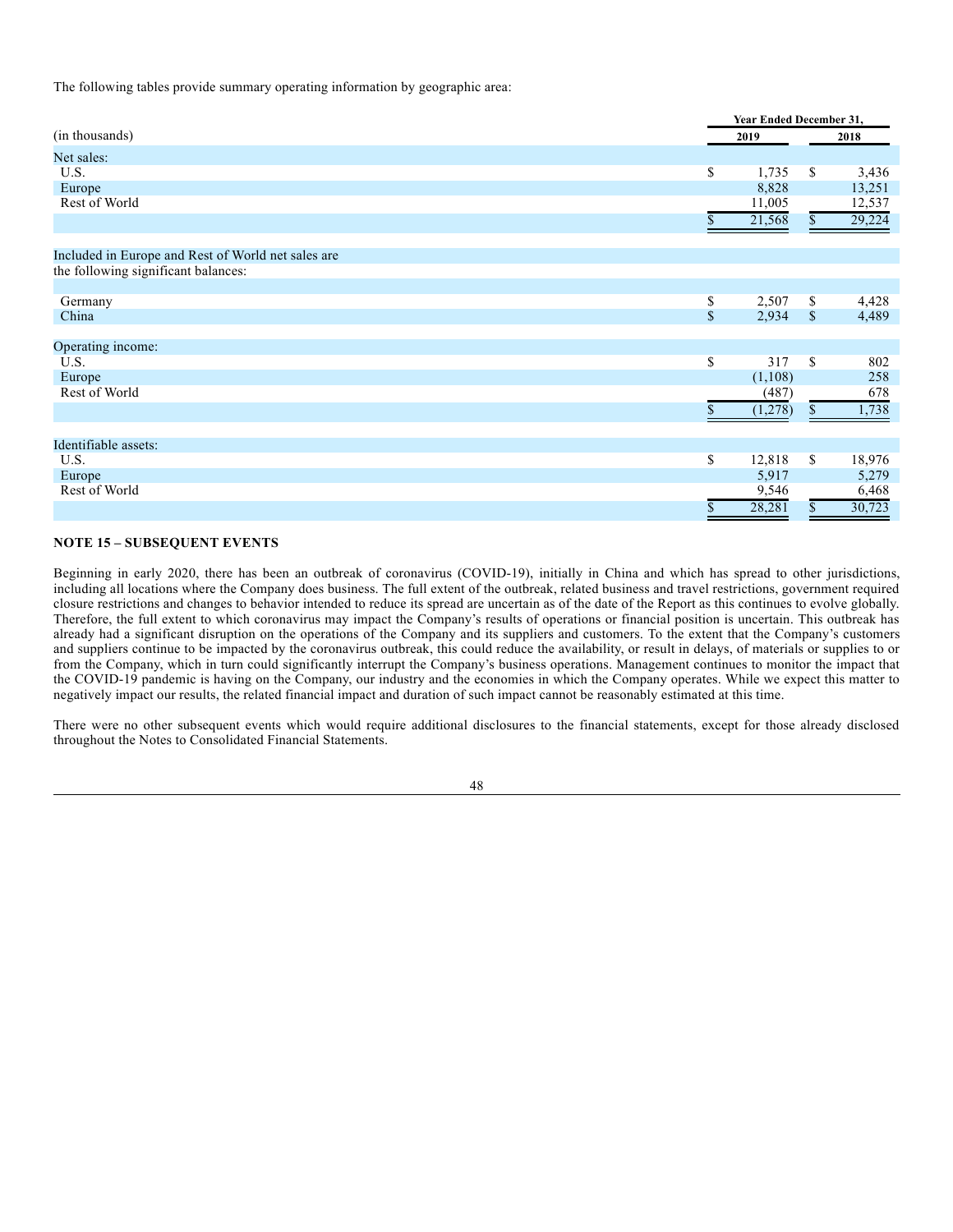#### **Item 9. Changes in and Disagreements with Accountants on Accounting and Financial Disclosure**

None.

## **Item 9A.\_ Controls and Procedures**

(a) Evaluation of disclosure controls and procedures.

Under the supervision and with the participation of our management, including our Chief Executive Officer and Chief Financial Officer, we evaluated the effectiveness of the design and operation of our disclosure controls and procedures (as defined in Rule 13a-15(e) and Rule 15d-15(e) under the Exchange Act) as of the end of the period covered by this report (the "Evaluation Date"). Based upon that evaluation, the Chief Executive Officer and Chief Financial Officer concluded that, as of the Evaluation Date, our disclosure controls and procedures were effective at the reasonable assurance level. Disclosure controls are controls and procedures designed to ensure that information required to be disclosed in our reports filed or submitted under the Exchange Act is recorded, processed, summarized and reported within the time periods specified in the SEC's rules and forms. Disclosure controls are also designed to ensure that such information is accumulated and communicated to our management, including the CEO and CFO, as appropriate to allow timely decisions regarding required disclosure.

(b) Management's Report on Internal Control Over Financial Reporting.

Our management is responsible for establishing and maintaining adequate internal control over financial reporting. Our internal control systems are designed to provide reasonable assurance to the Company's management and board of directors regarding reliability of financial reporting and the preparation of financial statements for external purposes in accordance with generally accepted accounting principles. Internal control over financial reporting is defined in Rule 13a-15(f) promulgated under the Exchange Act and includes those policies and procedures that:

(i) pertain to the maintenance of records that, in reasonable detail, accurately and fairly reflect the transactions and dispositions of the assets of the company;

(ii) provide reasonable assurance that transactions are recorded as necessary to permit preparation of financial statements in accordance with generally accepted accounting principles, and that receipts and expenditures of the company are being made only in accordance with authorizations of management and directors of the company; and

(iii) provide reasonable assurance regarding prevention or timely detection of unauthorized acquisition, use or disposition of the company's assets that could have a material effect on the financial statements.

All internal controls, no matter how well designed, have inherent limitations. Therefore, even those systems determined to be effective can provide only reasonable assurance with respect to financial statements preparation and presentation.

Our management assessed the effectiveness of the Company's internal control over financial reporting as of December 31, 2019. In making this assessment, we used the criteria set forth by the Committee of Sponsoring Organizations of the Treadway Commission ("COSO") in Internal Control – Integrated Framework (2013). Based on this assessment our Chief Executive Officer and Chief Financial Officer have concluded that, as of December 31, 2019, our internal control over financial reporting was effective.

This annual report does not include an attestation report of the company's registered public accounting firm regarding internal control over financial reporting. Management's report was not subject to attestation by the company's registered public accounting firm pursuant to the Dodd-Frank Wall Street Reform and Consumer Protection Act, which permanently exempts smaller reporting companies from complying with Section 404(b) of the Sarbanes-Oxley Act of 2002.

(c) Changes in internal controls.

There were no changes made in our internal controls during the period covered by this report that has materially affected or is reasonably likely to materially affect our internal control over financial reporting.

## **Item 9B.\_Other Information**

None.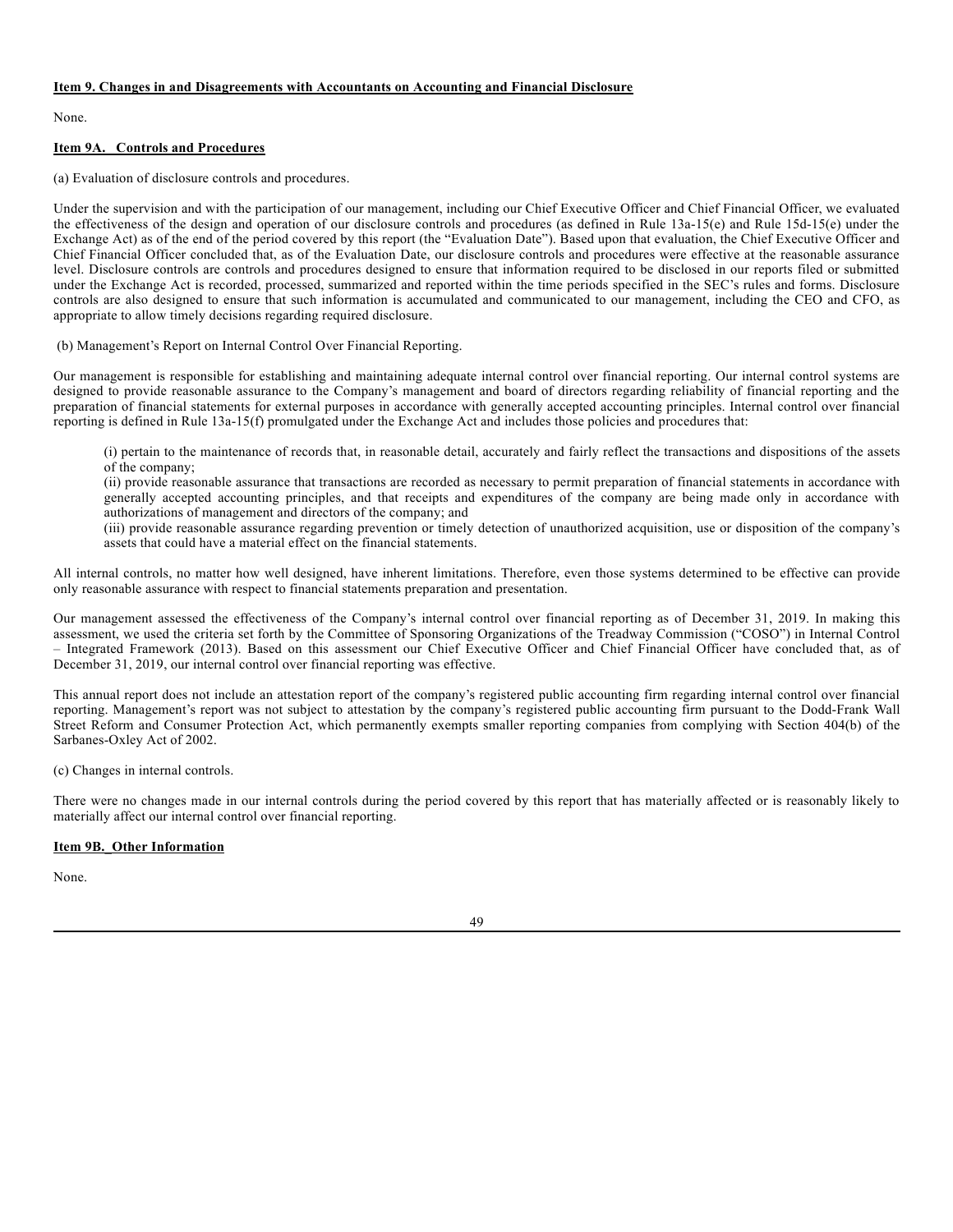#### **PART III**

#### **Item 10. Directors, Executive Officers and Corporate Governance**

Information regarding the Registrant's directors is set forth under "Election of Directors" in our Proxy Statement relating to our annual meeting of shareholders to be held on May 18, 2020 and is incorporated herein by reference. Such Proxy Statement will be filed within 120 days of our year-end. Information regarding the Registrant's executive officers is set forth in Item 1 of Part I herein under the caption "Executive Officers of the Registrant."

#### Code of Ethics

We have adopted a Code of Ethics that applies to all directors, officers and employees of Data I/O, including the Chief Executive Officer and Chief Financial Officer. The key principles of the Code of Ethics are to act legally and with integrity in all work for Data I/O. The Code of Ethics is posted on the corporate governance page of our website http://www.dataio.com/Company/InvestorRelations/CorporateGovernance.aspx. We will post any amendments to our Code of Ethics on our website. In the unlikely event that the Board of Directors approves any sort of waiver to the Code of Ethics for our executive officers or directors, information concerning such waiver will also be posted on our website. In addition to posting information regarding amendments and waivers on our website, the same information will be included in a Current Report on Form 8-K within four business days following the date of the amendment or waiver, unless website posting of such amendments or waivers is permitted by Nasdaq's rules.

#### **Item 11. Executive Compensation**

Information called for by Part III, Item 11, is included in our Proxy Statement relating to our annual meeting of shareholders to be held on May 18, 2020 and is incorporated herein by reference. The information appears in the Proxy Statement under the caption "Executive Compensation." Such Proxy Statement will be filed within 120 days of our year-end.

## **Item 12. Security Ownership of Certain Beneficial Owners and Management and Related Stockholder Matters**

Information called for by Part III, Item 12, is included in our Proxy Statement relating to our annual meeting of shareholders to be held on May 18, 2020 and is incorporated herein by reference. The information appears in the Proxy Statement under the caption "Voting Securities and Principal Holders." Such Proxy Statement will be filed within 120 days of our year end.

## Equity Compensation Plan Information

The following table gives information about our Common Stock that may be issued upon the exercise of options and rights under all of our existing equity compensation plans as of December 31, 2019. See Notes 10 and 11 of "Notes to Consolidated Financial Statements."

|                                                                        | (a) Number of<br>securities to be<br>issued upon the<br>exercise of<br>outstanding<br>options,<br>warrants and<br>rights | (b) Weighted-<br>average exercise<br>price of<br>outstanding<br>options,<br>warrants and<br>rights | (c) Number of<br>securities<br>remaining<br>available for<br>future issuance<br>under equity<br>compensation<br>plans<br>(excluding<br>securities<br>reflected in<br>column (a)) |
|------------------------------------------------------------------------|--------------------------------------------------------------------------------------------------------------------------|----------------------------------------------------------------------------------------------------|----------------------------------------------------------------------------------------------------------------------------------------------------------------------------------|
| Equity compensation plans approved by the security holders $(1)$ $(2)$ | 28,509                                                                                                                   | \$<br>4.84                                                                                         | 1,351,368                                                                                                                                                                        |
| Equity compensation plans not approved by the security holders         | $\overline{\phantom{a}}$                                                                                                 | 0.00                                                                                               |                                                                                                                                                                                  |
| Total                                                                  | 28,509                                                                                                                   | 4.84                                                                                               | 351,368                                                                                                                                                                          |

(1) Represents shares of our Common Stock issuable pursuant to the Data I/O Corporation 2000 Stock Incentive Compensation Plan, 1982 Employee Stock Purchase Plan and 1996 Director Fee Plan. Table excludes unvested restricted stock awards of 536,403 from the 2000 Plan.

(2) Stock Appreciation Rights Plan ("SAR") provides that directors, executive officers or holders of 10% or more of our Common Stock have an accompanying SAR with respect to each exercisable option. While the plan has been approved by the security holders, no amounts are included in columns (a), (b), or (c) relating to the SAR.

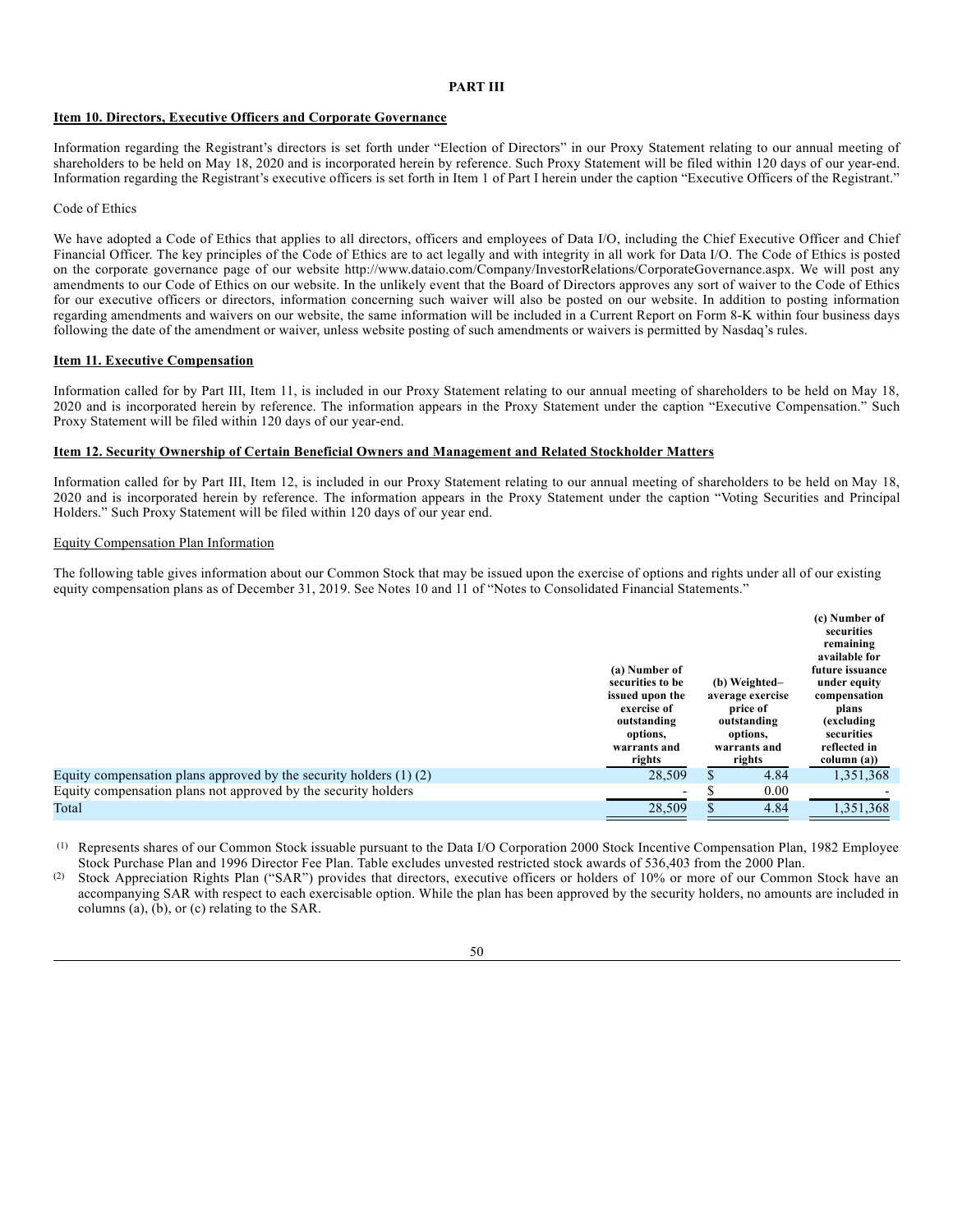## **Item 13. Certain Relationships and Related Transactions, and Director Independence**

The information required by this item is contained in, and incorporated by reference from, the Proxy Statement for our 2020 Annual Meeting of Shareholders under the caption "Certain Relationships and Related Transactions."

## **Item 14.\_ Principal Accounting Fees and Services**

The information required by this Item with respect to principal accountant fees and services is incorporated by reference to the section captioned "Principal Accountant's Fees and Services" in the Proxy Statement relating to our annual meeting of shareholders to be held on May 18, 2020. Such Proxy Statement will be filed within 120 days of our year-end.

## **PART IV**

## **Item 15. Exhibits, Financial Statement Schedules**

# **Executive Compensation Plans and Arrangements**

The following list is a subset of the list of exhibits described below and contains all compensatory plans, contracts or arrangements in which any director or executive officer of Data I/O is a participant, unless the method of allocation of benefits thereunder is the same for management and nonmanagement participants:

- (1) Amended and Restated 1982 Employee Stock Purchase Plan. See Exhibit 10.5.
- (2) Data I/O Corporation Tax Deferral Retirement Plan and Trust with Great West Financial (formerly Orchard Trust Company). See Exhibits 10.15, 10.16, 10.17, 10.30 and 10.31.
- (3) Summary of Amended and Restated Management Incentive Compensation Plan. See Exhibit 10.2.
- (4) Amended and Restated 1983 Stock Appreciation Rights Plan. See Exhibit 10.1.
- (5) Amended and Restated Executive Agreements. See Exhibit 10.8, 10.20, 10.23 and 10.27.
- (6) 1996 Director Fee Plan. See Exhibit 10.4.
- (7) Data I/O Corporation 2000 Stock Compensation Incentive Plan. See Exhibit 10.6, 10.11, 10.22 and 10.26.
- (8) Form of Option Agreement. See Exhibit 10.7.
- (9) Form of Indemnification Agreement. See Exhibit 10.18.
- (10) Letter Agreement with Anthony Ambrose. See Exhibit 10.21.
- (11) Letter Agreement with Rajeev Gulati. See Exhibit 10.24.
- (12) Form of Restricted Stock Agreement. See Exhibit 10.12.
- (13) Letter Agreement with Joel S. Hatlen. See Exhibit 10.28.
- (14) Form of Executive Agreement. See Exhibit 10.27.
- (15) Form of Restricted Stock Unit Award Agreement. See Exhibit 10.25.
- (16) Letter Agreement with Michael Tidwell. See Exhibit 10.36.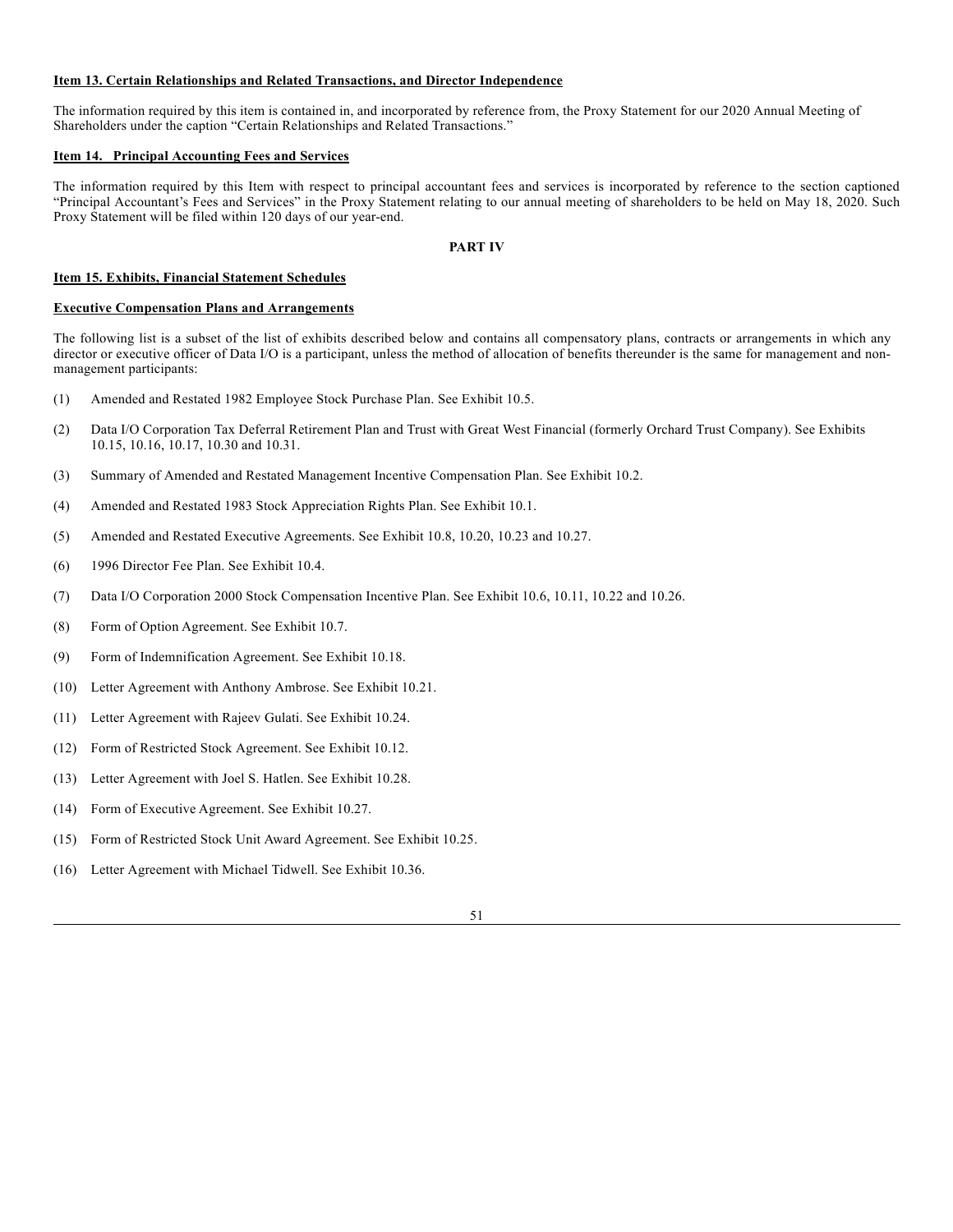# (a) **List of Documents Filed as a Part of This Report:** Page

| Index to Financial Statements :<br>(1) |  |  |
|----------------------------------------|--|--|
|----------------------------------------|--|--|

|     | Report of Independent Registered Public Accounting Firm                                                                                                                                                 | 29 |
|-----|---------------------------------------------------------------------------------------------------------------------------------------------------------------------------------------------------------|----|
|     | Consolidated Balance Sheets as of December 31, 2019 and 2018                                                                                                                                            | 30 |
|     | Consolidated Statements of Operations for each of the two years ended December 31, 2019 and 31-Dec-18                                                                                                   | 31 |
|     | Consolidated Statements of Comprehensive Income (Loss) for each of the two years ended December 31, 2019 and<br>December 31, 2018                                                                       | 32 |
|     | Consolidated Statements of Stockholders' Equity for each of the two years ended December 31, 2019 and December 31,<br>2018                                                                              | 33 |
|     | Consolidated Statements of Cash Flows for each of the two years ended December 31, 2019 and 31-Dec-18                                                                                                   | 34 |
|     | Notes to Consolidated Financial Statements                                                                                                                                                              | 35 |
| (2) | Index to Financial Statement Schedules :                                                                                                                                                                |    |
|     | Schedule II – Consolidated Valuation and Qualifying Accounts                                                                                                                                            | 58 |
|     | All other schedules not listed above have been omitted because the required information is included in the consolidated<br>financial statements or the notes thereto, or is not applicable or required. |    |

#### (3) Index to Exhibits:

## **3 Articles of Incorporation:**

- 3.1 Data I/O's restated Articles of Incorporation filed November 2, 1987 (Incorporated by reference to Exhibit 3.1 of Data I/O's 1987 Annual Report on Form 10-K (File No. 0-10394) and attached as a PDF to Exhibit 3.1 in our 2017 Annual Report on Form 10-K).
- 3.2 Data I/O's Bylaws as amended and restated as of July 20, 2011 (Incorporated by reference to Data I/O's Current Report on Form 8-K filed July 26, 2011).
- 3.3 Certification of Designation, Preferences and Rights of Series A Junior Participating Preferred Stock (Incorporated by reference to Exhibit 1 of Data I/O's Registration Statement on Form 8-A filed March 13, 1998 (File No. 0-10394)).
- **4 Instruments Defining the Rights of Security Holders, Including Indentures:**
	- 4.1 Rights Agreement dated as of April 4, 1998, between Data I/O Corporation and ChaseMellon Shareholder Services, L.L.C. as Rights Agent, which includes: as Exhibit A thereto, the Form of Right Certificate; and, as Exhibit B thereto, the Summary of Rights to Purchase Series A Junior Participating Preferred Stock (Incorporated by reference to Data I/O's Current Report on Form 8-K filed on March 13, 1998).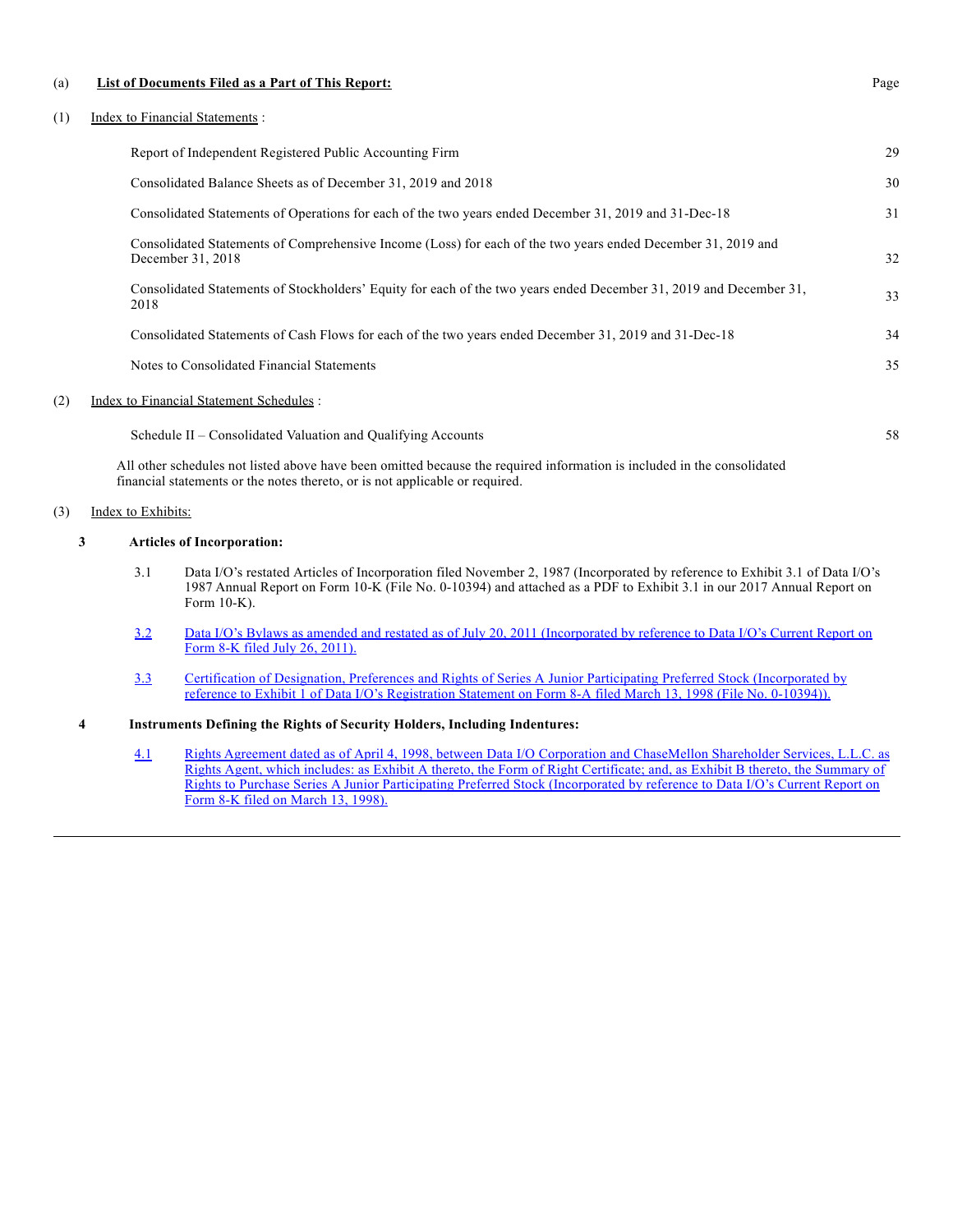- 4.2 Rights Agreement, dated as of March 31, 1988, between Data I/O Corporation and First Jersey National Bank, as Rights Agent, as amended by Amendment No. 1 thereto, dated as of May 28, 1992 and Amendment No. 2 thereto, dated as of July 16, 1997 (Incorporated by reference to Data I/O's Report on Form 8-K filed on March 13, 1998).
- 4.3 Amendment No. 1, dated as of February 10, 1999, to Rights Agreement, dated as of April 4, 1998, between Data I/O Corporation and ChaseMellon Shareholder Services, L.L.C. as Rights Agent (Incorporated by reference to Exhibit 4.1 of Data I/O's Form 8-A/A dated February 10, 1999).
- 4.4 Amendment No. 2 to Rights Agreement, dated as of April 3, 2008, between Data I/O Corporation and Computershare (formerly BNY Mellon Investor Services LLC, and ChaseMellon Shareholder Services, L.L.C.). (Incorporated by reference to Exhibit 4.3 of Data I/O's Form 8-K dated April 3, 2008).
- 4.5 Amendment No. 3 to Rights Agreement, dated as of July 13, 2016, between Data I/O Corporation and Computershare. (Incorporated by reference to Exhibit 4.4 of Data I/O's Form 8-A/A dated July 14, 2016).
- 4.6 Description of Data I/O's Common Stock.

# **10 Material Contracts:**

- 10.1 Amended and Restated 1983 Stock Appreciation Rights Plan dated February 3, 1993 (Incorporated by reference to Exhibit 10.23 of Data I/O's 1992 Annual Report on Form 10-K (File No. 0-10394) and attached as a PDF to Exhibit 10.1 in our 2017 Annual Report on Form 10-K).
- 10.2 Amended and Restated Management Incentive Compensation Plan dated January 1, 1997 (Incorporated by reference to Exhibit 10.25 of Data I/O's 1997 Annual Report on Form 10-K (File No. 0-10394)).
- 10.3 Amended and Restated Performance Bonus Plan dated January 1, 1997 (Incorporated by reference to Exhibit 10.26 of Data I/O's 1997 Annual Report on Form 10-K (File No. 0-10394)).
- 10.4 Amended and Restated Data I/O Corporation 1996 Director Fee Plan (Incorporated by reference to Exhibit 10.32 of Data I/O's 1997 Annual Report on Form 10-K (File No. 0-10394)).
- 10.5 Amended and Restated 1982 Employee Stock Purchase Plan dated May 16, 2003 (Incorporated by reference to Data I/O's 2003 Proxy Statement dated March 31, 2003).
- 10.6 Amended and Restated Data I/O Corporation 2000 Stock Compensation Incentive Plan dated May 24, 2006 (Incorporated by reference to Data I/O's 2006 Proxy Statement dated April 6, 2006).
- 10.7 Form of Option Agreement (Incorporated by reference to Data I/O's 2004 Annual Report on Form 10-K (File No. 0-10394)).
- 10.8 Amended and Restated Executive Agreement with Joel S. Hatlen dated December 31, 2011 (Incorporated by reference to Data  $\overline{1/O}$ 's 2011 Annual Report on Form  $\overline{10K}$  (File No. 0-10394)).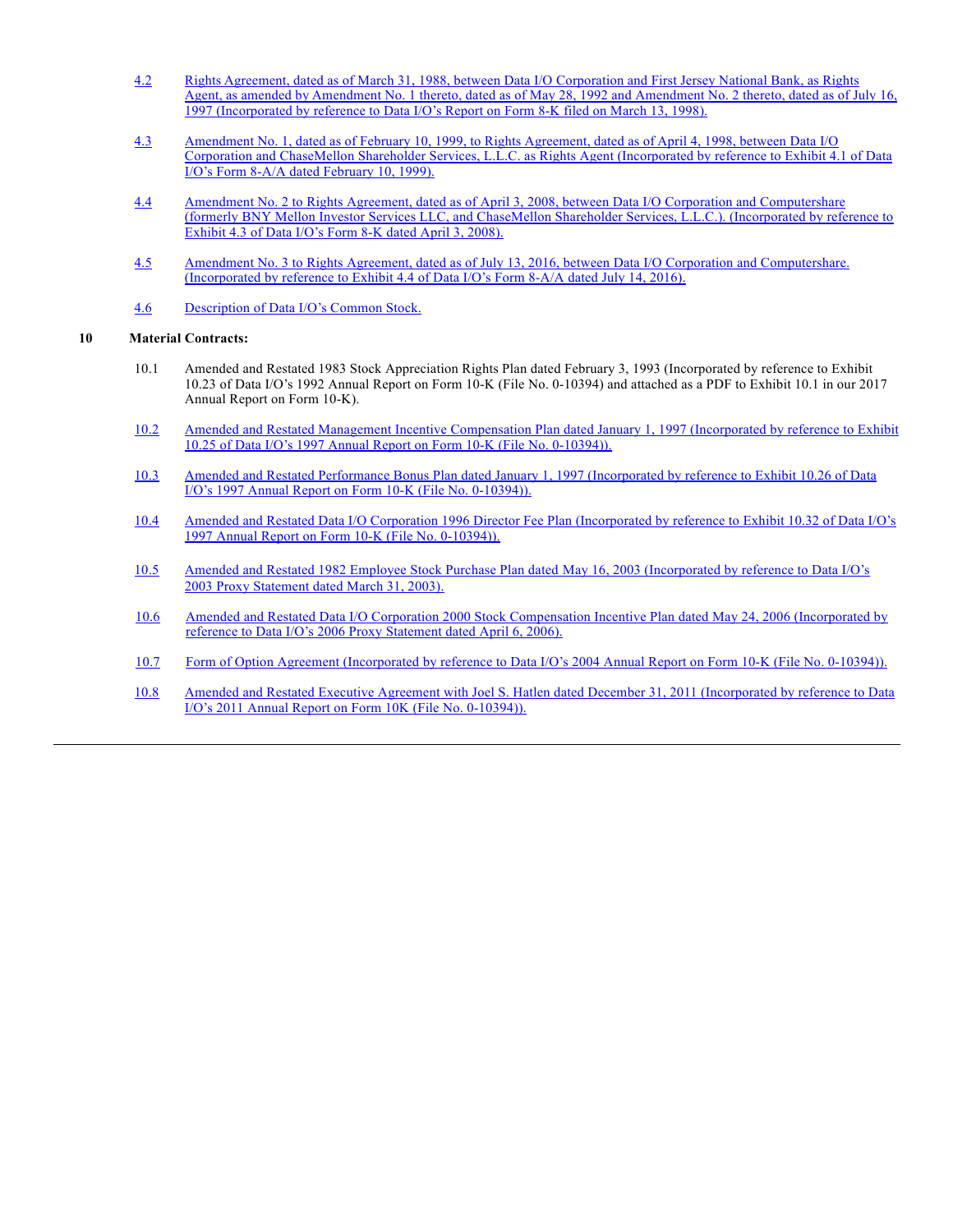- 10.9 Lease, Redmond East Business Campus between Data I/O Corporation and Carr Redmond PLCC dated February 28, 2006 (Incorporated by reference to Data I/O's 2005 Annual Report on Form 10K (File No. 0-10394)).
- 10.10 Second Amendment to Lease, (Redmond East) between Data I/O Corporation and Arden Realty Limited Partnership, made as of January 31, 2011. (Incorporated by reference to Data I/O's 2010 Annual Report on Form 10-K (File No. 0-10394)).
- 10.11 Amended and Restated Data I/O Corporation 2000 Stock Compensation Incentive Plan approved May 17, 2011 (Incorporated by reference to Data I/O's 2011 Proxy Statement filed April 5, 2011).
- 10.12 Form of Restricted Stock Award Agreement (Incorporated by reference to Exhibit 10.29 of Data I/O's June 30, 2006 Quarterly Report on Form 10-Q (File No. 0-10394)).
- 10.13 Patent Purchase Agreement (Incorporated by reference to Data I/O's Current Report on Form 8-K filed on March 25, 2008)).
- 10.14 First Amendment to the Patent Purchase Agreement (Incorporated by reference to Data I/O's Current Report on Form 8-K filed on March 25, 2008).
- 10.15 Great West Financial (formerly Orchard Trust Company) Defined Contribution Prototype Plan and Trust (Incorporated by reference to Data I/O's 2007 Annual Report on Form 10-K (File No. 0-10394)).
- 10.16 Great West Financial (formerly Orchard Trust Company) Non-standardized 401(k) Plan (Incorporated by reference to Data I/O's 2007 Annual Report on Form 10-K (File No. 0-10394)).
- 10.17 Great West Financial (formerly Orchard Trust Company) Defined Contribution Prototype Plan and Trust Amendment for Pension Protection Act and Heart Act. (Incorporated by reference to Data I/O's 2009 Annual Report on Form 10-K (File No. 0- 10394)).
- 10.18 Form of Indemnification Agreement. (Incorporated by reference to Data I/O's 2010 Annual Report on Form 10-K (File No. 0- 10394)).
- 10.19 Asset Purchase Agreement dated April 29, 2011, with the Miller Trust, for acquisition of Software Technology (Incorporated by reference to Data I/O's Current Report on Form 8-K filed May 3, 2011 with portions omitted pursuant to a confidential treatment request, and by reference to Data I/O's Form 10-Q filed April 3, 2012, which included the redacted portions that had been made in the original Form 8-K filing).
- 10.20 Executive Agreement with Anthony Ambrose dated October 25, 2012. (Incorporated by reference to Data I/O's 2012 Annual Report on Form 10-K (File No. 0-10394)).
- 10.21 Letter Agreement with Anthony Ambrose (Incorporated by reference to Data I/O's Current Report on Form 8-K filed on October 29, 2012).
- 10.22 Amended and Restated Data I/O Corporation 2000 Stock Compensation Incentive Plan approved May 10, 2012 (Incorporated by reference to Data I/O's 2012 Proxy Statement filed April 3, 2012).
- 10.23 Executive Agreement with Rajeev Gulati dated July 25, 2013. (Incorporated by reference to Data I/O's 2013 Annual Report on Form 10-K (File No. 0-10394)).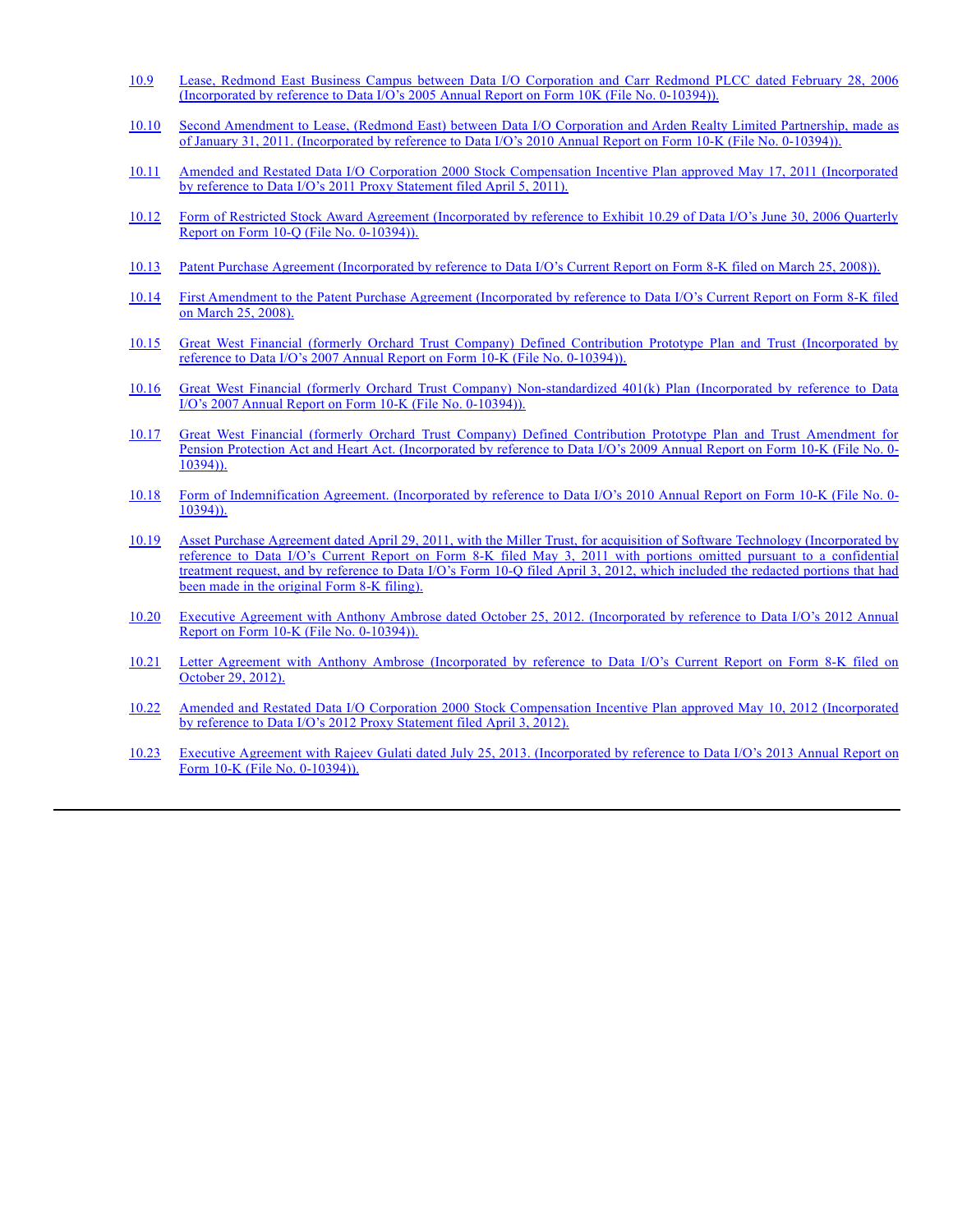- 10.24 Letter Agreement with Rajeev Gulati (Incorporated by reference to Data I/O's Current Report on Form 8-K filed on July 31, 2013).
- 10.25 Form of Restricted Stock Unit Award Agreement (Incorporated by reference to Exhibit 10.29 of Data I/O's March 31, 2014 Quarterly Report on Form 10-Q (File No. 0-10394)).
- 10.26 Amended and Restated Data I/O Corporation 2000 Stock Compensation Incentive Plan approved April 30, 2014 (Incorporated by reference to Exhibit 10.30 of Data I/O's March 31, 2014 Quarterly Report on Form 10-Q (File No. 0-10394)).
- 10.27 Form of Executive Agreement (Incorporated by reference to Exhibit 10.31 of Data I/O's June 30, 2014 Quarterly Report on Form 10-Q (File No. 0-10394)).
- 10.28 Letter Agreement with Joel S. Hatlen (Incorporated by reference to Exhibit 10.32 of Data I/O's June 30, 2014 Quarterly Report on Form 10-Q (File No. 0-10394)).
- 10.29 Third Amendment to Lease, (Redmond East) between Data I/O Corporation and Arden Realty Limited Partnership, made as of June 1, 2015 (Incorporated by reference to Exhibit 10.29 of Data I/O's June 30, 2015 Quarterly Report on Form 10-Q (File No. 0-10394)).
- 10.30 Great West Financial Adoption Agreement #005 Non-standardized 401(k) Plan (Incorporated by reference to Data I/O's 2015 Annual Report on Form 10-K (File No. 0-10394)).
- 10.31 Great West Financial Adoption Agreement #005 Non-standardized 401(k) Plan (Incorporated by reference to Data I/O's 2016 Annual Report on Form 10-K (File No. 0-10394)).
- 10.32 Negotiation Protocol for the Purchase of Data I/O's PSV7000, a supply agreement executed July 20, 2016, between Data I/O Corporation and Bosch Car Multimedia Group (Incorporated by reference to Exhibit 10.31 of Data I/O's September 30, 2016 Quarterly Report on Form 10-Q (File No. 0-10394)). (Portions of this exhibit have been omitted based on confidential treatment granted by the SEC. The omitted portions of these exhibits have been filed separately with the SEC. The registrant undertakes to furnish on a supplemental basis a copy of any omitted schedules to the Securities and Exchange Commission upon request.).
- 10.33 Standstill and Voting Agreement, dated as of July 13, 2016, by and among Data I/O Corporation, David Kanen and Kanen Wealth Management LLC (Incorporated by reference to Data I/O's Current Report on Form 8-K filed on July 14, 2016).
- 10.34 Fifth Amendment to Lease, between Data I/O Corporation and BRE WA OFFICE OWNER LLC, made as of September 12, 2017 (Incorporated by reference to Data I/O's September 30, 2017 Quarterly Report on Form 10-Q (File No. 0-10394)).
- 10.35 1st Amendment to Negotiation Protocol executed on September 24,2018 between Data I/O Corporation and Robert Bosch GmbH (Incorporated by reference to Exhibit 10.35 of Data I/O's September 30, 2018 Quarterly Report on Form 10-Q (File No. 0-10394)). (Portions of this exhibit have been omitted based on a request for confidential treatment made to the SEC. The omitted portions of these exhibits have been filed separately with the SEC. The registrant undertakes to furnish on a supplemental basis a copy of any omitted schedules to the Securities Exchange Commission upon request.).
- 10.36 Letter Agreement with Michael Tidwell (Incorporated by reference to Form 8-K filed on May 1, 2019).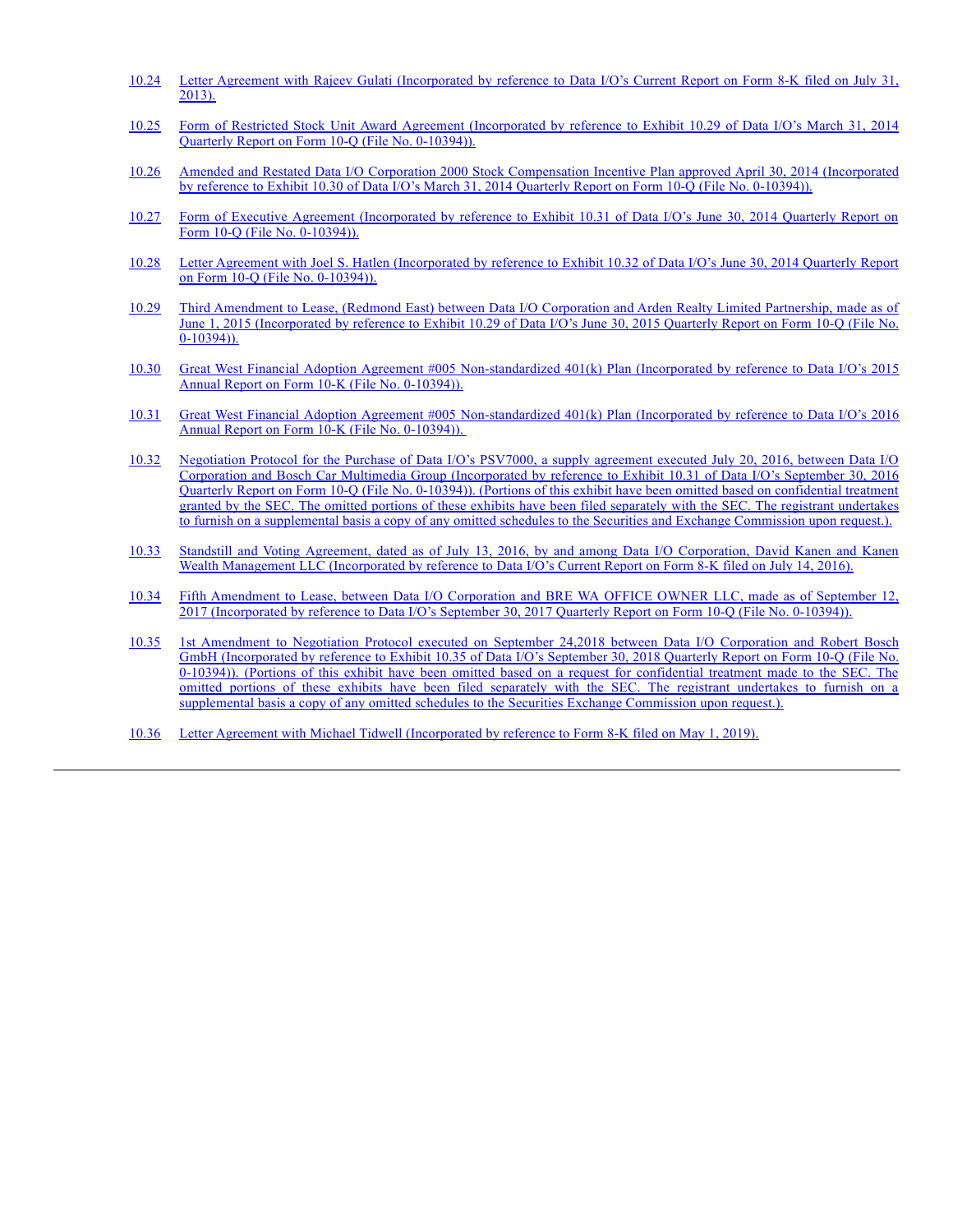- 21.1 Subsidiaries of the Registrant
- 23.1 Consent of Independent Registered Public Accounting Firm

# **31 Certification – Section 302:**

- 31.1 Chief Executive Officer Certification 31.2 Chief Financial Officer Certification
- **32 Certification – Section 906:**
	- 32.1 Chief Executive Officer Certification
	- 32.2 Chief Financial Officer Certification
- **101 Interactive Date Files Pursuant to Rule 405 of Regulation S-T**

# **Item 16. Form 10-K Summary**

None.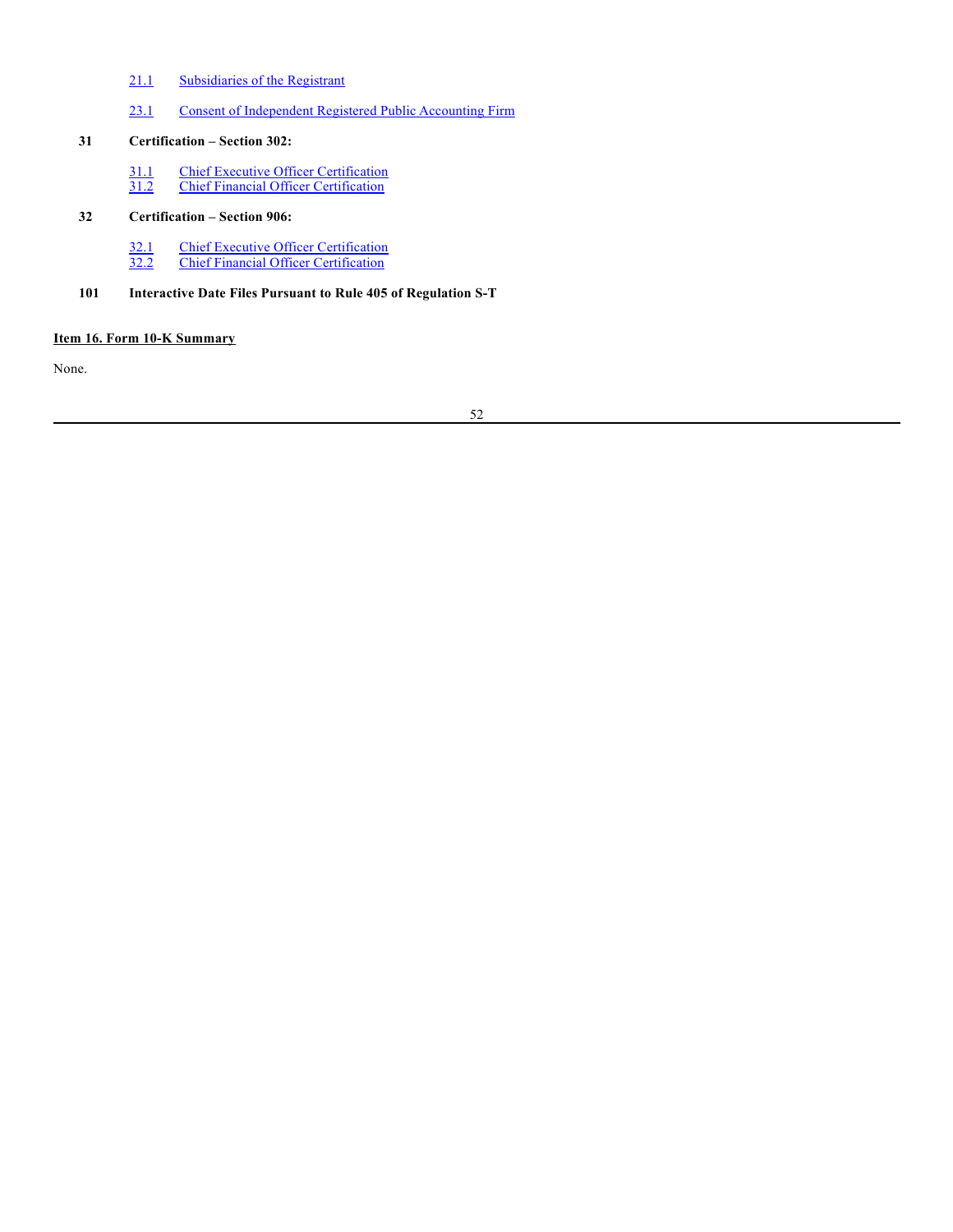# **SIGNATURES**

Pursuant to the requirements of Section 13 or 15(d) of the Securities Exchange Act of 1934, the Registrant has duly caused this report to be signed on its behalf by the undersigned, thereunto duly authorized.

# **DATA I/O CORPORATION** (REGISTRANT)

DATED: March 27, 2020 By: /s/ Anthony Ambrose

Anthony Ambrose

President and Chief Executive Officer

Pursuant to the requirements of the Securities Exchange Act of 1934, this report has been signed below by the following persons on behalf of the Registrant and in the capacities and on the dates indicated.

| <b>NAME</b>                                      | <b>DATE</b>    | <b>TITLE</b>                                                                                                                    |
|--------------------------------------------------|----------------|---------------------------------------------------------------------------------------------------------------------------------|
| /s/ Anthony Ambrose<br><b>Anthony Ambrose</b>    | March 27, 2020 | President and Chief Executive Officer<br>(Principal Executive Officer), Director                                                |
| /s/ Joel S. Hatlen<br>Joel S. Hatlen             | March 27, 2020 | Chief Operating and Financial Officer<br>Vice President<br>Secretary, Treasurer<br>(Principal Financial and Accounting Officer) |
| /s/ Douglas W. Brown<br>Douglas W. Brown         | March 27, 2020 | Director                                                                                                                        |
| /s/ John D. Delafield<br>John D. Delafield       | March 27, 2020 | Director                                                                                                                        |
| /s/ Alan B. Howe<br>Alan B. Howe                 | March 27, 2020 | Director                                                                                                                        |
| /s/ Mark J. Gallenberger<br>Mark J. Gallenberger | March 27, 2020 | Director                                                                                                                        |

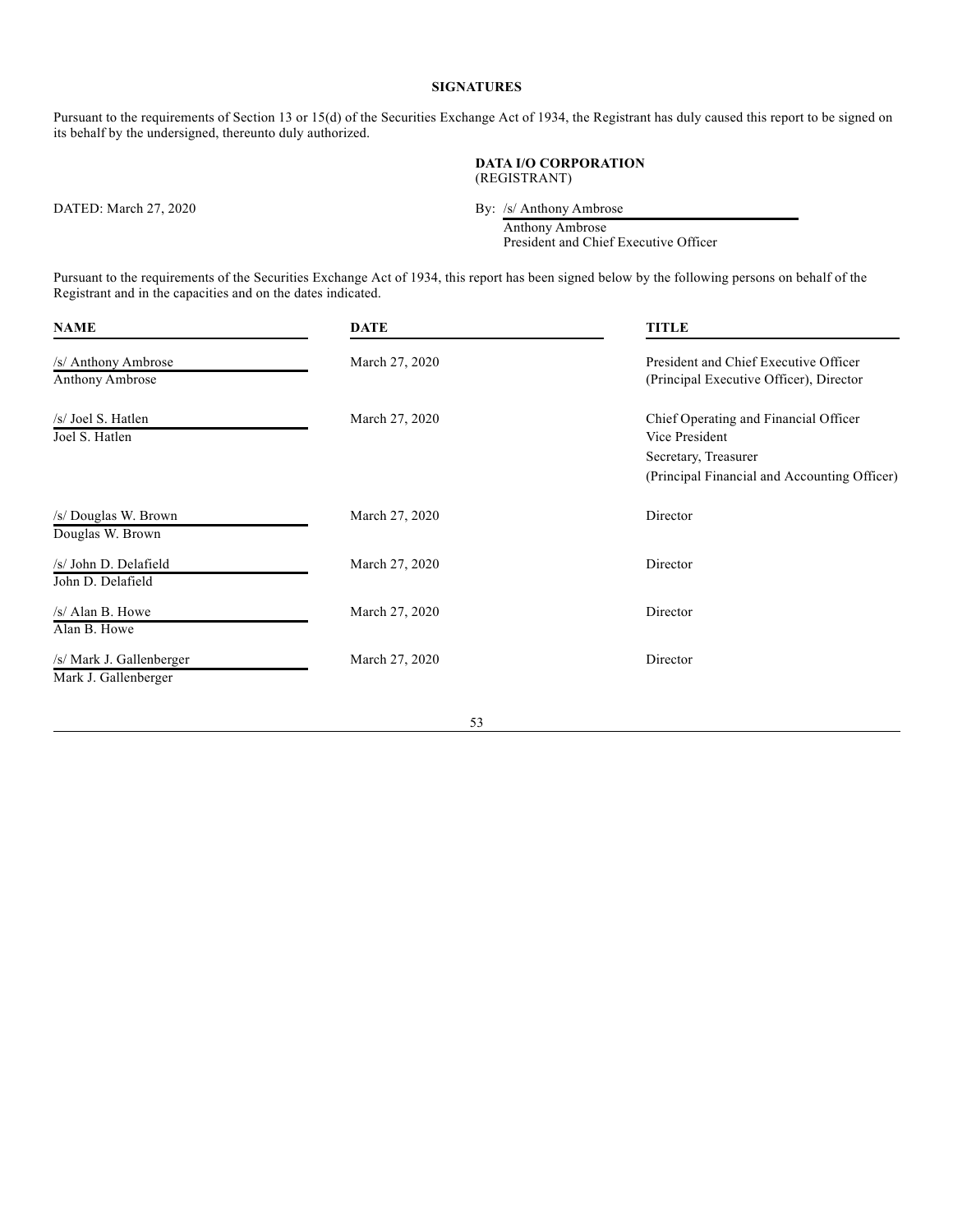## **DATA I/O CORPORATION SCHEDULE II – CONSOLIDATED VALUATION AND QUALIFYING ACCOUNTS**

|                               | <b>Balance at</b><br><b>Beginning of</b><br>Period |      | Charged/<br>(Credited) to<br>Costs and<br><b>Expenses</b> | <b>Deductions-</b><br><b>Describe</b> |      | <b>Balance at End</b><br>of Period |
|-------------------------------|----------------------------------------------------|------|-----------------------------------------------------------|---------------------------------------|------|------------------------------------|
| (in thousands)                |                                                    |      |                                                           |                                       |      |                                    |
| Year Ended December 31, 2018: |                                                    |      |                                                           |                                       |      |                                    |
| Allowance for bad debts       | \$<br>73                                           | - \$ | $2 \, \text{s}$                                           | $-(1)$                                | - \$ | 75                                 |
| Year Ended December 31, 2019: |                                                    |      |                                                           |                                       |      |                                    |
| Allowance for bad debts       | \$<br>75 \$                                        |      | $5 \quad s$                                               | $-(1)$                                | S    | 80                                 |

(1) Uncollectable accounts written off, net of recoveries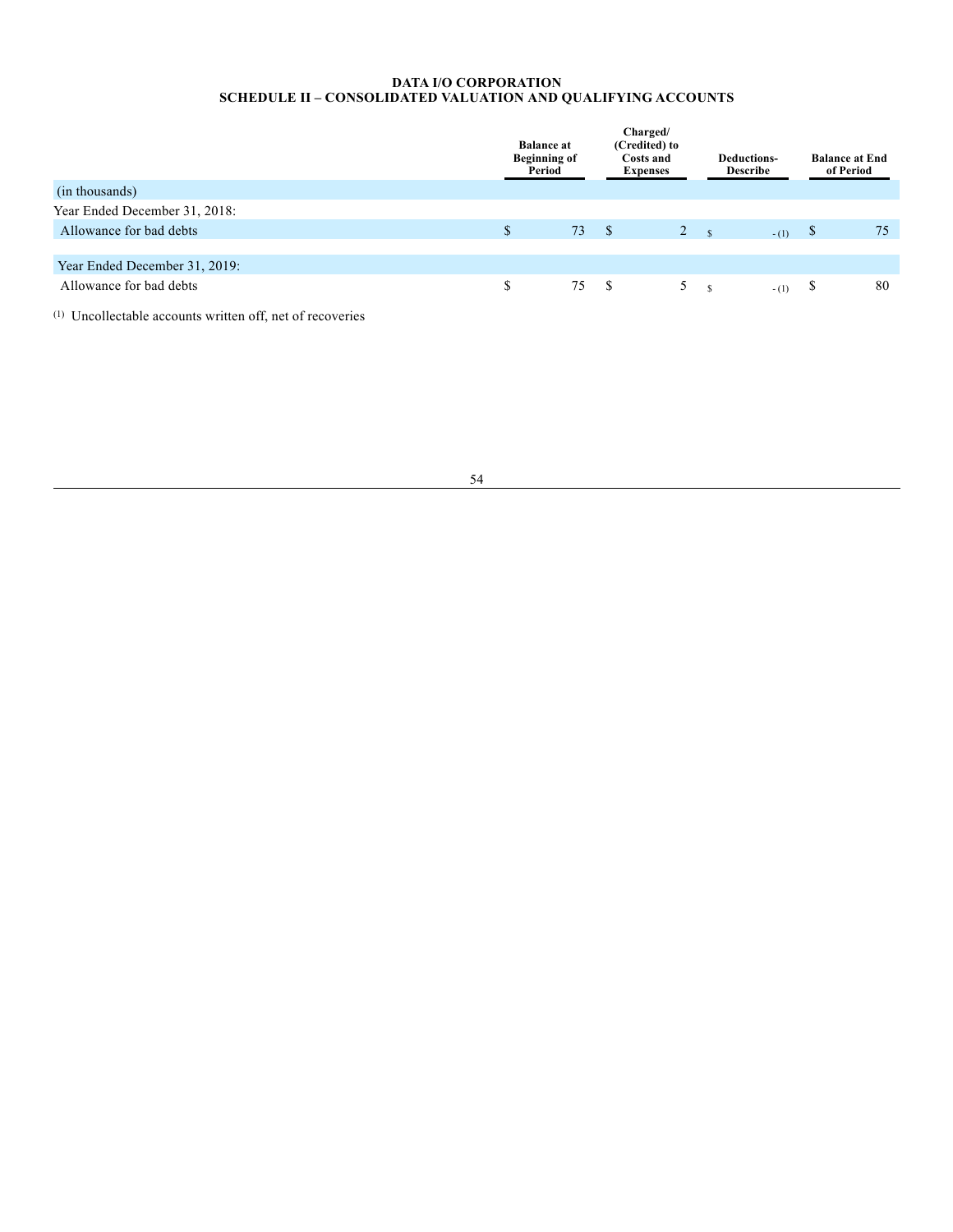#### **DATA I/O CORPORATION DESCRIPTION OF DATA I/O CORPORATION'S COMMON STOCK**

The common stock of Data I/O Corporation is its only class of securities registered under Section 12 of the Securities Exchange Act of 1934, as amended (the "**Exchange Act**").

The following description of our Common Stock is a summary and does not purport to be complete. It is subject to and qualified in its entirety by reference to our Restated Articles of Incorporation and Certificate of Designation, Preferences and Rights of Series A Junior Participating Preferred Stock (the "**Articles**") and our Amended and Restated Bylaws (the "**Bylaws**"), each of which attached as exhibit to the Annual Report on Form 10-K. We are incorporated in the State of Washington and are subject to the Washington Business Corporation Act, Title 23B of the Revised Code of Washington.

#### **Authorized Capital Shares**

Our authorized capital shares are thirty-five million (35,000,000), consisting of thirty million (30,000,000) shares of Common Stock ("**Common Stock**"), and five million (5,000,000) shares of Preferred Stock. Two hundred thousand (200,000) shares of Series A Junior Participating Preferred Stock have been designated. The outstanding shares of our Common Stock are fully paid and nonassessable. There are no shares of Preferred Stock outstanding.

#### **Voting Rights**

Holders of Common Stock are entitled to one vote per share on all matters voted on by the shareholders, including the election of directors. Our Common Stock does not have cumulative voting rights.

# **Dividend Rights**

The holders of Common Stock are entitled to receive dividends, if any, as may be declared from time to time by the Board of Directors in its discretion out of funds legally available for the payment of dividends.

## **Liquidation Rights**

Holders of Common Stock will share ratably in all assets legally available for distribution to our shareholders in the event of dissolution.

#### **Other Rights and Preferences**

Our Common Stock has no sinking fund or redemption provisions or preemptive, conversion or exchange rights. Holders of Common Stock may act by unanimous written consent.

## **Potential Limitations on Rights of Holders of Common Stock**

Our Articles authorize our board of directors to issue up to 5,000,000 shares of Preferred Stock and to determine the price, rights, preferences, privileges and restrictions, including voting rights, of those shares without any further vote or action by the shareholders. Two hundred thousand (200,000) shares of Series A Junior Participating Preferred Stock have been designated, but none are outstanding. The rights of the holders of Common Stock may be subject to, and may be adversely affected by, the rights of the holders of any Preferred Stock that may be issued in the future.

## **Listing**

The Common Stock is traded on The Nasdaq Stock Market LLC under the trading symbol "DAIO.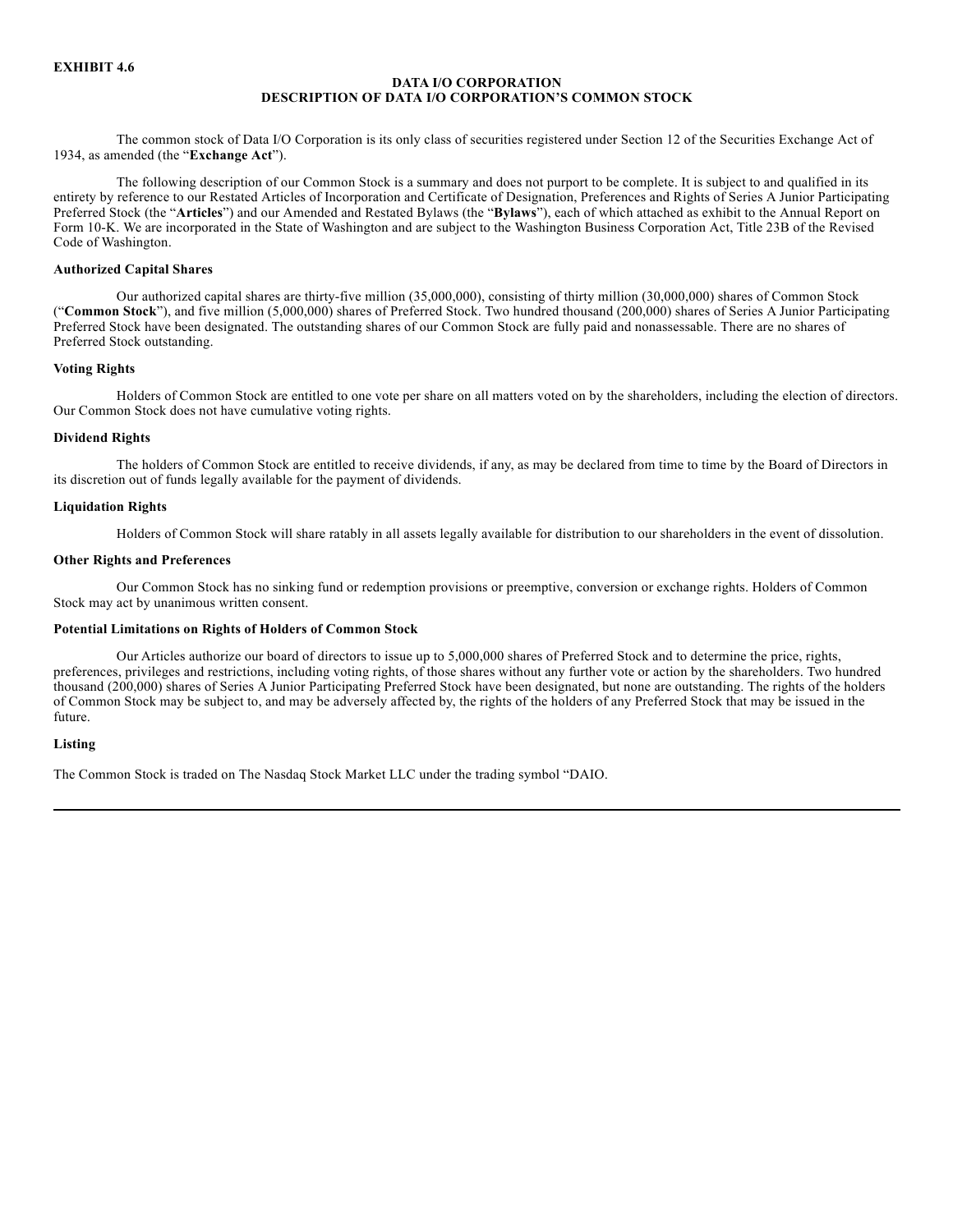#### **DATA I/O CORPORATION SUBSIDIARIES OF THE REGISTRANT**

The following table indicates the name, jurisdiction of incorporation and basis of ownership of each of Data I/O's subsidiaries:

| <b>Name of Subsidiary</b>                 | <b>State or Jurisdiction</b><br>of Organization | <b>Percentage of Voting</b><br><b>Securities Owned</b> |
|-------------------------------------------|-------------------------------------------------|--------------------------------------------------------|
| Data I/O International, Inc.              | Washington                                      | 100%                                                   |
| RTD, Inc.                                 | Washington                                      | 100%                                                   |
| Data I/O FSC International, Inc.          | Territory of Guam                               | 100%                                                   |
| Data I/O Canada Corporation               | Canada                                          | 100%                                                   |
| Data I/O GmbH                             | Germany                                         | 100%                                                   |
| Data I/O Electronics (Shanghai) Co., Ltd. | China                                           | 100%                                                   |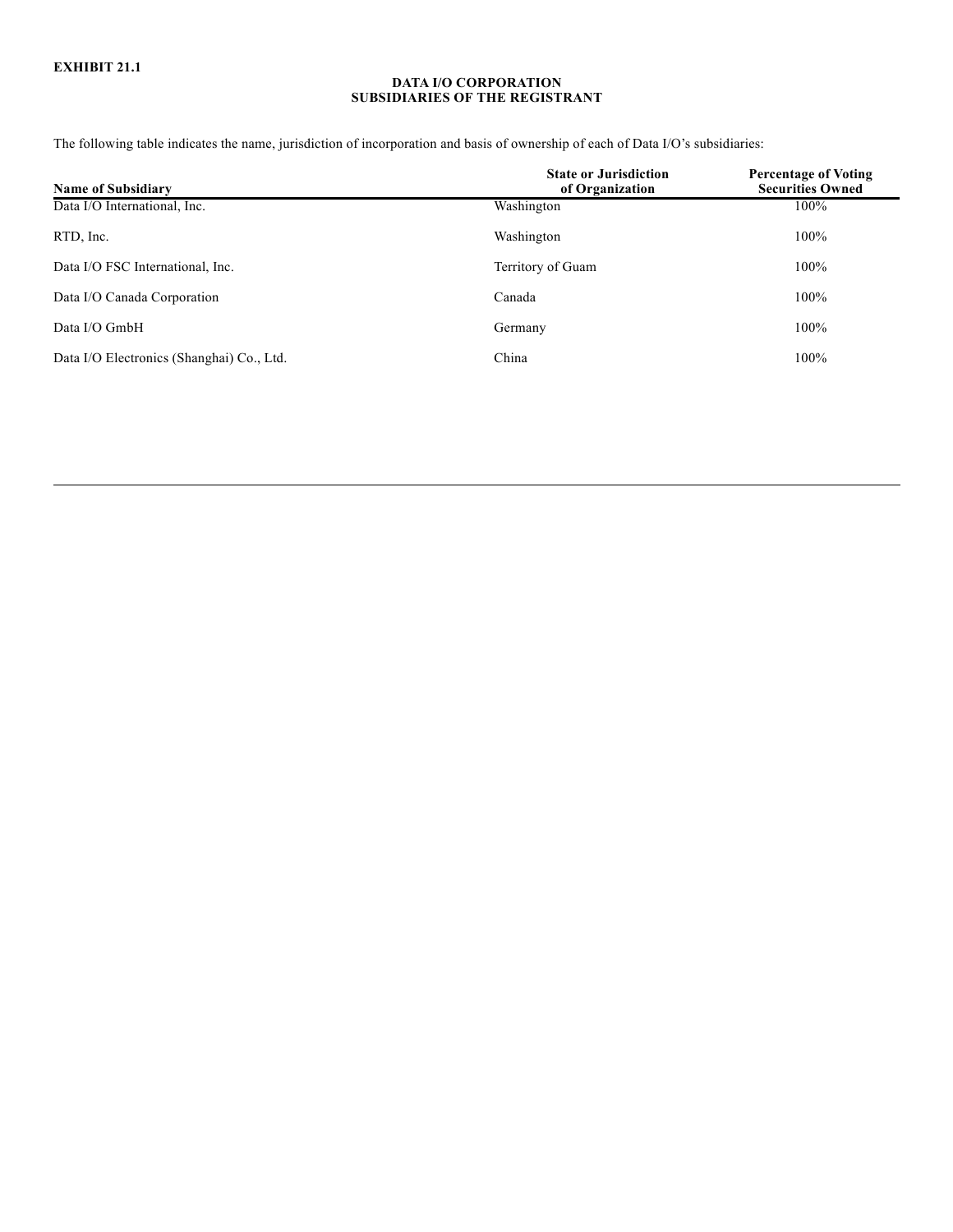# **EXHIBIT 23.1**

## **CONSENT OF INDEPENDENT REGISTERED PUBLIC ACCOUNTING FIRM**

We have issued our report dated March 27, 2020, with respect to the consolidated financial statements and schedule included in the Annual Report of Data I/O Corporation on Form 10-K for the year ended December 31, 2019. We consent to the incorporation by reference of said report in the Registration Statements of Data I/O Corporation on Form S-8 (File Nos. 002-76164, 002-86785, 002-98115, 002-78394, 33-95608, 33-66824, 33- 42010, 33-26472, 33-54422, 333-20657, 333-55911, 33-02254, 33-03958, 333-107543, 333-81986, 333-48595, 333-121861, 333-151006, 333- 166730, 333-175840, and 333-224971) and on Form S-3 (File No. 333-121566).

/s/Grant Thornton LLP

Seattle, Washington March 27, 2020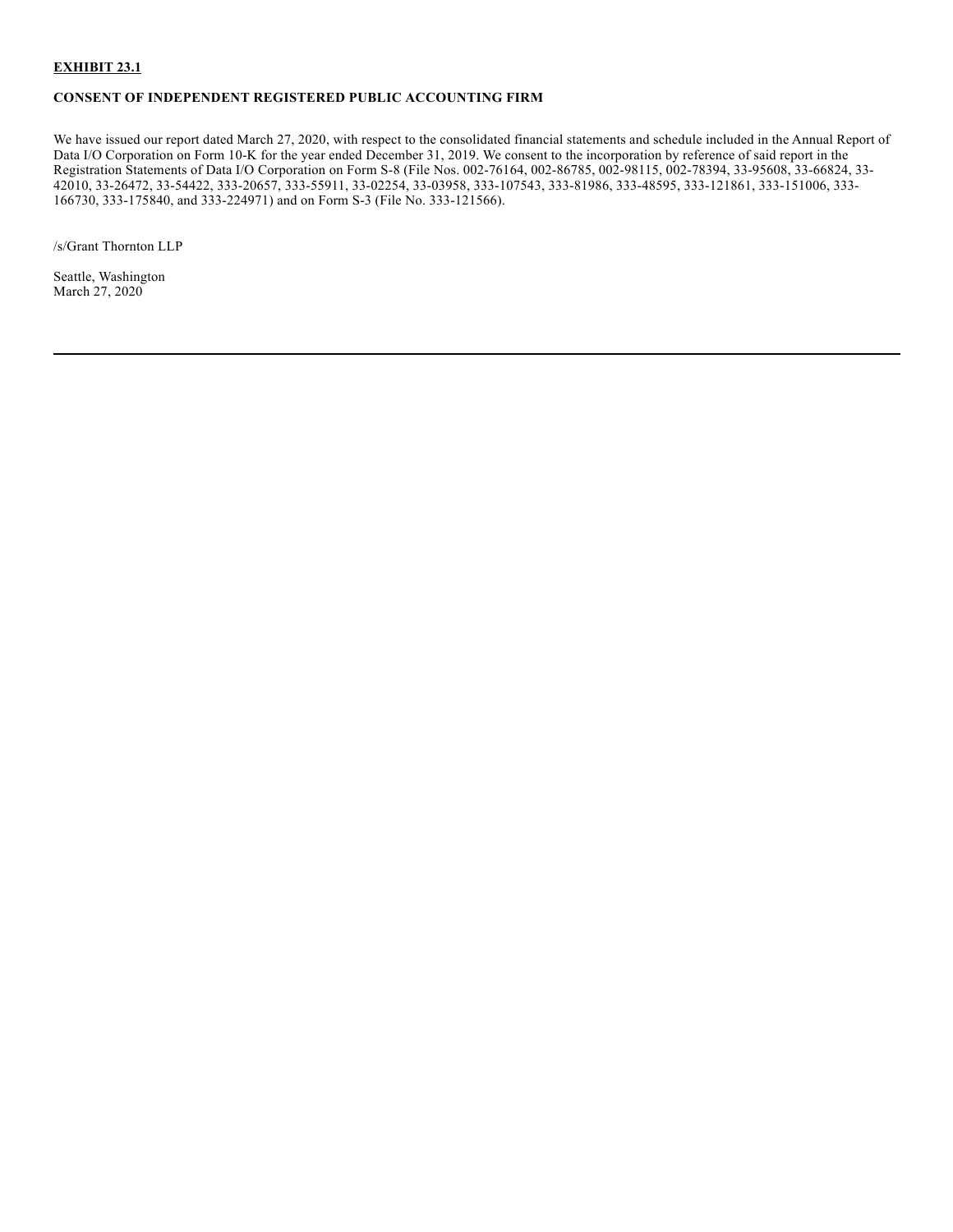# **EXHIBIT 31.1**

Certification by Chief Executive Officer Pursuant to 18 U.S.C. Section 1350 As Adopted Pursuant to Section 302(a) of the Sarbanes-Oxley Act of 2002

I, Anthony Ambrose, certify that:

- 1) I have reviewed this annual report on Form 10-K of Data I/O Corporation;
- 2) Based upon my knowledge, this annual report does not contain any untrue statement of material fact or omit to state a material fact necessary to make the statements made, in light of the circumstances under which such statements were made, not misleading with respect to the period covered by this annual report;
- 3) Based on my knowledge, the financial statements, and other financial information included in this annual report, fairly present in all material respects the financial condition, results of operations and cash flows of the registrant as of, and for, the periods presented in this annual report;
- 4) The registrant's other certifying officer and I are responsible for establishing and maintaining disclosure controls and procedures (as defined in Exchange Act Rules 13a-15(e) and 15d-15(e)) and internal control over financial reporting (as defined in Exchange Act Rules 13a-15(f)0 for the registrant and we have:
	- a) Designed such disclosure controls and procedures, or caused such disclosure controls and procedures to be designed under our supervision, to ensure that material information relating to the registrant, including its consolidated subsidiaries, is made known to us by others within those entities, particularly during the period in which this annual report is being prepared;
	- b) Designed such internal control over financial reporting, or caused such internal control over financial reporting to be designed under our supervision, to provide reasonable assurance regarding the reliability of financial reporting and the preparation of financial statements for external purposes in accordance with generally accepted accounting principles;
	- c) Evaluated the effectiveness of the registrant's disclosure controls and procedures and presented in this annual report our conclusions about the effectiveness of the disclosure controls and procedures, as of the end of the period covered by this annual report based on such evaluation; and
	- d) Disclosed in this annual report any change in the registrant's internal control over financial reporting that occurred during the registrant's most recent fiscal quarter (the registrant's fourth fiscal quarter in the case of an annual report) that has materially affected or is reasonably likely to materially affect, the registrant's internal control over financial reporting.
- 5) The registrant's other certifying officer and I have disclosed, based on our most recent evaluation of internal control over financial reporting, to the registrant's auditors and the audit committee of registrant's board of directors (or persons performing the equivalent functions):
	- a) all significant deficiencies and material weaknesses in the design or operation of internal control over financial reporting which are reasonably likely to adversely affect the registrant's ability to record, process, summarize and report financial information; and
	- b) any fraud, whether or not material, that involves management or other employees who have a significant role in the registrant's internal controls over financial reporting.

Date: March 27, 2020

/s/ Anthony Ambrose Anthony Ambrose Chief Executive Officer (Principal Executive Officer)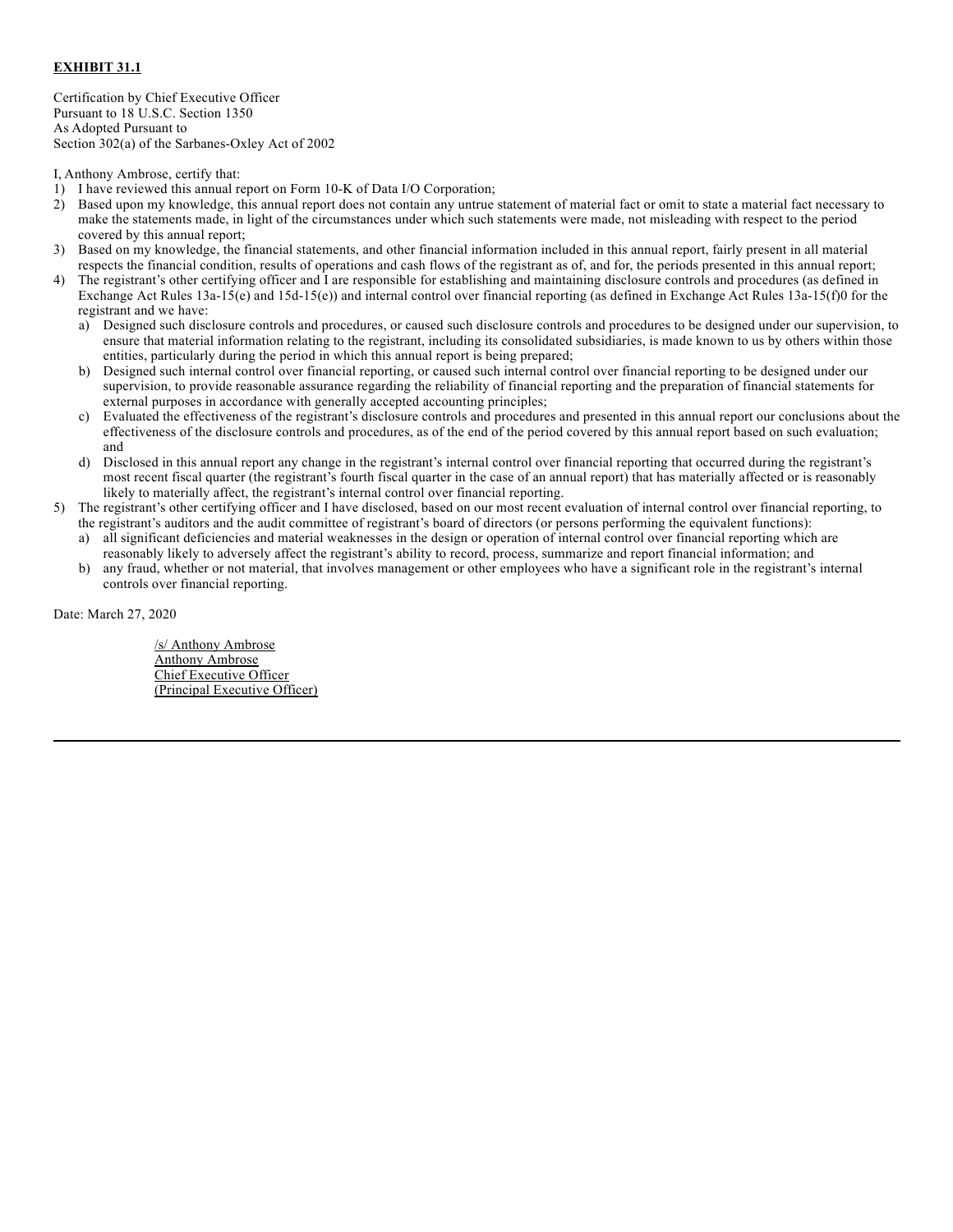# **EXHIBIT 31.2**

Certification by Chief Financial Officer Pursuant to 18 U.S.C. Section 1350 As Adopted Pursuant to Section 302(a) of the Sarbanes-Oxley Act of 2002

I, Joel S. Hatlen, certify that:

- 1) I have reviewed this annual report on Form 10-K of Data I/O Corporation;
- 2) Based upon my knowledge, this annual report does not contain any untrue statement of material fact or omit to state a material fact necessary to make the statements made, in light of the circumstances under which such statements were made, not misleading with respect to the period covered by this annual report;
- 3) Based on my knowledge, the financial statements, and other financial information included in this annual report, fairly present in all material respects the financial condition, results of operations and cash flows of the registrant as of, and for, the periods presented in this annual report;
- 4) The registrant's other certifying officer and I are responsible for establishing and maintaining disclosure controls and procedures (as defined in Exchange Act Rules 13a-15(e) and 15d-15(e)) and internal control over financial reporting (as defined in Exchange Act Rules 13a-15(f)0 for the registrant and we have:
	- a) Designed such disclosure controls and procedures, or caused such disclosure controls and procedures to be designed under our supervision, to ensure that material information relating to the registrant, including its consolidated subsidiaries, is made known to us by others within those entities, particularly during the period in which this annual report is being prepared;
	- b) Designed such internal control over financial reporting, or caused such internal control over financial reporting to be designed under our supervision, to provide reasonable assurance regarding the reliability of financial reporting and the preparation of financial statements for external purpose in accordance with generally accepted accounting principles;
	- c) Evaluated the effectiveness of the registrant's disclosure controls and procedures and presented in this annual report our conclusions about the effectiveness of the disclosure controls and procedures, as of the end of the period covered by this annual report based on such evaluation; and
	- d) Disclosed in this annual report any change in the registrant's internal control over financial reporting that occurred during the registrant's most recent fiscal quarter (the registrant's fourth fiscal quarter in the case of an annual report) that has materially affected or is reasonably likely to materially affect, the registrant's internal control over financial reporting.
- 5) The registrant's other certifying officer and I have disclosed, based on our most recent evaluation of internal control over financial reporting, to the registrant's auditors and the audit committee of registrant's board of directors (or persons performing the equivalent functions):
	- a) all significant deficiencies and material weaknesses in the design or operation of internal control over financial reporting which are reasonably likely to adversely affect the registrant's ability to record, process, summarize and report financial information; and
	- b) any fraud, whether or not material, that involves management or other employees who have a significant role in the registrant's internal controls over financial reporting.

Date: March 27, 2020

/s/ Joel S. Hatlen Joel S. Hatlen Chief Financial Officer (Principal Financial Officer)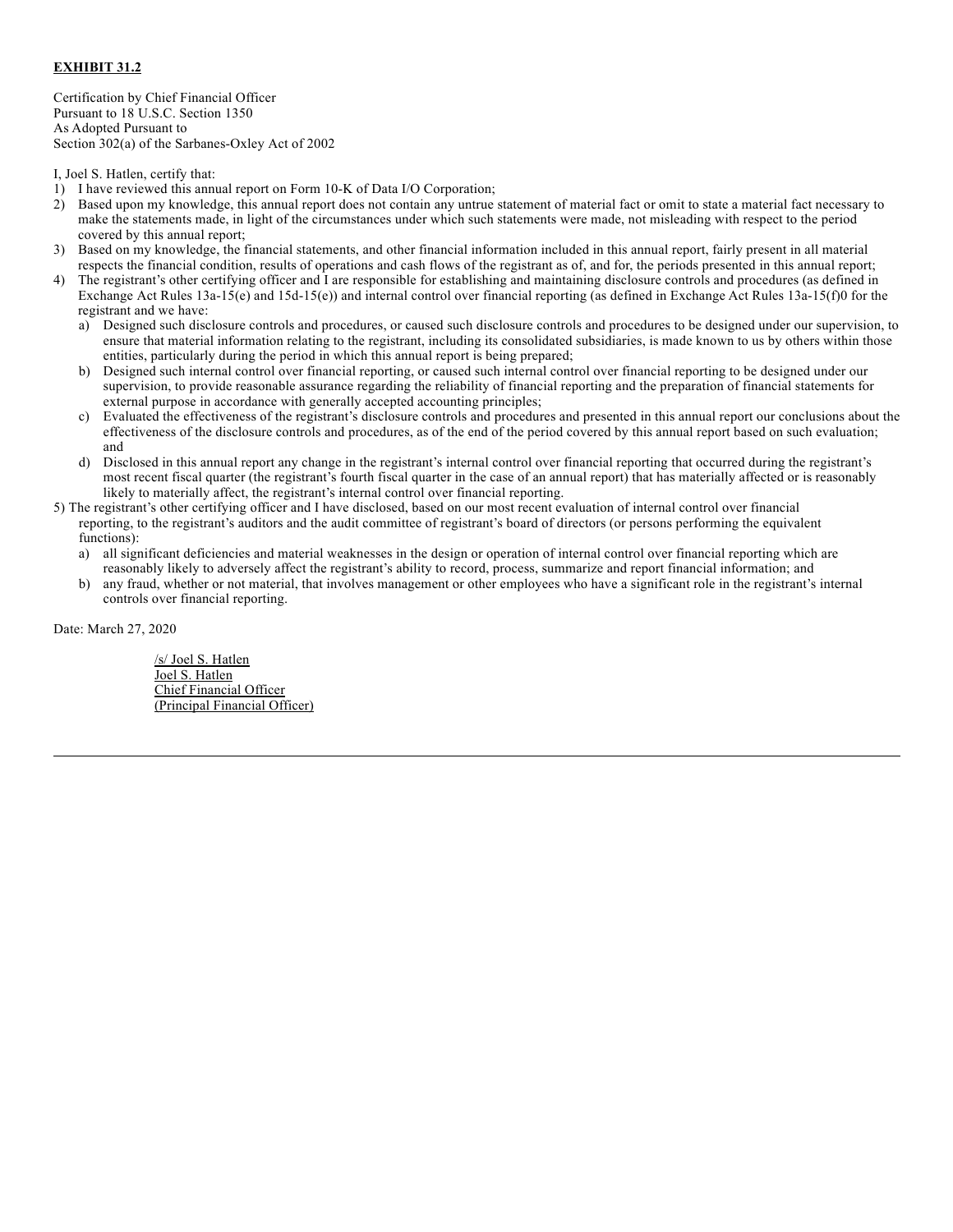# **Exhibit 32.1**

Certification by Chief Executive Officer Pursuant to 18 U.S.C. Section 1350 As Adopted Pursuant to Section 906 of the Sarbanes-Oxley Act of 2002

In connection with the annual report of Data I/O Corporation (the "Company") on Form 10-K for the period ended December 31, 2019 as filed with the Securities and Exchange Commission on the date hereof (the "Report"), I, Anthony Ambrose, Chief Executive Officer of the Company, certify, that pursuant to 18 U.S.C. Section 1350, as adopted pursuant to Section 906 of the Sarbanes-Oxley Act of 2002, that:

(1) The Report fully complies with the requirements of § 13(a) or 15(d) of the Securities Exchange Act of 1934; and (2) The information contained in the Report fairly presents, in all material respects, the financial condition and results of operations of the Company.

/s/ Anthony Ambrose Anthony Ambrose Chief Executive Officer (Principal Executive Officer)

Date: March 27, 2020